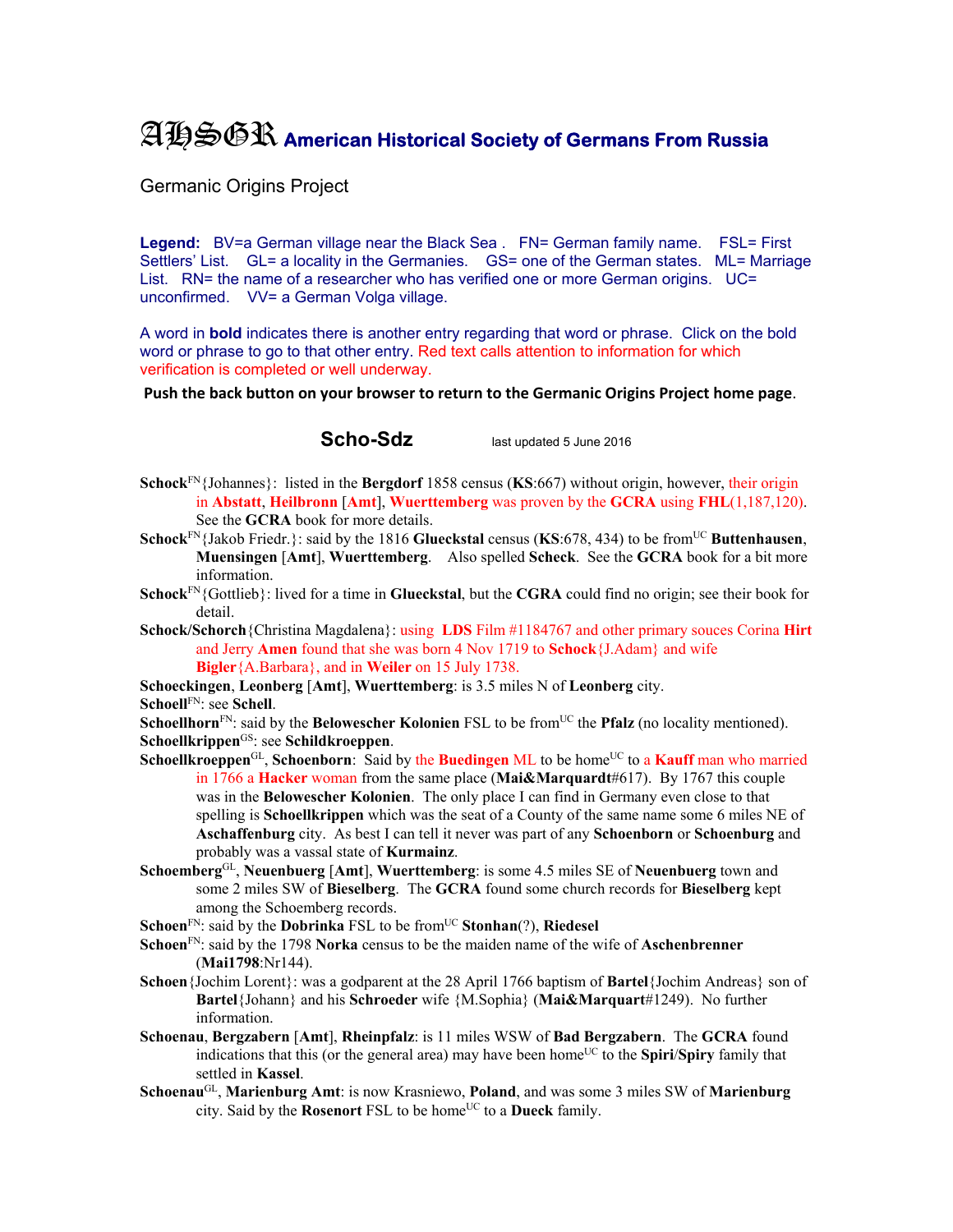- **Schoenau<sup>GL</sup>, Sachsen**: an unidentified place said by the **Jost** FSL to be home<sup>UC</sup> to a **Neufeld** family. There were several Schoenau in Saxony.
- **Schoenau, Savoyen Hertzogtum**: an unidentified place said by the **Seelmann** FSL to be home<sup>UC</sup> to a **Boehm** family.
- **Schoenberg**{M.Magdalena}: married **Aue**{Anton} In **Rosslau** 28 May 1765 (**Mai&Marquardt**#863 & **KS**119 & 156). By 1767 they were settled at **Louis** FSL #40, he said to be from **Gerola, Italy (Eastern Caesarian Lombardy).** In 1798 they were still in **Louis** (**Mai1798**:Ls23).
- **Schoenberg**  $F_N$ : said by the **Stahl-am-Tarlyk** FSL to be from<sup>UC</sup> Osterby, [Schleswig-]Holstein [Royal **Duchy]**. For 1798 see **Mai1798**:St21).
- Schoenberg<sup>GL</sup>: this may refer to the country described below or may refer to one or more of the 40 Schoenberg localities in the German-speaking lands. Said by the **Belowescher Kolonien** FSL to be homeUC to **Barmut/Bormut**, **Kauf**, **Resser**, and probably **Miller/Mueller** families. Said by the Recruiter Beauregard list to have been home<sup>UC</sup> to the **Tire**{J.Georg} family that went to **Biberstein** in 1768 (Lk117). Said by the Graf FSL to be home<sup>UC</sup> to **Ruebesam**'s wife; the **Rosslau** ML says he married a **Herbert** woman in 1765 (**Mai&Marquardt**#863). Said by the **Kano** FSL to be home<sup>UC</sup> to a **Hertner** family. Said by the **Paulskaya** FSL to be home<sup>UC</sup> to a **Bielmann** family. Said by the **Schaefer** FSL to be home<sup>UC</sup> to the **Lange** family and to frau **Schaefer**.
- **Schoenberg**GL, **Erbach** [**County**]: an unidentified place said by the **Roethling** FSL possibly to be home<sup>UC</sup> to a **Breitinger** family. This may have been Schoenberg, **Schoenberg**, see below.
- **Schoenberg Amt, Erbach County: Schaefer** FSL #4 said this was home<sup>UC</sup> to **Lange/Lang**{J.Philipp}.
- **Schoenberg**GL, **Hessen**<sup>GS</sup>: said by the **Doenhof** FSL to be home<sup>UC</sup> to a **Rutz** family. This place could be either the previous or the 2<sup>nd</sup> next entry.
- **Schoenberg**?, **Grafschaft Erbach**: nka Scheonberg-bei-Bensheim 3 km NE of Bensheim and said by the **Rosenheim** FSL to be home<sup>UC</sup> to a **Flenk** family.
- **Schoenberg** $(?)^{GL}$ , **Mecklenburg**: an unidentified place said by the **Dinkel** FSL to be home<sup>UC</sup> to **Seedorf** and **Weller** families.
- **Schoenberg**GL, **Obertaunus, Hessen**: is less than a mile E of **Kronberg**, and is said by the **Roethling** FSL possibly to be home<sup>UC</sup> to a **Breitinger** family.
- **Schoenberg**,  $[Kur$ -**]Sachsen**: an unidentified place said by the **Reinwald** FSL to be home<sup>UC</sup> to the **Nor**?{Gottlieb} family; later spelled variously **Gorr**, **Haar**, and **Horn**. There are at least six places with this name in lands that were in **Kursachsen**.
- **Schoenberg**GL, **Schoenberg**: is some 15 miles WNW of **Erbach** city and was in the 1760s in the elusive country of **Schoenberg**.
- **Schoenberg**GL, **Wuertemberg**: this probably was just S of Stuttgart, now a neighborhood within that city, and was said by the **Buedingen** ML to be home to the **Stickel** woman who in 1766 married a **Bopp** man; by 1767 this couple was in **Norka**; Stumpp says this was near **Backnang**[sic which would have been 25 miles E of **Backnang**, but then was in **Limpurg County**, not in **Wuerttemberg** –rak] (**Mai&Marquardt**#712).
- **Schoenberg**GS: this may have been the **Schoenburg County** that **Remmick** says occupied lands near **Naumburg**, now in **Saxony-Anhalt**, but which on maps appears to have been further S and W to the NE of **Zwickau** city. Or it may have been the next entry.
- **Schoenberg**GS: this country was named in the **Schuck** FSL as the country where **Muenschbach** was located. That country unnamed on an old map I have shows two holdings: one to the S of **Lautertal** town and the second, which included **Muenschbach**, around **Rimbach** town. I have been unable to find any other information about it or its ruling family.
- **Schoenberger**FN: said by the **Cheisol** FSL to be fromUC **Sierck**, **Frankreich**. For 1798 see **Mai1798**:Mt61, Ls41.
- **Schoenberger**FN{Peter}: married **Lick**{Catharina} in **Rosslau** 28 May 1765 (**Mai&Marquardt**:843). The **Louis** FSL #19 said he was from<sup>UC</sup> Saarbruecken. In 1798 the wife's maiden name was given as **Herr** (**Mai1798**:Hr28).
- **Schoenberger**{Magdalena}: KS:119 says she married an **Aue**/**Aur**/**Auer** man in 1765 in **Rosslau**; by 1767 they were in **Louis** (ls40) (**Mai&Marquardt**#839).
- **Schoenborn**?<sup>GL</sup>: an unidentified place said by the **Pfeiffer** FSL to be home<sup>UC</sup> to a **Spahn** family.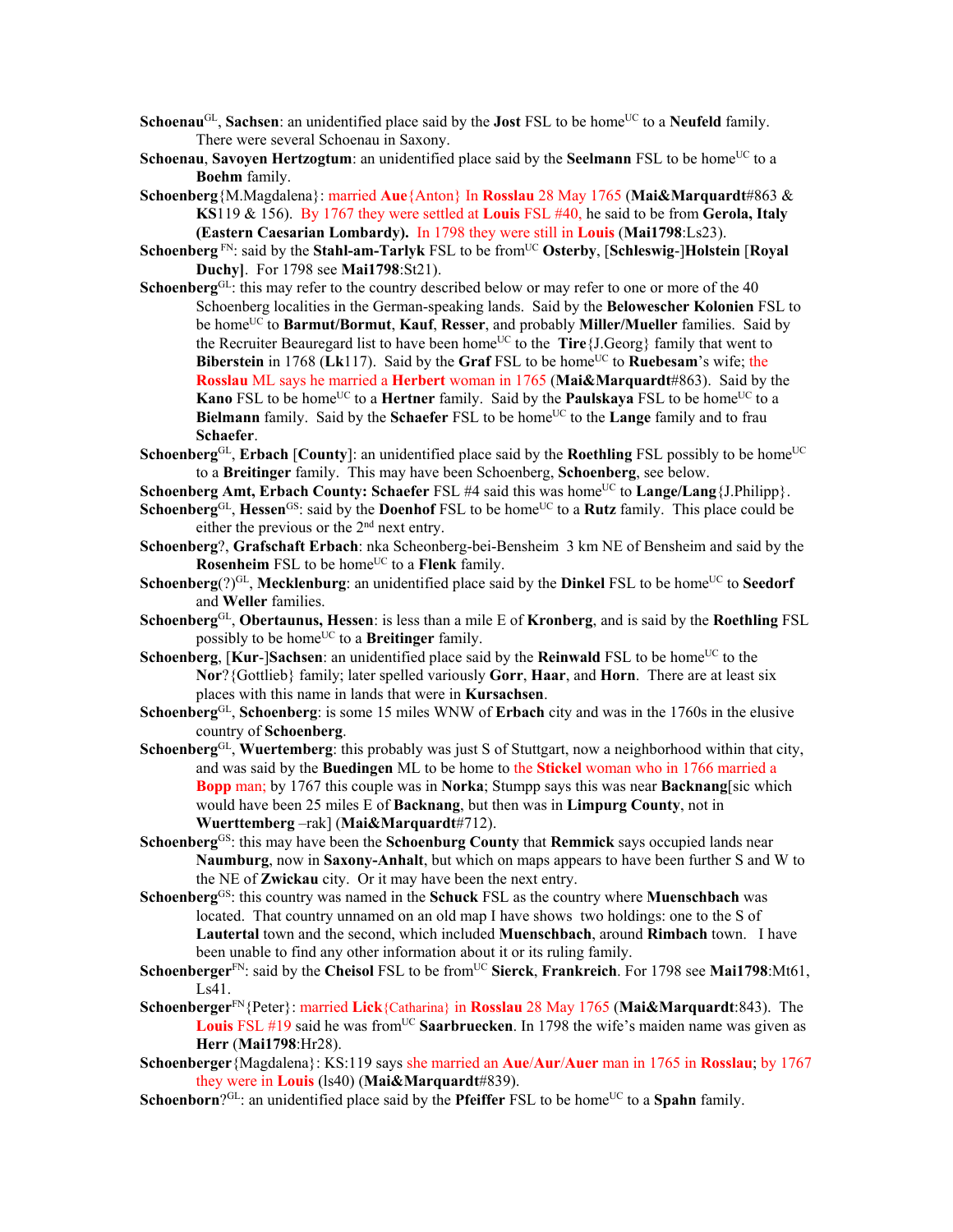Kuhlburg says the state was **Pfalz**. There are at least 3 places of this name in the **Palatinate**.

- **Schoenborn**GS: an unidentified state. **Remmick** hints it may have been in **Franconia**. There was a narrow barony of this name beginning just E of Schluesselfeld, **Bavaria**, somewhat checkerboarded E to the Regnitz River.
- **Schoenborn**, **Hungary**: an unidentified place. The **GCRA** found that the wife of a **Kettler**/Kittler was born here in 1796.
- **Schoenbrunn**, **Kurpfalz**: is 17 km W of **Heidelberg** city. According to **Gerhard Lang** married **Baer**{J.Nicolaus} and **Weber**{A.Maria} were married here 23 April 1743. For more detail go to http://cvgs.cu-portland.edu/origins/b/baer\_anton.cfm.
- **Schoenburg**GL, **Zabern** [**Amt**], **Elsass**: now Soenbourg some 7 miles NW of Saverne, and said to be home<sup>UC</sup> to the family that went to **Glueckstal**.
- **Schoenburg**GS: see **Schoenberg**.
- **Schoenchen**<sup>FN</sup>: said by the **Schoenchen** FSL to be from<sup>UC</sup> **Luxemburg** [Duchy] no locality mentioned. For 1787 and 1798 see **Mai1798**:Mv2603, 2604, 2605, Sh4, 12, Bs6, and Kl52.
- **Schoenchen**VV: (aka **Paninskaya**, **Paninskoje**, and **Paninskoye**) is a Roman Catholic German village founded in 1767, and relocated in 1770, on the eastern side of the Volga River. Its FSL is now published in Pleve, Einwanderung …, vol.IV, pp. 105-109. According to this, the first settlers were from the following places with the family names shown here in parens. Verified corrections are in red. The number with the name is their household number in the FSL:
	- from **Arnstein**: (**Georghold/Herold**15);
	- from **Bierbach**: (**Biel**11);
	- from **Cambrai**, [**Frankreich**]: (**Moni**2);
	- from [**Anhalt**-]**Dessau** [**Principality**]: (**Herklotz**/**Goerlitz**3);
	- from **Fuernheim**, [**Oettingen County**]: (**Kawald**/**Kowald**19);
	- from **Heimbach Weis**?: (**Bock**22);
	- from **Helferskirchen**, [**Kurtrier**]: (**Munsch**5);
	- from **Luxemburg** [**Duchy**]: (**Schoenchen**1, **Waldweiten**4);

from **Momberg**, [**Hessen-Kassel Landgraviate**]: (**Adam**13, **Kuhn**{J.Heinrich}6, **Sack**18,

**Storke**/**Starck**17, and perhaps **Ebel**{Johannes}16a and **Loskaut**17.a);

from **Nassau** [**Principality**]: (**Wittrich**?/**Winterich**21);

- from **Neuhof**, [**Boehmen**]: (**Karl**10);
- from **Niederbrechen**?, [**Kurtrier**]: (**Schneider**9, and perhaps **Ebel**{Joseph}9a);
- from **Ochsenthal**, [**Wuerzburg Bishopric**]: (**Leichner**/**Lechner**14);
- from **Raunergrund**?, [**Kursachsen**]: (**Lorenz**20);
- from **Rosenberg**: (**Kirchgessner**{Karl}6, {Valentin}7);
- from **Seseneweks**: (**Renue**/**Renke**12);
- from **Steckelberg**: (**Kamp**8);
- from **Steckenborn**, **Aachen** [**Imperial City**]: (**Wagner**23)
- other possible first settlers: **Conrad**{Johannes}, **Demond**{Michael}, **Felber**?{Matthias}, **Werth**{Valentin}.
- **Schoenebeck**<sup>FN</sup>: said by the **Katharinenstadt** FSL to be from<sup>UC</sup> **Amsterdam, Holland**.
- **Schoenebeck**<sup>FN</sup>: said by the **Katharinenstadt** FSL to be from<sup>UC</sup> **Nasnitz**(?).
- **Schoenebeck**GL**, Magdeburg**: is some 8 miles SE of **Magdeburg** city, and said by the **Katharinenstadt** FSL to be home<sup>UC</sup> to **Dubois**'s wife.
- **Schoeneberg**<sup>FN</sup>: said by the **Boregard** FSL to be from<sup>UC</sup> **Plettenberg** with a **Hirsch** (maiden name) wife and stepchildren living in the household. I could not find either family in the 1798 Volga censuses.
- **Schoeneberg**<sup>GL</sup>: an unidentified place said by the **Ober-Monjou** FSL to be home<sup>UC</sup> to a **Marqua**/**Marquardt** family. There were at least 8 such place names in Germany and more elsewhere in areas settled by Germans.
- **Schoenefeld**<sup>FN</sup>: said (no locality mentioned) by the **Jost** FSL to be from<sup>UC</sup> **Magdeburg**.
- **Schoeneich-bei-Sobyn**GL: aka **Durlach**, **Zgiers Kreis**.
- **Schoenemann**<sup>FN</sup>: said by the **Norka** FSL to be from<sup>UC</sup> **Isenburg** (no locality mentioned). For 1798 see **Mai1798**:Nr19, 176, 193 and 204.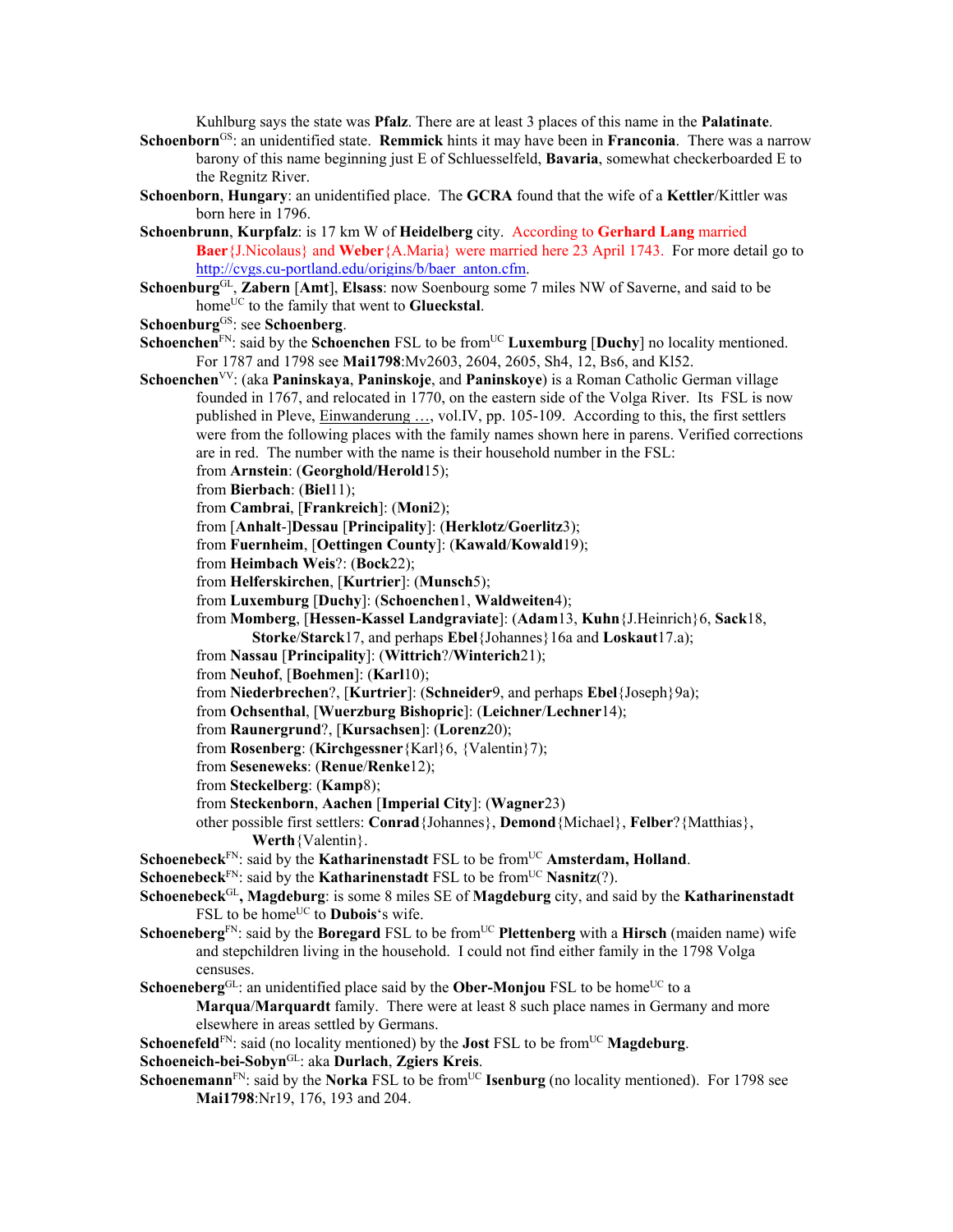- **Schoener**<sup>FN</sup>: said by the **Leitsinger** FSL to be from<sup>UC</sup> **Hargesheim**, **Kurmainz**. I could not find this family in the 1798 Volga censuses.
- **Schoenesee**GL, **Tiegenhoff Amt**: is now Jeziernik, **Poland**, and was some 4.5 miles W of **Tiegenhoff** city. Said by the **Tiege** FSL to be home<sup>UC</sup> to the **Wiensz**{Johann} family. Also spelled **Schoensee**.

**Schoenfeld**<sup>FN</sup>: said by the **Pfeiffer** FSL to be from<sup>UC</sup> **Fulda** (no locality mentioned).

**Schoenfeld**: an unidentified place said to be near **Luetzelburg**.

**Schoenfeld**<sup>GL/GS</sup>: an unidentified place said by the **Boaro** FSL to be home<sup>UC</sup> to a **Schaefer** family. This might be Schoenfeld, **Rhineland-Palatinate**, some 37 miles WSW of **Koblenz**.

- **Schoenfeld**<sup>GL</sup>, **Kurpfalz**: said by the **Bauer** FSL to be home<sup>UC</sup> to a **Klein** family. This might be Schoenfeld, **Rhineland-Palatinate**, some 37 miles WSW of **Koblenz**.
- **Schoenfeld**, **Luezelburg**: an unidentified place said to be home UC to **Greger**{Johann} a Catholic widower who on 30 April 1766 in **Woehrd** married **Scherer**{Katharina} daughter of {Bernhard}

**(Mai&Marquardt**#786 and **KS**131).

- **Schoengrund**, **Hohensalza**, **South Prussia**: an unidentified place which the **GCRA** says was aka **Spital** and they found it associated with a **Leicht** family in 1798-99.
- **Schoenhals**<sup>FN</sup>: said by the **Doenhof** FSL to be from<sup>UC</sup> **Darmstadt** (no locality mentioned).
- **Schoenhals**{A.Elisabeth}: **KS**156 says she was from **Rainrod** near **Alsfeld**. {J.Georg} ??
- **Schoenhals** {A.Elisabeth}<sup>FN</sup>: this woman was listed in the 1798 **Stephan** census as the wife of Herr **Goetz** who was said to have come from **Mueller** (**Mai1798**:Sp1), but I cannot find her in any FSL.
- **Schoenhals**{J. Georg}FN: this family was listed in the 1798 **Stephan** census with **Schneider** as the maiden name for the wife, but I cannot find them in any FSL. For 1798 see **Mai1798**: Sp31 and 7.
- **Schoenhausen**(?)[evidently a mistake for **Stockhausen**], **Riedesel**GL: said by the **Dobrinka** FSL to be homeUC to a **Dozert**? and perhaps a **Baer** family.
- **Schoenheiter**<sup>FN</sup>: said by the **Seelmann** FSL to be from<sup>UC</sup> **Epsong**?, **Schwaben** In 1798 spelled **Schelheiter** (**Mai1798**:Nk31).
- **Schoeningen**: an unidentified place which **Kulberg** said was home<sup>UC</sup> to these families:
- **Block**{Christian}71 single, **Kerst**{Johann+w}50, **Pawlowski**{Jacob+w+2c}38.
- **Schoenkneckht**<sup>FN</sup>: said (no locality mentioned) by the **Boregard** FSL to be from<sup>UC</sup> **Danzig**.
- **Schoenmeier**FN: said by the **Krasnoyar** FSL to be from **Dienheim.** The **Buedingen** Births and Deaths lists this man as a Godparent from **Burg Sinn** [which at the time was part of the **Thuengen**  barony] (**Mai&Marquardt**#1203).
- **Schoenmeyer/Schoenmeier**{Michael/J.Mich.}: of **Burg Sinn** [which at the time was part of the **Thuengen barony**} was godfather at the 9 April 1766 **Buedingen** baptism of

**Horning**{J.Michael} (**Mai&Marquardt**#1203). {Michael} and wife {A.Katharina} had settled at **Krasnoyar** FSL 108 by 20 July 1767, he said to be from **Thuengen**. **Peter Woddow** confirmed this origin in the original church books of **Burgsinn**.

**Schoenmeyer**<sup>FN</sup>: said by the **Fischer** FSL to be the maiden name of frau **Jung** from<sup>UC</sup> **Rabenau**.

**Schoenmeyer**{Margaretha}: **KS**156 says she married **Sindlinger**{Ferdinand}.

**Schoensee**GL: see **Schoenesee**.

- Schoental Imperial Abby<sup>GS</sup>: this abbey, a country unto itself, had scattered lands some 28-35 km NE of **Heilbronn Imperial City** and some 30-35 km NW of **Hall Imperial City**.
- **Schoenthal**GL, **Galicia**: was just NW of Lemberg, Galicia (now L'viv, Ukraine), in Lemberg parish and Grodek civil district. The **GCRA** found evidence that the **Schnepf** man who settled in **Glueckstal** and **Kassel** was born in<sup>UC</sup> this place.
- **Schoenthaler/Schendler**{J.Michael}: father of {A.Maria} who married **Klinck**{Samuel}, and was husband to **Karcher**{Magdalena}.
- **Schoenthaler**{Ludwig}: died before settling in Russia (**T**1204-1205, Mv1612); husband of {Katharina} who 2nd married **Bittel**; father of {Heinrich} the step-son of **Bittel**.

**Schoenwaelder**<sup>FN</sup>: said by the **Ober-Monjou** 1798 census to be the maiden name of frau **Neubauer**{Christoph} (**Mai1798**:Om3).

**Schoenwald**<sup>GL</sup>: an unidentified place said by the **Boregard** FSL to be home<sup>UC</sup> to a **Herel** family. There were at least 9 Schoenwalds in greater Germany at the time.

**Schoepp**FN: see **Schipp**.

**Schoesser**<sup>FN</sup>: said by the **Bangert** FSL to be from<sup>UC</sup> **Roemershausen**, **Darmstadt**. I could not find this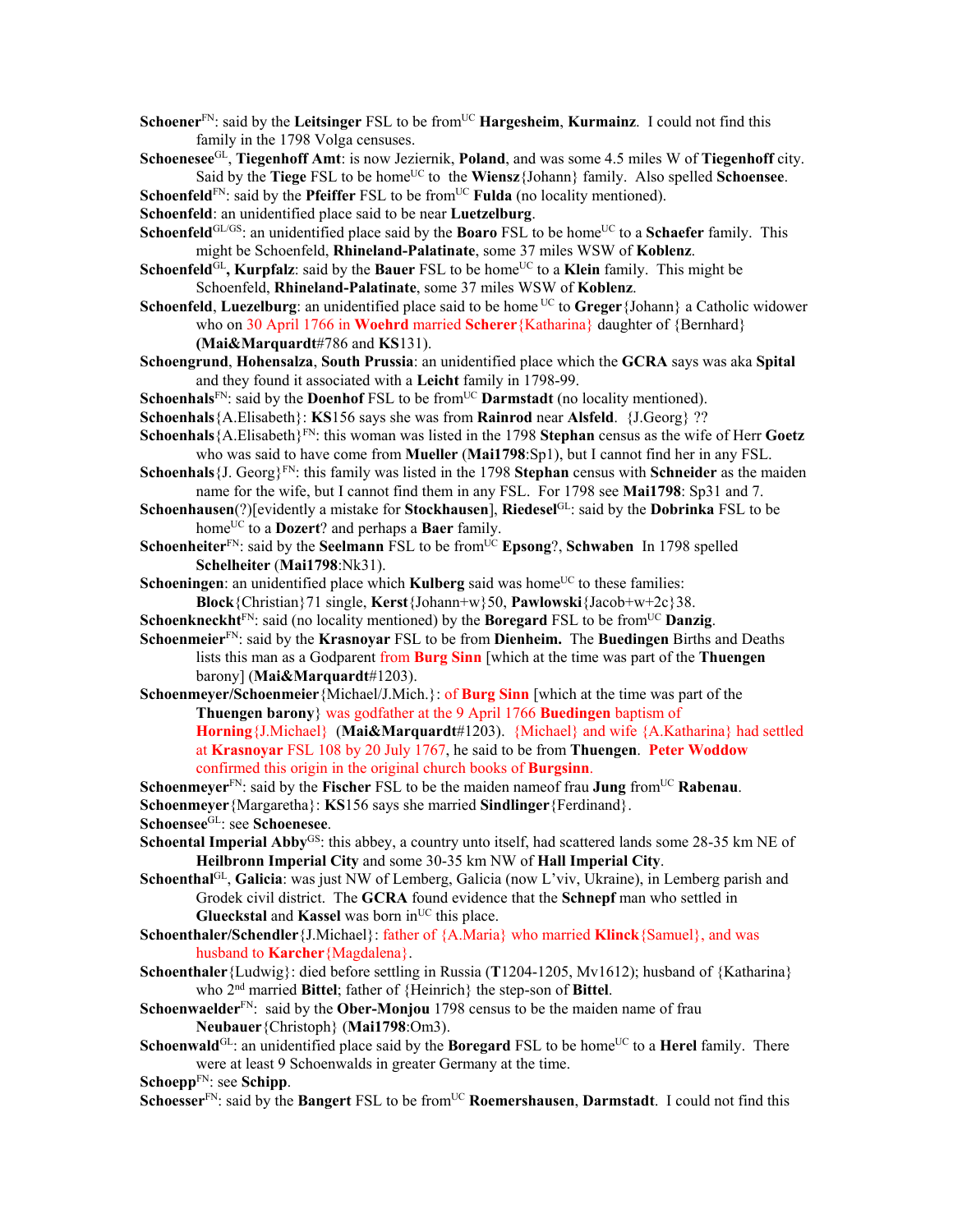family in **Mai1798**es.

**Schoessler**FN: see **Schissler**.

**Schoetter**FN: see **Schotter**.

**Schoezler**FN: see **Schissler**.

**Scholl**FN: see **Schneider** of **Dehler**.

- **Scholl**?<sup>FN</sup>: said by the **Neidermonjou** FSL to be from<sup>UC</sup> [**Hessen-**]Darmstadt. I could not find this family in the 1798 censuses.
- **Scholt**? FN: the 1798 **Norka** census says this was the maiden name of **Nolde**'s wife (**Mai1798**:Nr85).
- **Schon**<sup>FN</sup>: said (no locality mentioned) by the **Boregard** FSL to be from<sup>UC</sup> **Oesterreich**. I could not find this family in the 1798 Volga censuses.
- **Schon**<sup>FN</sup>: said by the **Kano** FSL to be from<sup>UC</sup> **Pilseranstof**?.

**Schon**{Margaretha(nee **Kraus**): this widow was said by the 1798 census to have gone in 1768 to **Luzern** from **Zug** (**Mai1798**:Mv3047) where she and her husband may have been among the first settlers.

- **Schoppe**: see **Schuppe**.
- **Schorch**{Christina}: **EEE** p.501 said she was wife to **Legler**{Christoph} who settled in **Denmark** and **Doenhof**.
- **Schorch**: go to **Schock**.
- **Schorchelius**: **KS**156 says he left **Schotten** near **Buedingen** to go to **Jag.Poljana**. No further information.
- **Schorer**FN: see **Scherr**.
- **Schorg**<sup>FN</sup>: said by the **Krasnoyar** FSL to be from<sup>UC</sup> **Stolberg**.
- **Schork/Storck**FN{Johannes}: **Kulberg**5009 said he was single from **Erbach** [**County**] in August 1766. The **Frank** FSL #103 said he arrived from<sup>UC</sup> **Zell**(?), **Erbach**[**County**] in September 1767 with wife [Catharina E.}. **Gieg1** found that before immigrating he married **Bauer**{Catharina E.} from **Pfrischbach** the daughter of the shepherd {Johannes}. Also spelled **Storck**.
- **Schormer**?FN: said by the **Krasnoyar** FSL to be from<sup>UC</sup> **Nordheim**.
- **Schorndorf** [Amt]<sup>GL</sup>, Wuerttemberg: is some 15 miles E of Stuttgart city, and was a District administrative center.
- **Schorndorf, Waiblingen** [Amt], **Wuerttemberg**: said by **KS**:486 to have been home<sup>UC</sup> to the **Wild** family that settled in **Neudorf**.
- **Schornsheim**(?)GL, **Kurpfalz**: is some 11 miles SSW of **Mainz** city, and said by the **Dietel** FSL to be home<sup>UC</sup> to a **Trutwest/Tautfest**? family.
- **Schott**<sup>FN</sup>{J.Jacob}: said by the **Galka** FSL #47 to be from<sup>UC</sup> **Mittelsinn**?[sic], **Stolberg**[?]. Using **LDS Film** 1201682 **Dick Kraus** proved his March 1753 **Mittel-Seemen** [**Stolberg-Gedern County**] parish marriage to **Schmidt**{A.Catharina} which indicates that his father {L.Henrich} was from **Ober-Seemen**. The births of Jacob and Catharina's children are recorded in **Mittel-Seemen** parish as follows: A.Maria in Feb 1756, A.Catharina in May 1759, J.Caspar in May 1762 and A.Catharina in July 1765. For 1798 see **Mai1798**:Gm27.
- **Schott**<sup>FN</sup>{Jakob}: said by the **Grimm** FSL #68 to be from<sup>UC</sup> Mehlis(?). The Buedingen ML says that a man with this man's name married 8 April 1766 **Spengler**{A.Maria} (**Mai&Marquardt**#495) … this may be the marriage of a different Schott, since in the 1798 census, this Schott's wife's maiden name is given as **Becker**. **KS**158 says he was going to **Boisroux**.
- **Schott**<sup>FN</sup>: **Curt Renz** has found the church records for this **Hoffnungstal, Bessarabia**, family in **Osthofen, Worms Kreis, Hessen**.
- **Schott**<sup>FN</sup>: said by the **Messer** FSL to be from<sup>UC</sup> **Isenburg** (no locality mentioned).
- **Schott**<sup>FN</sup>: said by the **Moor** FSL to be from<sup>UC</sup> **Isenburg** (no locality mentioned). According to the **Buedingen** ML this man from<sup>UC</sup> Kirchbracht married in 1766 a Scheller woman from<sup>UC</sup> Nieder-**Seemen** (**Mai&Marquardt**#505).
- **Schott**<sup>FN</sup>: listed by the 1858 **Neudorf** census (#230) with no origin, and said by **KS**:435 to have come fromUC **Gross Ingersheim, Ludwigsburg** [**Amt**], **Wuerttemberg**. Using **FHL**#1,457,619-620, the **GCRA** proved their origin in **Osthofen**, **Worms** [**Amt**], **Hessen**. See the **GCRA** book for more.
- **Schott**{A.Elisabeth}: married **Kies**{Georg} 10 Oct 1765 in **Luebeck** (**Mai&Marquardt**#1177). **KS**138 mistakenly gives 1766. No fuether information.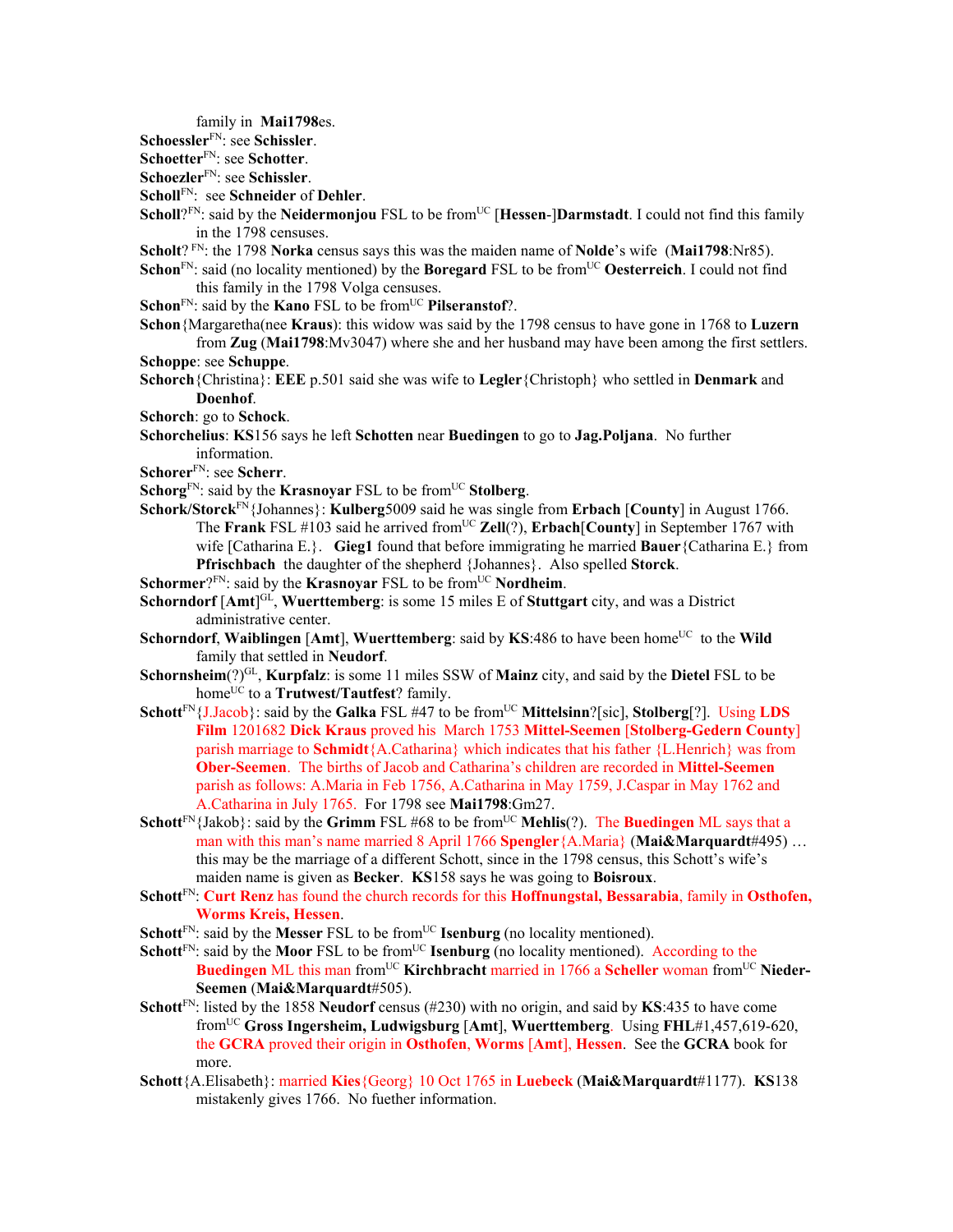- **Schott/Schotten**{Gerdrut}: this widow, maiden family name **Rod**, from **Isenburg,** married **Suppus**{J.Martin} in **Luebeck** 29 July 1766 (**Mai&Marquardt**#269).
- **Schott**FN: this family name was found recorded in **Schotten** parish records for many generations prior to 1767; see **Flegel** trip.
- **Schotten, [Hessen-Darmstadt Landgraviate]:** said by **KS**:119 to be home<sup>UC</sup> to an unnamed **Arndt**. Same place as the next two entries.
- **Schotten**GL, **Crainfeld Amt, Hessen-Darmstadt**: this town is 14 miles north of **Buedingen**. Schotten was also the name of the Oberamt which oversaw the town and at least two local Amts. FSL usually used the name without specifying whether the reference was to the town or to the Oberamt. If Oberamt was not specified I have listed the references here. Said by the **Goebel** FSL to be homeUC to a **Kern** family. Said by the Pleve and Stumpp versions of the **Jagodnaja Poljana** FSL to be home<sup>UC</sup> to **Diesing, Dippel, Fischer, Hofmann/Hoffmann, Kromm, Repp,** and **Seifeldt/Seifeld/Seibel** families; to this list Kromm added the possibility of the **Weitz** family.
- **Schotten**GL**, Hessen**: is some 13 miles N of **Buedingen** city, and in the 1760s was the **Crainfeld Amt** of **Hessen-Darmstadt Landgraviate**. In 1972 the **Flegel**s vistited two Schotten parishes and found the following family names repeated listed over several generations before 1770 in the first parish: **Bechtold, Becker, Bender, Blum, Burger, Buss, Conrad, Crael, Daum, Dietz, Dillman, Doering, Eckhardt, Ellenburger, Engel, Faatz, Feig, Fischer, Frank, Frey, Fritz, Fuss, Gebhardt, Gerhard, Goebel, Graulich, Guenther, Haas, Heckman, Heil, Hoffman, Jost, Jungius, Kaiser, Kimmel, Kischner, Kissner, Klain, Kniess, Koch, Kraft, Kramer, Kromm, Lang, Lapp, Lentz, Lotz, Luening, Mattes, Matthes, May, Melchior, Mertz, Meyer, Michel, Moell, Moeller, Muehol, Mueller, Nagel, Pfeiffer, Proeschner, Reichart, Reitz, Repp, Reusch, Rhon, Rockemer, Rodenberger, Rohn, Rothenberger, Ruehl, Schafer, Scheuerman, Schlaerb, Schleuning, Schmidt, Schneidmueller, Schott, Schuessler, Schuetz, Schwalb, Sippel, Spamer, Sponheimer, Stauch, Stoffel, Stoppel, Straub, Toepfer, Trupp, Ulrich, Vogt, Wagner, Walcker, Walter, Walther, Weigand, Weisenbueller, Weitz, Wenderberg, Wentzel, Winter, Wolff, Wurtz, Zeunges, Zimmer, Zimmermann,** and **Zinnel**. In the second parish they found the following family names repeated over a period of many years before 1770: **Adelman, Baer, Bechthold, Conrad, Kammer, Koch, Meyer, Rau, Repp, Ruehl, Sachs, Schmidt, Schroeder, Schwab, Seibel, Seibert, Seilbach, Strack, Straub, Thiel,** and **Wiehl**.
- **Schotten Oberamt**GL**, Hessen-Darmstadt**: was the district that included the town of **Schotten** and at least two Amts containing a number of villages, and said by the **Anton** FSL to be home<sup>UC</sup> to a Usinger family.
- **Schotter**<sup>FN</sup>: said by the **Kano** FSL to be from<sup>UC</sup> **Wiesensteig**. I could not find this family in the 1798 Volga censuses.
- **Schotter/Schoetter**FN{M.Eliesab.}: married in **Buedingen** 11 March1766 **Rothbrust{**Jacob**}**; later the couple settled at **Leichtling** FSL #26 another source gives her name as **Schoetter** (**Mai&Marquardt**#415). No further information.
- **Schottland**, **West Prussia**: nka Szkocja, Poland, which was 4.5 miles NNE of **Schubin** city. The **GCRA** thinks it may have been associated with a **Kittler** family; see **Flotholland**.
- **Schraaff**{Gerdrauth}: from<sup>UC</sup> **Alten Schlerff, married Schraaff**{Gerdrauth} 10 May 1766 in **Buedingen** (**Mai&Marquardt**#628). **KS**153 has {Gertraut} and **Altenschlerff** near **Lauterbach**. **KS**138 has **Keip**{Jakob} and {Gertraud}. Not found in **Kulberg**, **T**, or in any published FSL. In 1798 he may have been in **Hussenbdach** as **Keib**{Jakob Sr.} with wife **Kneiss{Elisabeth} (Mai1798:**Hs73).
- **Schraeder**FN: see **Schroeder.**
- **Schrafel**{Joseph}: **KS**156 says he was from **Landshut-on-the-Isar**. No further information.
- **Schrafler**: see **Schrefler**.
- **Schrag**FN: see **Schrog**.
- **Schraider**: see **Schroeder**.
- **Schramm**<sup>FN</sup>: said (no locality mentioned) by the **Urbach** FSL to be from<sup>UC</sup> Ansbach [Margraviate]. They surely had died prior to the 1798 Volga censuses.

**Schreb**FN: see **Strep**.

**Schreck**{Frantz}: from<sup>UC</sup> **Maynz** [Bishopric] he married **Bresmer**{Eliesabeth} in **Buedingen** on 4 March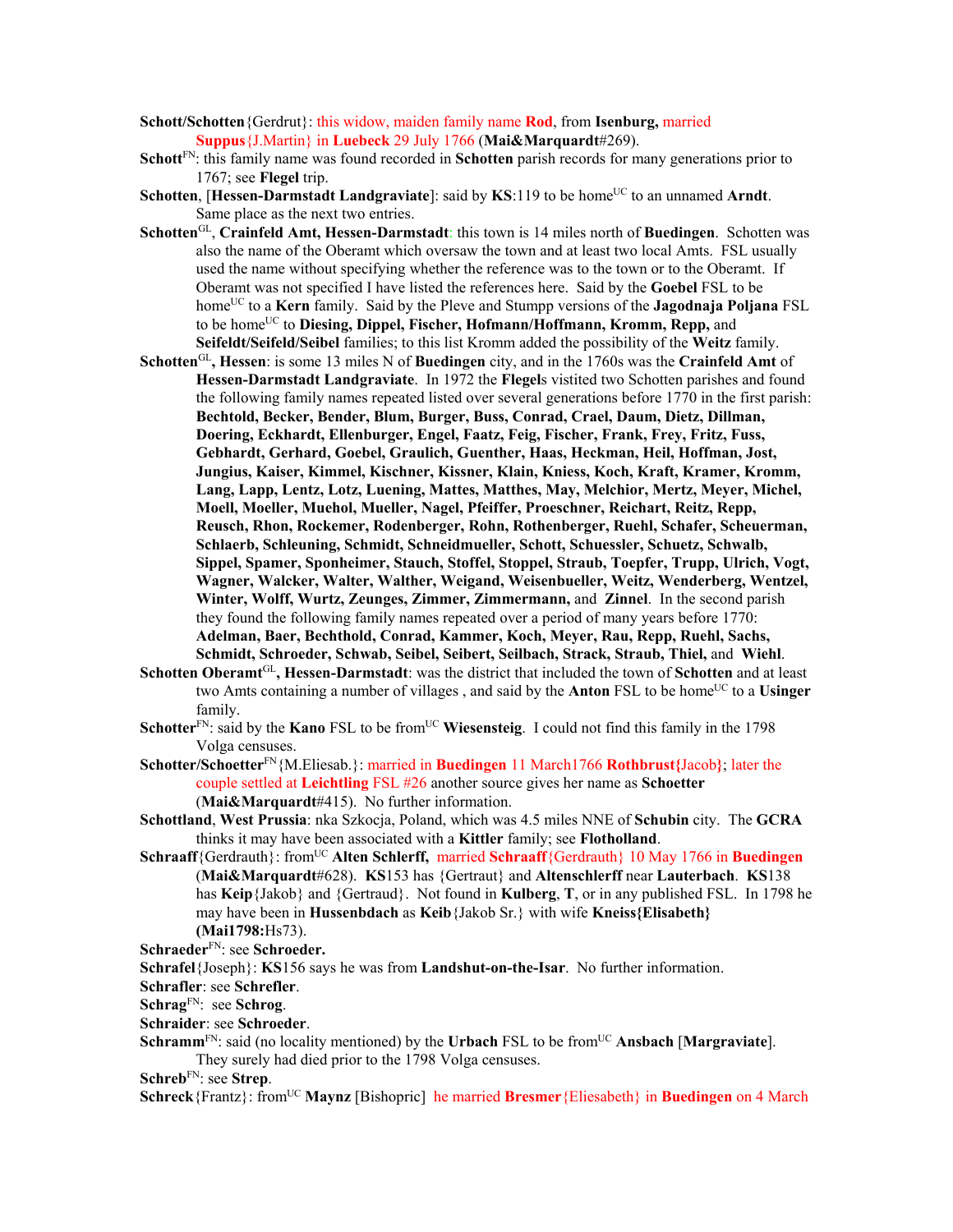1766 (Mai&Marquardt#363). They arrived in Russia 4 July 1766, he said to be from<sup>UC</sup> Mainz (**Kulberg**2298). Not found in **T**, any published FSL, or **Mai1798**.

**Schredo**?FN: said by the **Merkel** FSL to be from<sup>UC</sup> **Zelelfeld**(?), **Braunschweig**.

**Schrefler**FN: not found in an FSL but was in the 1775 **Grimm** census #159. Spelled **Schrafler**? 1798 (**Mai1798**:Gm94).

**Schreib**FN: this family name was found recorded in 1700s **Berstadt** parish records; see **Flegel** trip.

**Schreiber**<sup>FN</sup>{Kaspar}: said by the **Belowescher Kolonien** FSL to be from<sup>UC</sup> Mainz (no locality mentioned).

- **Schreiber**FN{J.Wilhelm}: this man is listed in the **Belowescher Kolonien** FSL, but no origin is given for him.
- **Schreiber**<sup>FN</sup>{Johannes}: said by the **Brabander** FSL to be from<sup>UC</sup> **Wickenberg**?. For 1798 see **Mai1798**:Bn32.
- **Schreiber**FN: listed by the 1816 **Glueckstal** census (**KS**:671, 677) with no origin; but **KS**:436 mistakenly said they were fromUC **Kirchheim**, **Ludwigsburg** [**Amt**], **Wuerttemberg**. Using **FHL**(193,890), the **GCRA** proved origin in **Heuchelheim**, **Bergzabern** [**Amt**], **Rheinpfalz**. See the **GCRA** book for more detail.

**Schreiber**<sup>FN</sup>{Elisabeth}: said by the **Goebel** FSL to be the wife of a **Franz** man from<sup>UC</sup> Alzey, Mainz. **Schreiber**{Eliesabeth}: married **Frantz**{J.Adam} } in **Buedingen** 14 March 1766

(**Mai&Marquardt**#431). On 4 July 1766 {Adam & Elisabeth} with no children arrived in **Russia**, he said to be from **Mainz**. **KS**128 says he went to **Boaro**. It may be that he changed direction and went to **Goebel** instead? By 20 Aug 1766 {J.Adam & his **Schreiber**  wife{Elisabeth} with one child had settled at **Goebel FSL** #18, which said he was from<sup>UC</sup> **Alzey**, **Mainz**, and gave his wife's name as **Schreiber**{Elisabeth}. The **Buedingen** ML gave her maiden name as **Mosisschrieber** (**Mai&Marquardt**#431). In 1798 the **Goebel** census gave her the same name (**Mai1798**:Gb59).

**Schreiber**<sup>FN</sup>{Johann]: said by the **Kano** FSL to be from<sup>UC</sup> **Erndtebrueck**?.

- **Schreiber**{Sophia Christine/Sophia}: married **Wettenbeck**{Johann} in **Rosslau** 23 Sept 1765 (**Mai&Marquardt**#877 & **KS**164). By 27 Aug 1766 with husband{Johann} and son she had settled at **Katharinenstadt** #40, said to be from **Brandenburg**. Not found in **Mai1798**.
- **Schreyber**{Johann}: married **Philippi**{M.Elsabe.} in **Luebeck** 17 June 1766 (**Mai&Marquardt**#99). In 1798 he was in **Naeb** (**Mai1798**:Nb35).
- **Schreiber**FN: listed by the 1858 **Neudorf** census (#252) and by **KS**:436 without origin. The **GCRA** found this man to be son to Johann of **Glueckstal**, who, using **FHL**#193,890 they had proved to be from **Heuchelheim**, **Bergzabern** [**Amt**], **Rheinpfalz**. See their book for much more.

**Schreiber**<sup>FN</sup>{Wilhelm}: said by the **Norka** FSL (#135) to be from<sup>UC</sup> **Hessen** (no locality mentioned). **Schreiber**<sup>FN</sup>{Katharina}: said by the **Paulskaya** FSL to be from<sup>UC</sup> **Bischofsheim**?.

- **Schreiber**{Andreas}FN: said by Gary Martens the AHSGR Village Coordinator for **Schilling** to have been a first settler there. Using LDS Filn #11200603 Corina **Hirt** found that he was a son, to {Georg Caspar} and wife Gloesser{Agnes}, born 2 Nov and baptized 4 Nov 1725 in **Nieder Florstadt**  where on 8 Jan 1752 he married **Schreitz**{A.Maria} daughter of {Conrad}; this young couple had 4 known children baptized in **Nieder Florstadt** 1753-1764. On 4 July 1766 he, wife {Anna} and the 4 children arrived in **Russia**, he said to be from **Isenburg** (**Kulberg**#1638). Years before 1798 they had settled in **Schilling** where he was still living with a son in 1798 when two other sons were also living in **Schilling** (**Mai1798**:Sg68, 32 & 89).
- **Schreiber**{Konrad}: **KS**156 says he was from **Ronshausen** near **Bebra** married {Sophia} in **Rosslau** in 1765. I found no further evidence of them.
- **Schreiber**FN: see also **Schleibor** and **Schreiner**.
- **Schreider**<sup>FN</sup>: this step-son of Herr **Schreider** was said by the **Fischer** FSL to be from<sup>UC</sup> **Triresi**?, **Frankreich** as was his mother, frau **Friebus**?.
- **Schreider**<sup>FN</sup>: said by the **Rosenheim** FSL to be from<sup>UC</sup> Luebeck with an orphaned Diem nephew and two **Rosengruen** step-sons in the household. I could not locate them or any descendants in **Mai1798**.
- **Schreider**<sup>FN</sup>: the wife, the former widow **Rosengruen** was said by the **Rosenheim** FSL to be from<sup>UC</sup> **Franzburg**, **Schwedisch Pommern**.

**Schreimann**<sup>FN</sup>: said by the **Bauer** FSL to be step-sons of Herr **Axt** and to be from<sup>UC</sup> **Eisweiler**,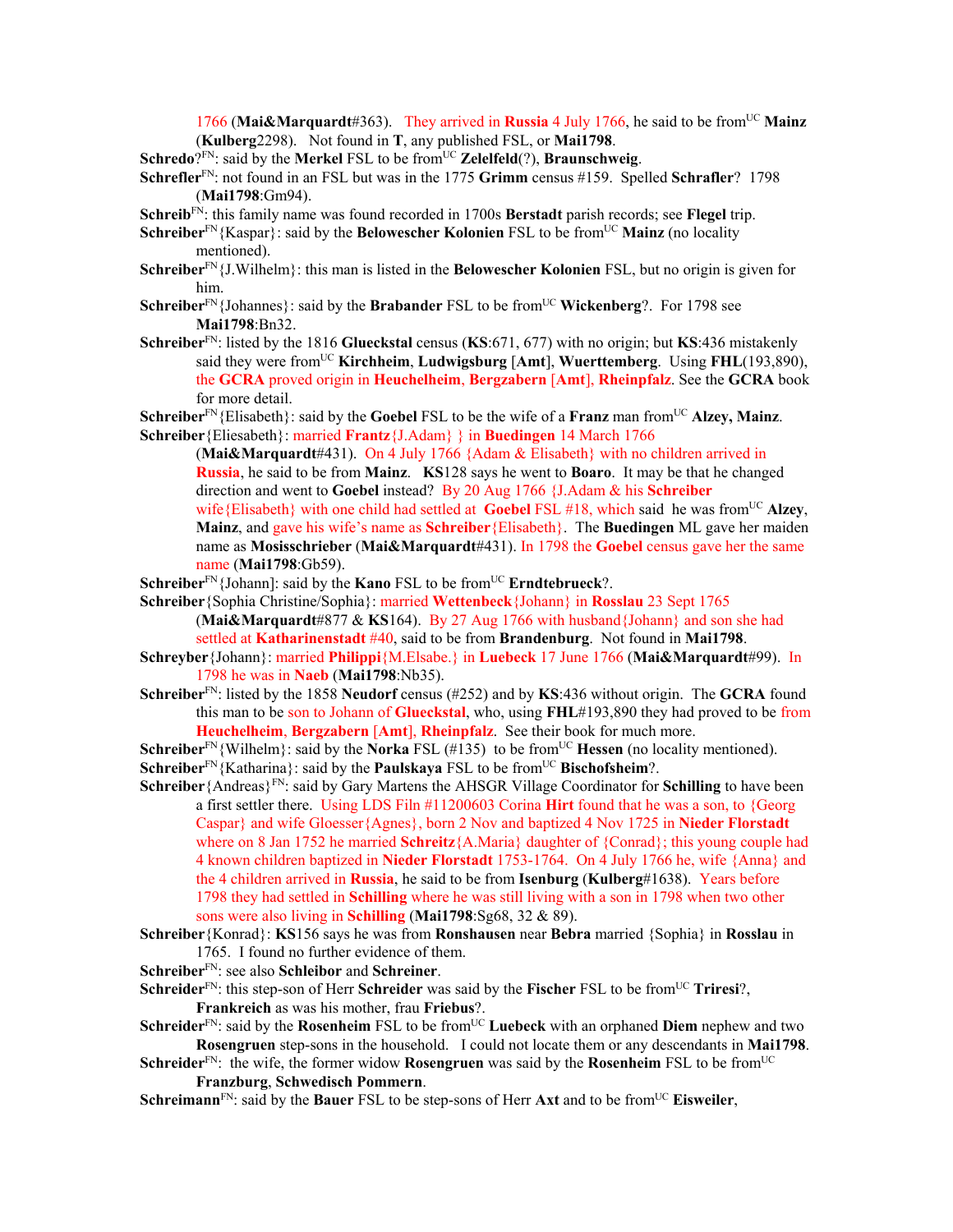**Zweibruecken**. Spelled **Schreiner** in 1798 ( **Mai1798**:Br40 and Kz3). **Schreimann**FN: also see **Schiming**?.

**Schreiner**<sup>FN</sup>: said by the Kromm version of the **Jagodnaja Poljana** FSL to be from<sup>UC</sup> Nidda or Hutten (**Glasshutten**?) later than the first settlers (p.35).

**Schreiner**: **KS**157 says he was from **Glashuetten** near **Buedingen** heading for **Brunnental**.

**Schreiner**<sup>FN</sup>: said by the **Kolb** FSL to be from<sup>UC</sup> **Heimweiler**(?), **Freie Adelprovinz der alten Ritter**(?).

**Schreiner**<sup>FN</sup>{J.Heinrich}: said by the **Kraft** FSL #14 to be from<sup>UC</sup> **Engelrod**, **Riedesel** [**Barony**]. His ancestors certainly were: **Edward F. Wagner** commissioned a German researcher who found **Greb**{J.Heinrich} was born about 1653 in **Engelrod, Riedesel Barony** (now **Germany**). His daughter {A.Christina} born 1686 married **Ruppel**{J.Heinrich}. Their daughter {A.Elisabeth} born in 1711 married **Schreiner**{Johannes} born in 1716. Their descendants settled in **Kraft**.

The 1798 **Kraft** census (**Mai1798**:Kf58) gives the wife's maiden name as **Schmidt**{A.Barbara}. **Schreiner**<sup>FN</sup>: said by the **Krasnoyar** FSL to be from<sup>UC</sup> **Laubach.** 

**Schreiner**<sup>FN</sup>{Johannes}: said by the **Norka** FSL to be from<sup>UC</sup> **Isenburg** (no locality mentioned). For 1798 see **Mai1798**:Nr218, 129, 167 and possibly 126.

**Schreiner/Weber/Schreiber**<sup>FN</sup>{J.Wilhelm}: said by the **Norka** FSL #135 to be from<sup>UC</sup> **Hessen** (no locality mentioned). In 1766 the family name evidently was recorded as **Weber** (**M&M**#620. In 1798 the name was spelled **Schreiber** and the wife's maiden name was given as **Moritz** (**Mai1798**:Nr146). The family name was also possibly spelled **Schreiner** in 1798 (Nr126). **Jerry Goertzen** says the family was from **Ronshausen** near **Marburg**.

- **Schreiner** FN: said by the **Rohleder** FSL to be from<sup>UC</sup> **Bamberg** [Bishopric]. For 1798 a family member may be at **Mai1798**:Rl03.
- **Schreiner** FN: said by the **Seelmann** FSL to be from<sup>UC</sup> **Soda**. For 1798 see **Mai1798**:Sm11, 38 and 1.
- **Schreiner**{A.Maria}: mother of of **Hinckel**{A.Maria} who was baptized 11 May 1766 in **Luebeck** (**Mai&Marquardt**#1352).

**Schreiner**{J.Friedr.}: father of {J.Jacob} who was baptized 11 May 1766 in **Luebeck** (**Mai&Marquardt**#1353). Not listed in **KS**, **T** or in any published FSL.

- **Schreiner**{J.Jacob}: baptized 11 May 1766 in **Luebeck** the son of {J.Friedr.} and **Stauch**{M.Johanna} (**Mai&Marquardt**#1353). Not listed in **KS**, **T** or in any published FSL.
- **Schreiner**FN: this family name was found recorded in **Herborn** marriage records 1762-1767, and in **Winterhausen** marriage records 1760-1769; see **Flegel** trip.
- **Schreiner**FN: also see **Schreimann**.
- **Schreiock**FN: see **Schreuk**.
- **Schreiter**FN: said by the 1798 **Orlovskaya** census to be the maiden name of frau **Kraus** (**Mai1798**:Or43). A **Rosslau** ML gives the name as **Schroeter** in 1766 (**Mai&Marquardt**#940).
- **Schreitmueller**FN: his widow was recorded as leaving **Schaefer** in 1797 (**Mai1798**:Mv2531,Om36), but I could not find him in any published FSL.
- **Schreitz**{A.Maria}: Corina **Hirt** found that he was a daughter of {Conrad}, wife of **Schreiber**{Andreas}, and settled with him in **Schilling**.
- **Schremser**  $F_N$ {J.Georg}: said by the **Moor** FSL (#14) to be from **Kurpfalz** (no locality mentioned). Using the work of **Gerhard Lang** and the Familienbuch Schriesheim 1650-1900 , **Daniel Schremser** has proven that that both husband and wife were born in **Schriesheim, Kurpfalz** (now Germany), married in **Altona, Denmark**, and went via **Luebeck** to Russia.
- **Schreng**FN: said (no locality mentioned) by the **Neidermonjou** FSL to be **Nassau-Siegen**?. I could not find this woman in the 1798 censuses.
- **Schrenz**?<sup>FN</sup>: said by the **Paulskaya** FSL to be an orphan boy from<sup>UC</sup> Sachsen (no locality mentioned). I could not find this family in the 1798 Volga censuses.
- **Schreuk**? $F_N$ : said by the **Dreispitz** FSL to be from  $\overline{UC}$  **Fluege**?, **Kurpfalz**. In 1798 the family name was spelled **Schreiock** (**Mai1798**:Dr10).
- **Schreyer**<sup>FN</sup>: the **Rosslau** ML says this woman (no origin given) married a **Zahn** man in 1765; by 1766 this couple was in **Graf** (**Mai&Marquardt**#846).
- **Schriesheim**GL, **Kurpfalz** (now **Baden-Wuerttemberg)**: is some 9.6 miles E of **Mannheim** and 7 km N of **Heidelberg**, and is said by the **Kautz** FSL to be the homeUC of **Frank**, and **Traub** families. Michael Frank, the AHSGR Village Coordinator for **Kautz** has proven this **Frank** origin using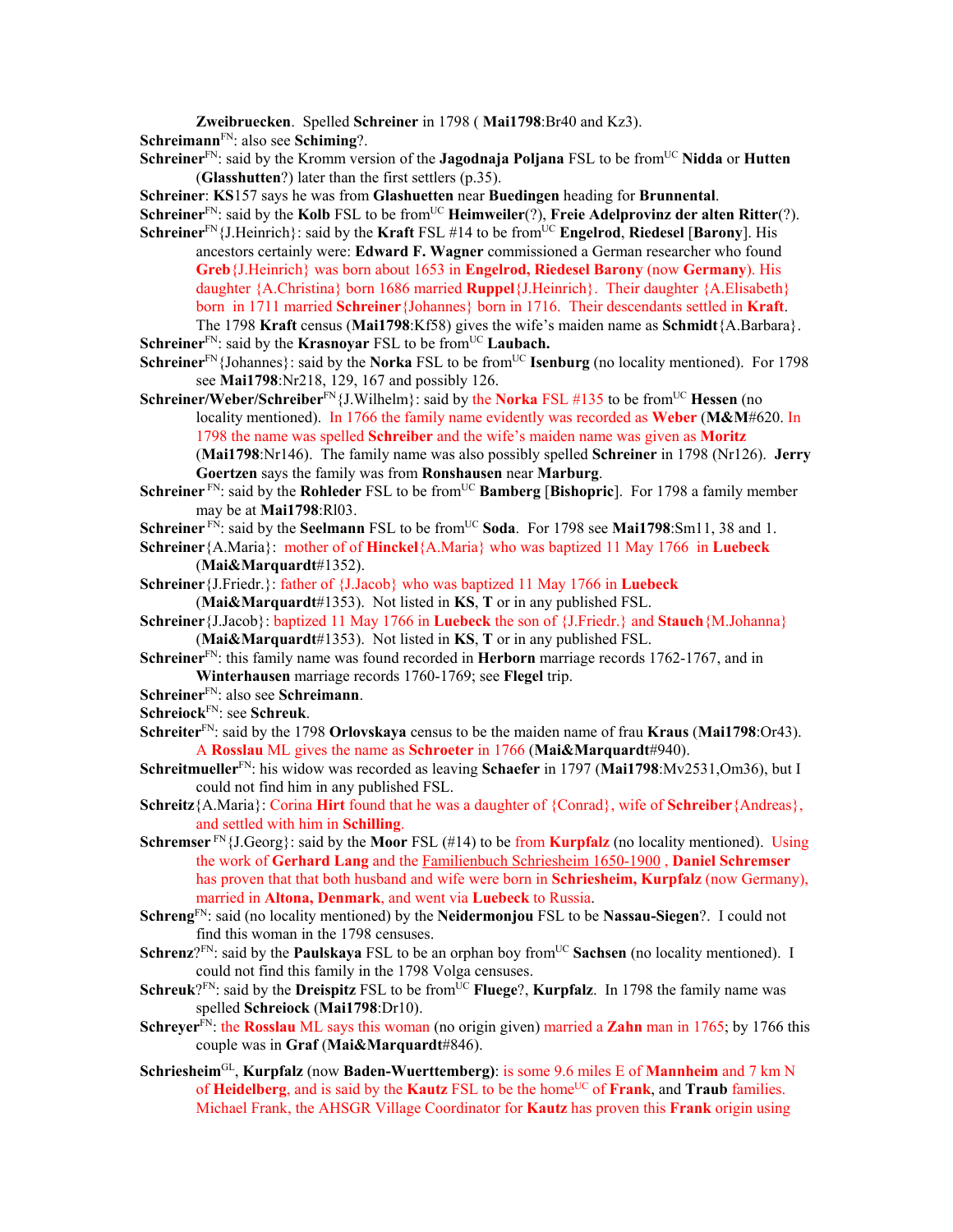Schriesheim church records to trace the family back to 1484 in that village! And **Daniel Schremser** using Familienbuch Schriesheim 1650-1900 proved this the birthplace of the **Schremser** couple who were **Moor** first settlers.

**Schriesheim, Heidelberg Oberamt, Kurpfalz**: said by **EEE** p.387 to be home<sup>UC</sup> to

**Eberhard/Eberhardt** {Georg} who settled in **Denmark** and then **Moor**. **EEE** p.643 said **Wentzert**{J.Adam} who settled first in **Denmark** and then in **Anton** came fromUC here. **EEE** p. 598 said this was home<sup>UC</sup> to **Schwan/Svan**<sup>FN</sup>{Wendel} who settled in **Denmark** and then in **Messer** FSL #23. This is the same place as the previous entry.

- **Schroeder**<sup>FN</sup>: said by the **Bauer** FSL to be from<sup>UC</sup> **Poltnitz**, **Mecklenburg**. For 1798 see **Mai1798**:Br38, 7 and 59.
- **Schroeder**FN: she is said by the **Belowescher Kolonien** FSL to have have lived in the household of Pastor Helm, but no origin is given for her and Helm is not listed in the FSL.

**Schroeder**<sup>FN</sup>: said by the **Boaro** FSL to be from<sup>UC</sup> **Gening**(?). I did not identify their 1798 whereabouts. **Schroeder**FN{Martin}: from Gelnhausen on 20 March 1766 in **Buedingen** he married **Bra**{A.Katharina}

(**Mai&Marquardt**#455). The **Grimm** FSL (#50) said he was fromUC **Gelnhausen** (no locality mentioned) and his wife's name was **Pea**{Katharina}.

**Schroeder**<sup>FN</sup>: not found in an FSL but was in the 1775 **Grimm** census #158. For 1798 see **Mai1798**:Gm170 and possibly 50.

**Schroeder**FN{A.Maria}: married in **Buedingen** 18 March 1766 **Abig**{J.Georg} (**Mai&Marquardt**#442). By 1767 they had settled at **Grimm** FSK #56, he said to be from **Gelnhausen**. In the 1775 census aat #132 (**Mai&Marquardt**#442 & **KS**157). Still in **Grimm i**in 1798 (Mai1798:Gm62).

**Schroeder**<sup>FN</sup>: said by the **Jost** FSL to be from<sup>UC</sup> **Hohn**?.

**Schroeder**{Rosina}FN: listed by both the 1816 **Kassel** census (#95) and **KS**:436 without origin. See the **GCRA** book for a bit more. Also spelled **Schroeter**.

- **Schroeder**FN: said by the **Katharinenstadt** FSL to be fromUC **Jesseitz**(?), **Dessau-Anhalt** with a **Fischer** wife from<sup>UC</sup> Sachsen.
- **Schroeder**{Christian}: married **Gerbig**{Anna} in **Luebeck** 16 June 1766 (**Mai&Marquardt**#89 & **KS**157). In **T**252-253. Settled at **Lauwe** FSL #15.
- **Schroeder**{Elizaeth}FN: said by the 1798 **Pobochnaya** census tohave come there from **Krasnoyar** and may represent an early **Krasnoyar** family (**Mai1708**:Pb24).
- **Schroeder/Schraeder**<sup>FN</sup>: said by the **Kratzke** FSL to be from<sup>UC</sup> **Rostock**, **Mecklenburg.**
- **Schroeder**<sup>FN</sup>{Philipp}: said by **Kyhlberg3238** and the **Kutter** FSL to be from<sup>UC</sup> **Isenburg** (no locality or country mentioned).
- **Schroeder**FN: said by the **Lauwe** FSL to be fromUC **Lueneburg**, **Hannover**. According to a **Luebeck** ML this man married in 1766 a **Gerbig** woman (**Mai&Marquardt**#89).
- **Schroeder**{Johann+wife+son}: **Kulberg**52 said they were from **Neuburg** and went to **Lavonia**.
- Schroeder<sup>FN</sup>: said by the **Mueller** FSL to be from<sup>UC</sup> Preir?.
- **Schroeder**<sup>FN</sup>{Johann}: said by the **Neidermonjou** FSL to be from<sup>UC</sup> **Hessen**.
- **Schroeder**<sup>FN</sup>{J.Heinrich}: said by the **Neidermonjou** FSL to be from<sup>UC</sup> **Rommersberg**?.
- **Schroeder**<sup>FN</sup> $\{J.Kaspar\}$ : said by the **Neidermonjou** FSL to be from<sup>UC</sup> **Stralsund**.

**Schroeder**FN{Johannes}: said by the **Norka** FSL to be the orphaned children of Konrad Schroeder now step-children in the Schnell household which was said to be from<sup>UC</sup> Isenburg (no locality mentioned).

- **Schroeder**<sup>FN</sup>{Konrad}: said by the **Norka** FSL to be from<sup>UC</sup> **Hessen** (no locality mentioned).
- **Schroeter**{Sofie Friederike}: married **Krause**{J.Gottlieb} in **Rosslau** 10 April 1766
	- (**Mai&Marquart**#940). **KS**140 & 157 have the wrong year: 1765. FSL?? They are in **T**5383- 6385. In 1798 they were in **Orlovskaya** (**Mai&Marquardt**#940**).**
- **Schroeder**FN: the 1798 **Bettinger** census gave this as the maiden name of the wife of **Beck** [who had orginally settled in **Paulskaya**] (**Mai1798**:Bt02).
- Schroeder<sup>FN</sup>: said by the **Phillipsfeld** FSL to be from<sup>UC</sup> Hessen-Kassel [Landgraviate], no locality mentioned. Spelled **Schraeder** in 1770 (**Mai1798**:Mv2294).
- **Schroeder**<sup>FN</sup>: said by the **Schulz** FSL to be from<sup>UC</sup> Berlin, Preussen [Kingdom]. The wife's maiden name was given as **Gross** in 1798 (**Mai1798**:Sz3).
- **Schroeder**{Lorenz}: said by the **Stahl-am-Karaman** FSL (#14) to be from<sup>UC</sup> **Freystadt**, **Prussia**. Also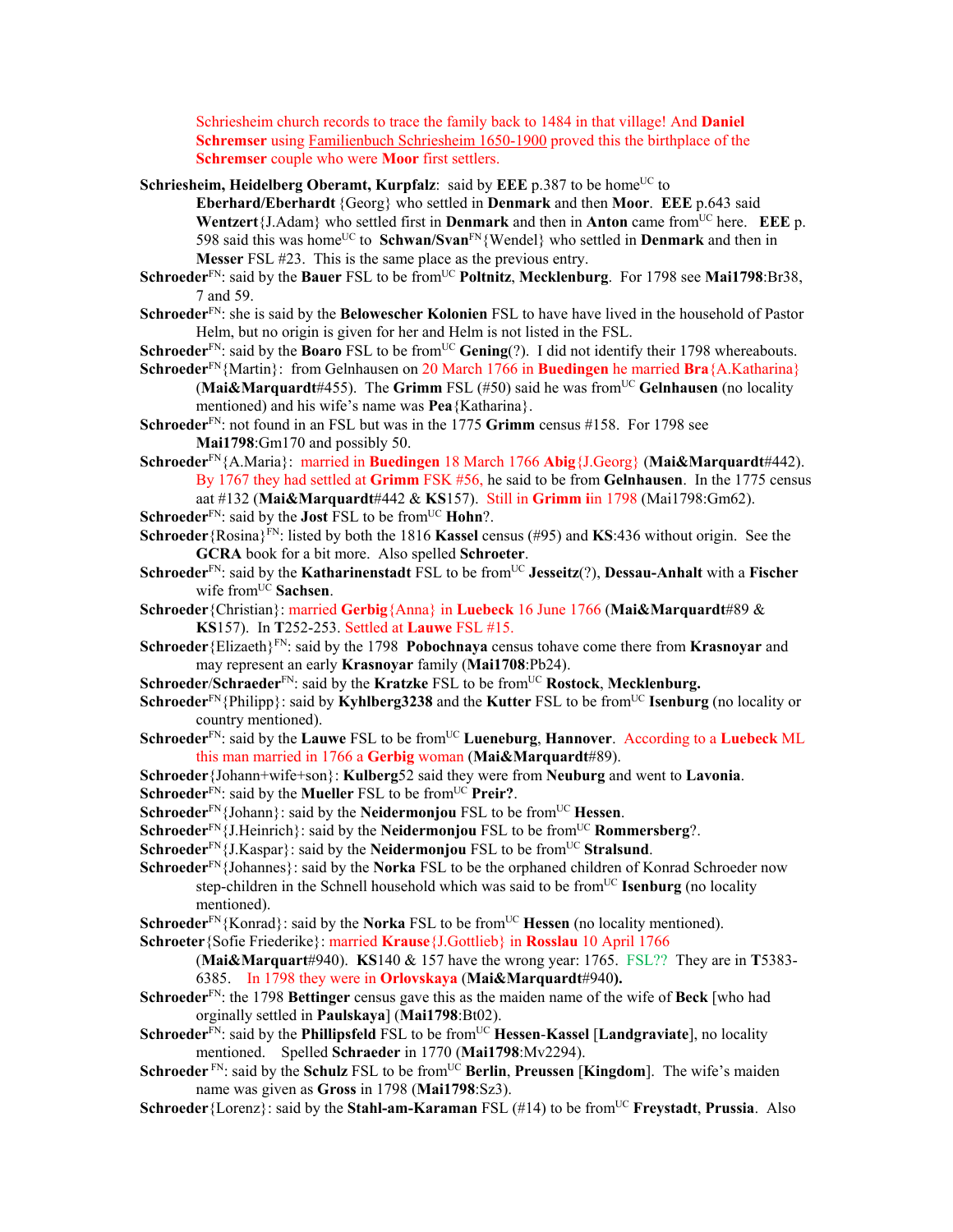spelled **Schraider**.

- **Schroeder**<sup>FN</sup>: said by the **Warenburg** FSL to be from<sup>UC</sup> **Warburg**?, **Brandenburg** [Duchy]. For 1797 and 1798 see **Mai1798**:Mv3001 and Sr22); also spelled **Schraeder** (Wr9(where the wife's maiden name is given as **Siebert**) and 71).
- **Schroeter**: **KS**157 says he left **Dessau amt** with a wife and one child.
- **Schroeter**{J.Georg}: married **Junge**{A.Rosina} 10 April 1766 in **Rosslau** (**Mai&Marquardt**#948). **KS**157 & 137 both have the wrong year: 1765. Not found in **Kulberg**. Later in 1766 **Schroeder**{Johann & Johanna Rosina} with no children took transport in **Oranienbaum** for the **Volga** (**T**4463-4464). Not found in any published FSL.
- **Schroeder**{M.Elisabeth}: married **Himmelreich**{J.Gottlieb} 8 April 1766 in **Rosslau**  (**Mai&Marquardt**#911). **KS**157 has the wrong year: 1765. With wife {Johanna} and no children he arrived in **Russia** 4 July 1766, he said to be from<sup>UC</sup> **Magdeburg** (**Kuhlberg**1406). Not found in any later source.
- **Schroeder**{M.Sophia}: was wife of **Bartel/Barthel**{Johann} and mother of {Jochim Andreas} (**Mai&Marquardt**#1349). Found in no published FSL.
- **Schroeder**FN: this family name was found recorded in **Schotten** parish records for many years prior to 1767; see **Flegel** trip.
- **Schroedter**{widow}: two daughters were baptized in **Luebeck** 25 May 1766: {A.Catharina} and {M.Veronica} (**Mai&Marquardt**#1292). No further information.
- **Schroeffler**{Heinrich}: **KS**157 says he was from **Buedingen town**.
- **Schroepfer**<sup>FN</sup>: said by the **Preuss** FSL to be from<sup>UC</sup> **Remich, Luxembourg.**

**Schroeter/Schreiter**<sup>FN</sup>: said by **Rosslau** ML to be the maiden name of frau **Kraus** in 1766 (**Mai&Marquardt**#940). The 1798 **Orlovskaya** census gives the name as **Schreiter** (**Mai1798**:Or43).

- **Schroeter**FN: an alternate spelling for **Schroeder**.
- **Schrog**<sup>FN</sup>: said by the **Reinwald** FSL to be from<sup>UC</sup> **Schleiz**, [**Kur-**]**Sachsen**. Spelled **Schrag** in 1798 (Mai1798:Rw51).
- **Schroh**<sup>FN</sup>: said by the **Volmer** FSL to be from<sup>UC</sup> **Kaiserslautern, Kurpfalz.**

**Schroman**FN: see **Strohmann**.

- **Schroth**FN: arrived in South Russia in 1818; later settled in **Gueldendorf, Odessa**; family records found by **Curt Renz** in **Bretzingen, Pforzheim parish, Baden**.
- **Schtater**<sup>GL</sup>, **Isenburg County**: an unidentified place, said by the **Walter** FSL to be home<sup>UC</sup> to a **Godwig** family. The **Walter Research Group** suggests that this might be **Schaechtelburg** which is some 6 miles NE of **Buedingen**, the former capital of **Isenburg**.
- **Schtscherbakowka**VV: a variant of the name for **Shcherbakovka**VV.

**Schturm**?: an attempt to spell the maiden name of the **Schoenthaler** widow, 2nd wife of **Bittel** (**Mai1798**:Mv1612).

- **Schubach**<sup>FN</sup>: said by the **Dinkel** FSL to be from<sup>UC</sup> **Lueneburg-Stadt**.
- **Schuber**FN: maiden name of frau **Abholz** of **Louis** as given in 1798 (**Mai1798**:Mt2).
- **Schuber**<sup>FN</sup>: said by the **Louis** FSL to be from<sup>UC</sup> **Saargemuend**, **Lothringen**. In 1798 the family name was spelled **Schubert** and his wife's maiden name was given as **Klein** (**Mai1798**:Mt24,Mv1571).
- **Schuber**FN: also see **Schueber**.
- **Schuberd**: go to **Schupphard**.
- **Schubert** $F_N$ : said by the **Pfeiffer** FSL to be from<sup>UC</sup> **Wuerzburg** no locality indicated.
- **Schubert**FN: said by the1798 **Reinhard** census to be the maiden name of frau **Reinhardt** (**Mai1798**:Rh28);
- **Schubert**FN: this family name was found recorded in **Tann** marriage records 1762-1767; see **Flegel** trip. **Schubert**FN, also see **Schiebert** and **Schuber**.
- **Schubin**, **Warsaw Duchy**: nka Szubin, **Poland**, which was 14 miles SW of **Bromberg**, **Prussia**.
- **Schuch**?<sup>FN</sup>: said by the **Boregard** FSL to be from<sup>UC</sup> **Lohrkirchen**?. I could not find either family in the 1798 Volga censuses.
- **Schuch**FN: also see **Schuck**.
- **Schuch**<sup>VV</sup>: a varient spelling for **Schuck**<sup>VV</sup>.
- **Schuchart**: married a **Schlooterbeck** man in **Luebeck** in 1765; they have not yet been found resident in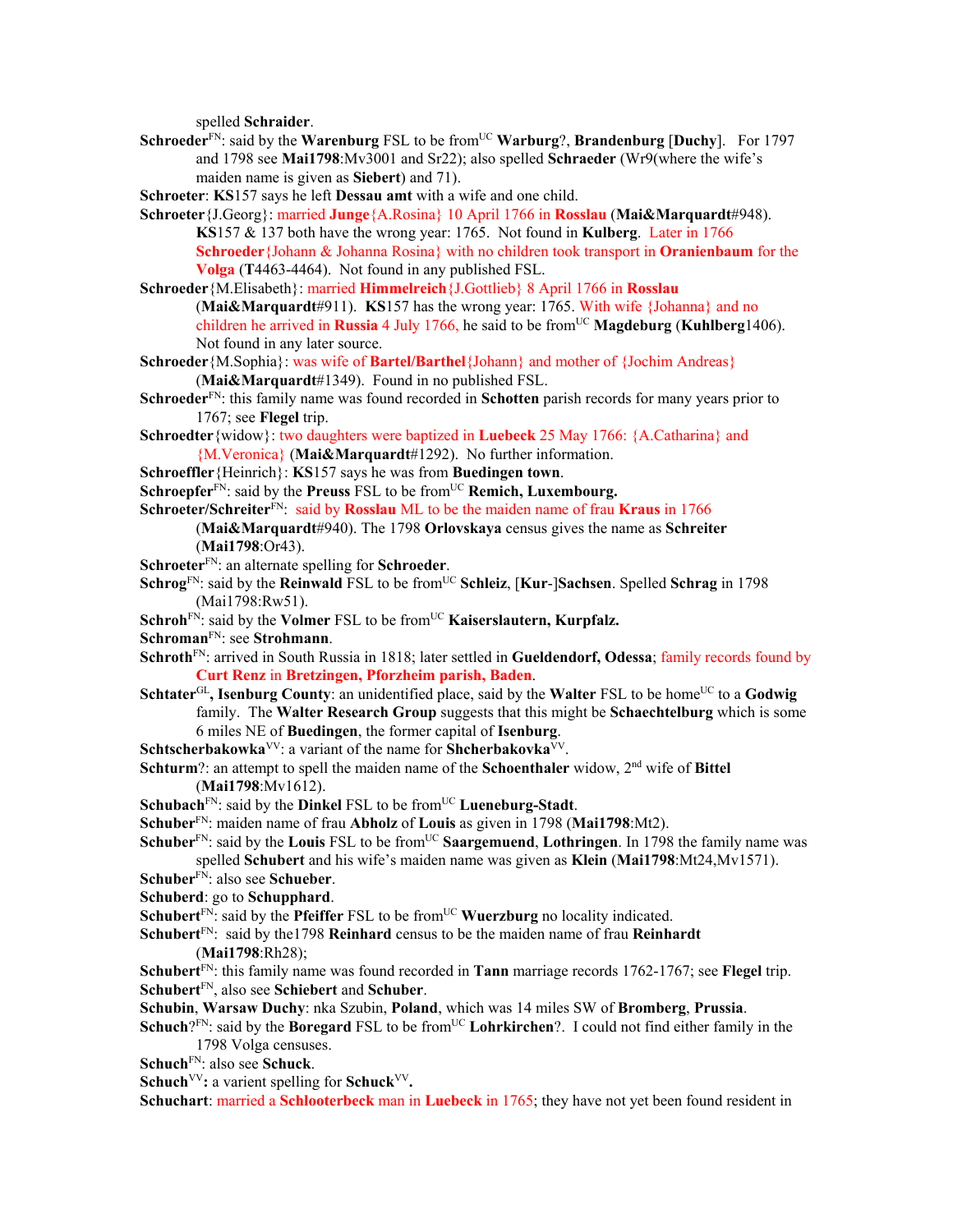Russia (**Mai&Marquardt**#30).

**Schuchardt**{Kilian}: **KS**157 says he left **Nidda** near **Buedingen** with wife {Elisabeth} and 5 children. **Schuchman**FN: see **Schuckmann**.

Schuchow<sup>VV</sup>: a Russian name for Schuck<sup>VV</sup>.

**Schuchowakij**<sup>VV</sup>: a Russian name for **Schuck**<sup>VV</sup>.

- **Schuck**FN: according to the **Goebel** FSL this was the maiden name of one of the **Reiss** men (fromUC **Seligenstadt, Kurmainz**)'s wife.
- **Schuck**<sup>FN</sup>: said by the **Schuck** FSL to be from<sup>UC</sup> **Mannheim**, **Kurpfalz**. I could not find them in **Mai1798**.
- **Schuck** FN: said by the **Rosenheim** FSL to be from<sup>UC</sup> **Danne**?, **Herzogtum Wuerttemberg**. In 1798 spelled **Schuh** (**Mai1798**:Rm43)
- **Schuck**VV (aka **Grasnovatka, Grjasnowatka, Gryaznovatka, Partizanskoye, Schuchow, Schuch, and Schuchowakij)** is a Catholic village on the western side of the Volga River. Its FSL was first published in Pleve, The German Colonies …, pp.461-466. And now he has an updated verison now published in Pleve, Einwanderung ..., vol.IV, pp. 111-118. According to this, the first settlers were from the following places with the family names shown here in parens. Verified information is in red. The number with the name is their household number in the FSL: from **Alzey**, **Kurpfalz**: (**Kollmann**/**Kohlmann**/**Kolner**?23, **Leick**/**Leik/Lei**35); from **Bernkastel**, [**Kur**-]**Trier**: (**Rergard/Gerhard**25); from **Bieswang**: (**Bandel**6); from **Bitsch**, **Lothringen**: (**Matthias**29); from **Buerstadt**, **[Kur-]Mainz**: (**Gotha**/**Goette**7); from **Danne-et-Quarte-Vents**?, [**Lorraine Prov**.], **Frankreich**: (**Grimm**27); from **Dieburg**, [**Kur**-]**Mainz**: (**Eckel**/**Jaekel**4, **Krieger**5); from **Erfurt**, **Kurpfalz**[sic]: (**Hellinger**/**Gehlinger**/**Gallinger**11); from **Essingen**?, [**Woellwarth Barony**]: (**Regenbach**/**Reigenborn**/**Reichenborn**/**Ragen**12); from **Graudenz**, **Polen**: (**Glas**32); from **Gruenstadt**, **Kurpfalz**[sic]: (**Knauf**24); from **Gunzenhausen**? **Ansbach** [**Margraviate**]: (**Stadelmann**18); from **Heppenheim**, [**Kur**-]**Mainz**: (**Geld**10); from **Hessloch**, **Kurpfalz**: (**Falkenstein**22, **Grosch**21); from **Kreuznach**?, **Kurpfalz**: (frau **Faust**37); from **Kurpfalz**: (**Janson**28); from **Ladenburg**, [**Kurpfalz**]: (**Bauer**34, **Berkenstock**/**Birkenstock**30); from **Lampertheim**, [**Worms Bishopric**]:(**Gruenewald**2); from **Laudenbach**?, **Kurpfalz**: (**Berger**/**Wendelberger**/**Barger**16, **Destein**17); from **Lorsch**, [**Kur**-]**Mainz**: (**Bupp**?13); from [**Kur**-]**Mainz**: (**Sieben**/**Sieber**?20); from **Mannheim**, **Kurpfalz**: (**Derr/Dier**26, **Schuck**1); from **Muenschbach**, **Schoenberg**: (**Laumann**14); from **Neustadt**, **Kurpfalz**: (**Baumann**9, **Lios**/**Loos**31); from **Preetz**, **Holstein**: (**Faust**37); from **Speyer**, **Bruehl**: (**Wuertz**/**Wertz**8); from **Starkenburg**, [**Kur**-]**Mainz**: (**Freihaut**3); from **Suhl**, [**Kur**-]**Sachsen**: (**Koehlermann**/**Kellermann**15); from [**Kur**-]**Trier**: (**Tak**36); from **Wistein**?, [**Kur**-]**Mainz**: (**Napp/Nabb**); **Wiestein** from **Wuerzburg** [**Bishopric**]: (**Goettich**/**Ketich**/**Hettich**33 and possibly [**Kraemer**]33). **Hettig Schuckart**<sup>EN</sup>: said by the **Jagodnaja Poljana** FSL to be from<sup>UC</sup> Nidda. Kromm says he was from<sup>UC</sup>
	- **Atzenhain, Gruenberg District**, near **Nidda** (pp. 31, 34).
- **Schuckart**FN: see also **Schukart**.
- **Schuckmann/Schuchman**<sup>FN</sup> {Jacob}: said by **Kuhlberg4947** and the **Huck** FSL to be from<sup>UC</sup> **Isenburg** (no locality or country mentioned).
- **Schuckmann**FN: also see **Schupman**.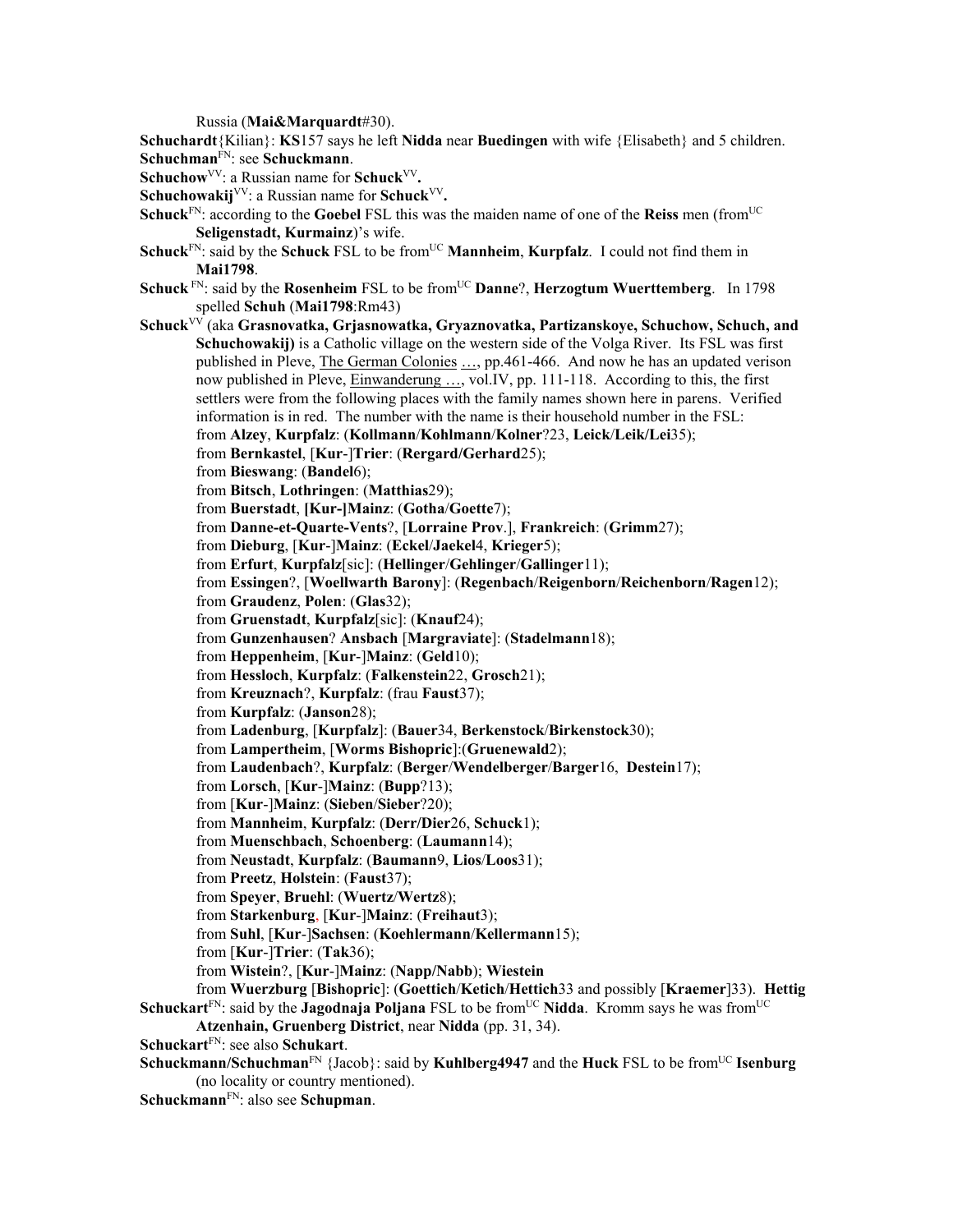- **Schueber**<sup>FN</sup>: said by the **Dobrinka** FSL to be from<sup>UC</sup> **Kelgin**(?), **Strumbach**(?). Later spelled **Schuber** (**Mai1798**:Db6).
- **Schueler**FN: according to the **Buedingen** ML a **Schueler** woman fromUC **Hanau** married in 1766 a **Franck** man; later the couple went to **Kraft** (**Mai&Marquardt**#672).
- **Schueler**{Eliesabetha}: married **Franck**{G.Balthasar} 28 May 1766 (**Mai&Marquardt**#672 and **KS**128). They are listed in the **Kraft** FSL (#5).
- **Schueler**<sup>FN</sup>: said by the **Mariental** FSL to be from<sup>UC</sup> **Trarbach**, **Kurpfalz**.
- **Schueler** {Perpetua}: from<sup>UC</sup> **Hanau** [**County**] married **Kirchner** {J.Conrad} 23 April 1766 in **Buedingen** (**Mai&Marquardt**#578). Not found in any later source.
- **Schuerfeld**GL**, Kurpfalz**: an unidentified place said by the **Bauer** FSL to be homeUC to a **Roth** family. This might be **Scheuerfeld**, **Rhineland-Palatinate** some 10 miles SW of **Siegen**, **North Rhine-Westphalia**.
- **Schuesselfeld**?: is 24 km SW of **Bamberg** city and 49 km ESE of **Wuerzberg** city, and was said by the Recruiter Beauregard list (Lk133) to have been home<sup>UC</sup> to the Gillich? {Erhardt} family who may have been **Wittmann** first settlers. Kuhlberg gave his name as **Gillig**{Gerhard} and said he was fromUC **Bamberg** [Bishopric], however the only **Schuesselfeld** I can find in that area in the 1760s actually was in **Wuerzberg Bishopric**. Since **Schuesselfeld** was so close to **Bamberg** city and so far from **Wuerzberg** city, it may be the **Bamberg** Bishop as a courtesy for the **Wuerzberg** Bishop issued the travel papers and passport for this family.
- **Schuessler**FN: this family name was found recorded in **Schotten** parish records for many generations prior to 1767; see **Flegel** trip.
- **Schuettler**: see **Sitler**.
- **Schuetz**<sup>FN</sup>: said by the **Belowescher Kolonien** FSL to be from<sup>UC</sup> **Hanau** (no locality mentioned).
- **Schuetz**FN{Georeg Nikolaus, father of J.Peter}: **Dorothy Brandner** reports he was born 5 Jan 1759 in **Gross-Bieberau** and later married **Veit**{Catharina Dorothea} (**FHL** 1190548-7).
- **Schuetz**FN{J.Peter}: **Dorothy Brandner** reports he was born in **Tscherwenka, Batschka** (FHL 1884101- 1-428-33) and married **Stroh**{Magdalena}. He was said by the 1816 **Glueckstal** census (**KS**:674) to be from **Tscherwenka, Hungary**. The **GCRA** found that they were indeed from there but earlier had been either inUC **Gross-Bieberau, Darmstadt-Hesse** or inUC **Kellenbach**, **Simmern Kreis, Prussian Rheinland** (**FHL**(493,207), or both. See the **GCRA** book for more detail.
- **Schuetz**<sup>FN</sup>{J.Heinrich}: said by the **Jost** FSL to be from<sup>UC</sup> Leipzig, Sachsen.
- **Schuetz**<sup>FN</sup>{Mathias}: said by the **Katharinenstadt** FSL to be from<sup>UC</sup> **Brandenburg** (no locality given).
- Schuetz<sup>FN</sup>{Heinrich}: said by the **Katharinenstadt** FSL to be from<sup>UC</sup> **Ratzenburg, Mecklenburg.**
- **Schuetz**<sup>FN</sup>{Heinrich}: said by the **Ober-Monjou** FSL to be from<sup>UC</sup> **Albstadt**?. For 1798 see **Mai1798**:Ka68.
- **Schuetz**<sup>FN</sup>{Wilhelm}: said by **Kuhlberg1628** and the **Schilling** 1775 census (#69) to be from<sup>UC</sup> **Isenburg** (no state or locality identified
- **Schuetz**{Elisabeth}: said by the 1798 census to be "from **Stephan**" (**Mai1798**:Ml33) but I could not locate her in any FSL
- **Schuetz**{Heinrich}FN: said by the **Warenburg** FSL to be a nephew in the **Seil** household. For 1798 see **Mai1798**:Wr16; also maybe spelled **Schatz** (Wr106).
- **Schuetz**{J.Kaspar}FN: using parish records on an FHL film Ron **Brott** proved that he was was born and baptized in **Nieder Eschbach**, **Hanau County**. With wife {Elisabeth} and 3 children, he arrived in **Russia** 31 May 1766 said to be from Hannover (sic) (**Kulberg**#613). Not found in **T**. By 12 May 1766 with wife and 4 children he had settled at **Warenburg** FSL #122 to be fromUC **Nieder Erlenbach**(sic), **Hanau** [**County**]. For 1798 see **Mai1798**:Wr36(where the wife's maiden name was given as **Schiller**), Sr14 and 31.
- **Schuetz**{J.Friederich}: married **Ripp**{Catharina} in **Luebeck** 15 July 1766 (**Mai&Marquardt**#177). **KS**157 & **Die Luebecker Traulisten** both have {J.Friedrich} and {Katharina}. **KS**157 says they were heading for **Blumental**. Not found in **Russia**, so far.
- **Schuetz**FN: this family name was found recorded in **Schotten** parish records for many generations prior to 1767; see **Flegel** trip.
- **Schuetz**FN: also see **Schatz** and **Schutz**.

**Schuh**{Gottlieb}: was in **Glueckstal** and was said by **KS**:437 to be from **Hof**, **Wuerttemberg**; see the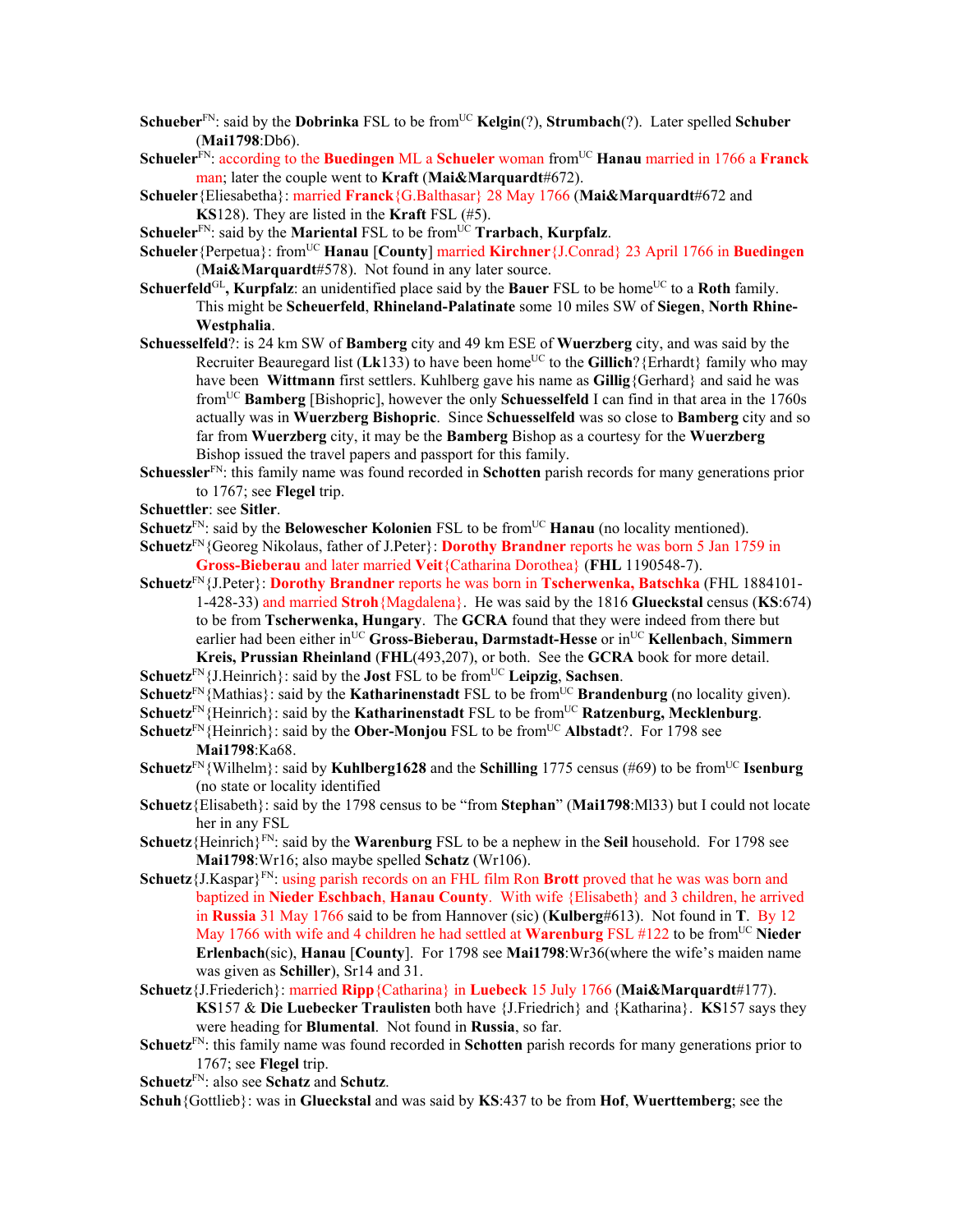**GCRA** book for a bit more detail.

- **Schuh** FN {Johannes}: said by **KS**:437 to have gone fromUC **Zumhof**, **Waiblingen** [**Amt**], **Wuerttemberg** to **Glueckstal**; but the **GCRA** could not find him in **Zumhof** and thinks his origin was in **Hoefen**, **Neuenbuerg** [**Amt**], **Wuerttemberg**; see their book for detail.
- **Schuh**FN: settled, no date given, in **Gueldendorf, Odessa**; family records found by **Curt Renz** in **Schwetzingen, Mannheim Oberamt, Wuerttemberg**.
- **Schuh**FN: settled in **Hoffungstal**, **Bessarabia**; proved by **Curt Renz** to be from **Rudersberg**, **Welzhelm Oberamt**, **Wuerttemberg**.
- **Schuh**{Elisabeth: from<sup>UC</sup> **Ober Weissenbach married Grunenwald** {Christian}12 May 1766 in **Friedberg** (**Mai&Marquardt**#342). On 8 Aug 1766 this Catholic **Gruenwald** couple with 3 children arrived in **Russia** (**Kulberg**4145). Not found in any later source.

```
SchuhFN: also see Schuck.
```
**Schuhmacher**<sup>FN</sup> said by the **Frank** FSL to be from<sup>UC</sup> **Muehldorf, Holstein.** 

- **Schuhmacher:** said by the Stumpp version of the **Jagodnaja Polyjana** FSL to be from<sup>UC</sup> **Tromm, Heppenheim, Hessen**.
- **Schuhmacher**: also see **Schumacher**.
- **Schuhmann**<sup>FN</sup>: said by the **Boaro** FSL to be from<sup>UC</sup> Loeben. Spelled the same way in 1771 (Mai1798: Mv272).
- **Schuhmann**FN: a stepson listed by the **Boregard** FSL in the **Weber** household.
- **Schuhmann**FN: said by **KS**:438 to have gone fromUC **Moessingen**, **Rottenburg** [**Amt**], **Tuebingen**  $[Oberamt]$ , **Wuerttemberg** to<sup>UC</sup> Glueckstal; the CGRA did not research this.
- **Schuhmann**<sup>FN</sup>: said by the **Ober-Monjou** FSL to be from<sup>UC</sup> **Ockstadt**.
- Schuhmann<sup>FN</sup>: a Friedberg ML reports that this woman from<sup>UC</sup> Muentzfelden married in 1766 a **Schwab** man from<sup>UC</sup> **Bischofsheim** (Mai&Marquardt#333); by 1767 this couple was in **Straub**.
- **Schuhmann**FN: this family name was found recorded both in **Herborn** and in **Tann** marriage records 1762-1767; see **Flegel** trip.
- **Schuj** FN: said by the **Ober-Monjou** FSL to be from<sup>UC</sup> Niederbrechen, [Kurtrier]. Spelled Schuvie in 1798 (**Mai1798**:Zg3).
- **Schukart** FN: listed with his **Gerlach** wife in the 1772 **Pobochnaya** first settlers' list (pb8) with no origin mentioned ; was not found in **Mai1798**.
- **Schukart** FN: also see **Schuckart**.
- **Schuld**FN: see **Schult** and **Schulz**.
- **Schuldeis**<sup>FN</sup>: said by the **Kraft** FSL to be from<sup>UC</sup> **Holzhausen, Darmstadt**. Later spelled **Schulteis**. **Schuldeis**<sup>FN</sup>: said by the **Kraft** FSL to be from<sup>UC</sup> **Stammheim, Isenburg**.
- 
- **Schuldeis**FN: also see **Schulteis**.
- **Schuldenberger**<sup>FN</sup>: said by the **Hildmann** FSL to be from<sup>UC</sup> **Salmuenster**, [**Fulda Bishopric**]. Spelled **Schaumberger** in 1798 (**Mai1798**:Hd5, Gb58, Km73).
- Schuler<sup>FN</sup>: said by the Bergdorf 1858 census (KS:669, 438) to have been from<sup>UC</sup> Grossliebental. **KS**:438, 578 indicate that this family was fromUC **Enzweihingen**, **Vaihingen** [**Amt**], **Wuerttemberg**.
- **Schuler**FN: said by the 1798 **Mariental** census to be the maiden name of Herr **Schunk**'s wife (Mai1798:Mt34). The wife is said by the Mariental FSL to be from<sup>UC</sup> Kurtrier (no other locality mentioned).
- **Schuler**FN: see **Schueler**.
- **Schuller**<sup>FN</sup>: said by the **Cheisol** FSL to be from<sup>UC</sup> **Trier**, no locality given. Spelled **Schiller** in 1798 (**Mai1798**:Mt01).
- **Schuller**<sup>FN</sup>: said by the **Lauwe** FSL to be from<sup>UC</sup> **Frommenhausen**, **Wuerttemberg**. I could not find this family in the 1798 censuses.
- **Schulman**FN: see **Schupman**.
- Schulmeister<sup>FN</sup>: the earliest mention of this man Rosemary Larson found wa as a bachelor in the 1775 **Kamenka** census.
- **Schult**?FN: said by the **Paulskaya** FSL to be from<sup>UC</sup> **Raubach**. In 1798 the family name was spelled Frantz/Franz{M.Barbara} from<sup>UC</sup> Fischbach wife of Kraemer{George} who settled at Dietel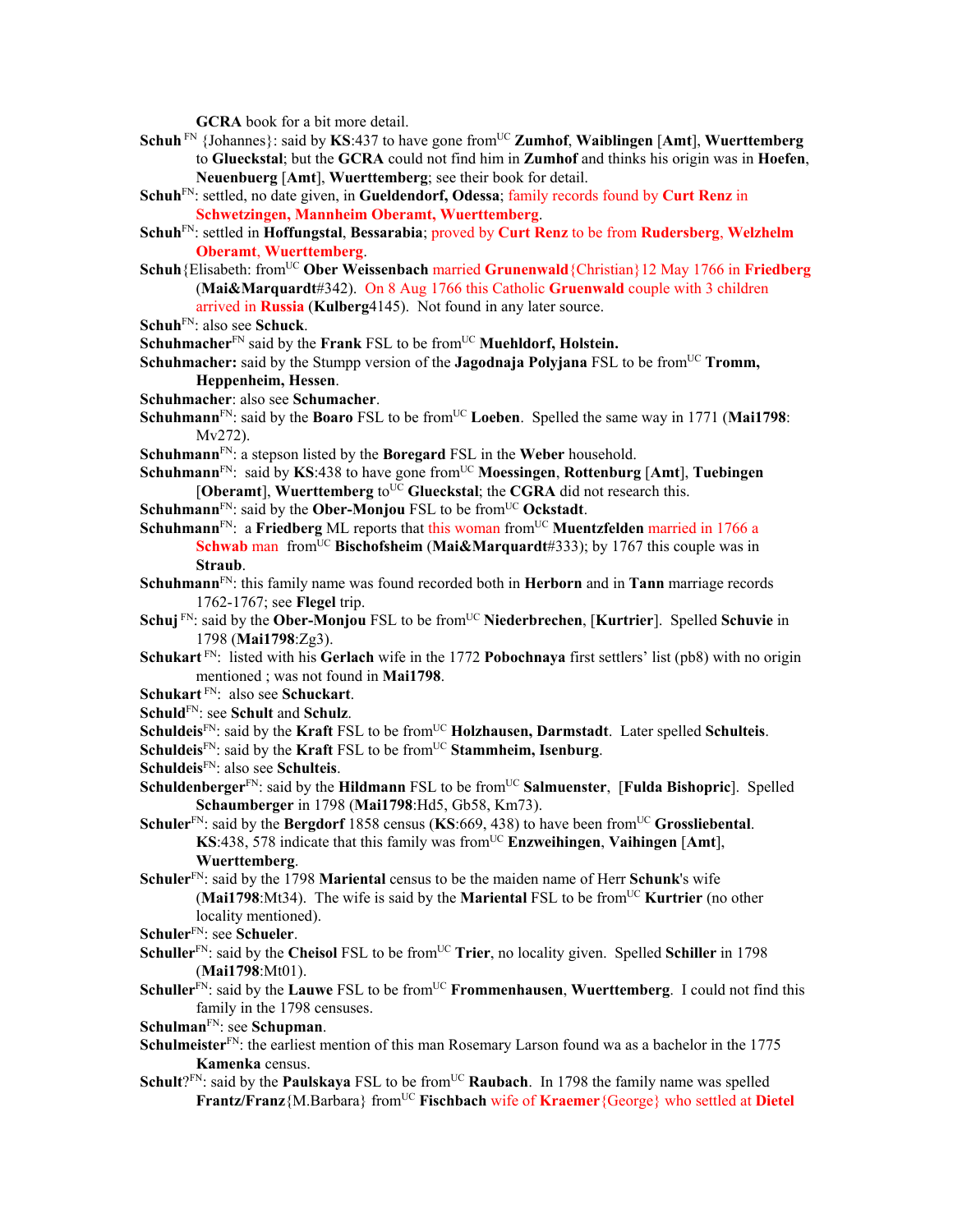FSL #24 died there in 1765.

```
Schuld (Mai1798:Pl61).
```
**Schulteis**FN: also see **Schuldeis**.

- **Schultes**FN: settled, no date given, in **Gueldendorf, Odessa**; family records found by **Curt Renz** in **Heumaden, Stuttgart parish, Wuerttemberg**.
- **Schultheis**<sup>FN</sup> {J.Ernst}: said by **Kuhlberg4946** and the **Huck** FSL to be from<sup>UC</sup> **Isenburg** (no locality or country mentioned).
- **Schultheis**<sup>FN</sup> {**J**.Georg}: said by **Kuhlberg4949** and the **Huck** FSL to be from<sup>UC</sup> **Isenburg** (no locality or country mentioned).
- **Schultheis** FN: said by the **Neidermonjou** FSL to be from<sup>UC</sup> **Wellstein**?.
- **Schultheis**<sup>FN</sup>: said by the **Susannental** FSL to be from<sup>UC</sup> **Thalberg**. I could not locate them or any descendants in **Mai1798**.
- **Schultheiss**FN: **Dona Reeves-Marquardt** found the record for the baptism of Herr **Schulteiss** in the church records in **Waldlaubersheim, Kreis Kreuznach, Rheinland**. This family first settled in **Grimm** where they arrived before 1775 **Grimm** census #73 (but not in time to be included in the FSL) and were included in the 1775 census (household 73) there. For 1798 see **Mai1798**:86.

- **Schulwiese**, **Marienwerder Regierungsbezirk**, **Westpreussen**: present-day Jarzebina, **Poland**, then 21 km SW of **Marienburg**.
- **Schulz**FN: see **Paris** of **Boaro**.
- **Schulz**<sup>FN</sup>: said by the **Boaro** FSL to be from<sup>UC</sup> **Senburg**(?). Spelled **Schulz** in 1780 and 1798 (**Mai1798**: Mv297, Kd06, Bx04).
- **Schulz**FN: an orphan boy listed by the **Boregard** FSL in the **Merkel** household.
- **Schulz**FN: said by the **Dehler** FSL to be from<sup>UC</sup> Lohr, **Kurmainz**. Spelled both Schulz and Schuld in 1798, with frau Schuld 's maiden name given as **Jung** (**Mai1798**:Dl30, 41).
- **Schulz**<sup>FN</sup>: said by the **Dobrinka** FSL to be from<sup>UC</sup> Gelnhausen. The **Buedingen** ML says this **Schultze** man married an **Avelius** woman in 1766 (**Mai&Marquardt**#525).
- **Schulz/Schultz**FN{Peter}: fromUC **Klein Gartach, Brackenheim Amt, Wuerttemberg**, arrived at **Flensburg, Schleswig Royal Duchy** in June 1762. In January 1765 with wife and 2 children, he petitioned to leave **Denmark** (**EEE** pp.596-597). By July 1766 they had settled in **Doenhof** FSL #31 which said he was from<sup>UC</sup> Wuerttemberg (no locality mentioned). Later spelled Schultz.
- **Schulz**<sup>FN</sup>: said by the **Dreispitz** FSL to be from<sup>UC</sup> **Barth**?, **Schwedisch Pommern**.
- **Schulz**<sup>FN</sup>: said by the **Fischer** FSL to be from<sup>UC</sup> **Hannover** (no locality mentioned).
- **Schulz** FN: said by the 1816 **Glueckstal** census (**KS**:677, 439) to be fromUC **Kaefertal**, **Mannheim** [**Amt**], **Baden**. Also spelled **Schulze**.
- **Schulz**FN: said by the **Grimm** FSL to be fromUC **Darmstadt** (no locality mentioned). Later spelled **Schultz**.
- **Schultz**FN{J.Gabriel}: Lutheran, fromUC **Pose**(?), **Poland**, arrived at **Fridericia, Juetland Royal Province** in January 1761. Along with wife {M.Magdalena} he was still registered in a Danish German colony in Dec 1764. They arrived at **Kronstadt** near **St. Petersburg** in May 1766 and by August 1766 hr had signed a pledge to settle in **Hirschenhof** colony, **Latvia** (**EEE** pl.598).
- **Schulz**<sup>FN</sup>: said by the **Katharinenstadt** FSL to be from<sup>UC</sup> **Berlin**.
- **Schulz**<sup>FN</sup>: said by the **Katharinenstadt** FSL to be from<sup>UC</sup> **Levorgrau, Muenster** with a **van der Nauweland** wife from<sup>UC</sup> **Bebrinheim**.
- **Schulz**<sup>FN</sup>: said by the **Katharinenstadt** FSL to be from<sup>UC</sup> **Sarran**(?).
- **Schulz**<sup>FN</sup>: said by the **Keller** FSL to be from<sup>UC</sup> **Milchenbach**?, **Westfalen**. For 1798 see (**Mai1798**:Nk21).
- **Schulz**{Gabriel+w+2c}: **Kulberg**205 said they were from<sup>UC</sup> Niederlande. Not found in **T** or in any published FSL.
- **Schulz**{Johann}: **Kulberg**20 said he was single from<sup>UC</sup> Schlesien. Not found in **T** or in any published FSL.
- **Schulz**<sup>FN</sup>{A.Katharina}: said by the **Lauwe** FSL to be from<sup>UC</sup> **Goldberg**.
- **Schulz**FN{A.Dorothea}: said by the **Messer** FSL to be the maiden name of frau **Meiserling**.
- **Schulz**<sup>FN</sup>{Jacob}: said by the **Neidermonjou** FSL to be from<sup>UC</sup> **Iber**.

**Schultz** and **Schultze**: filed among the **Schulz**.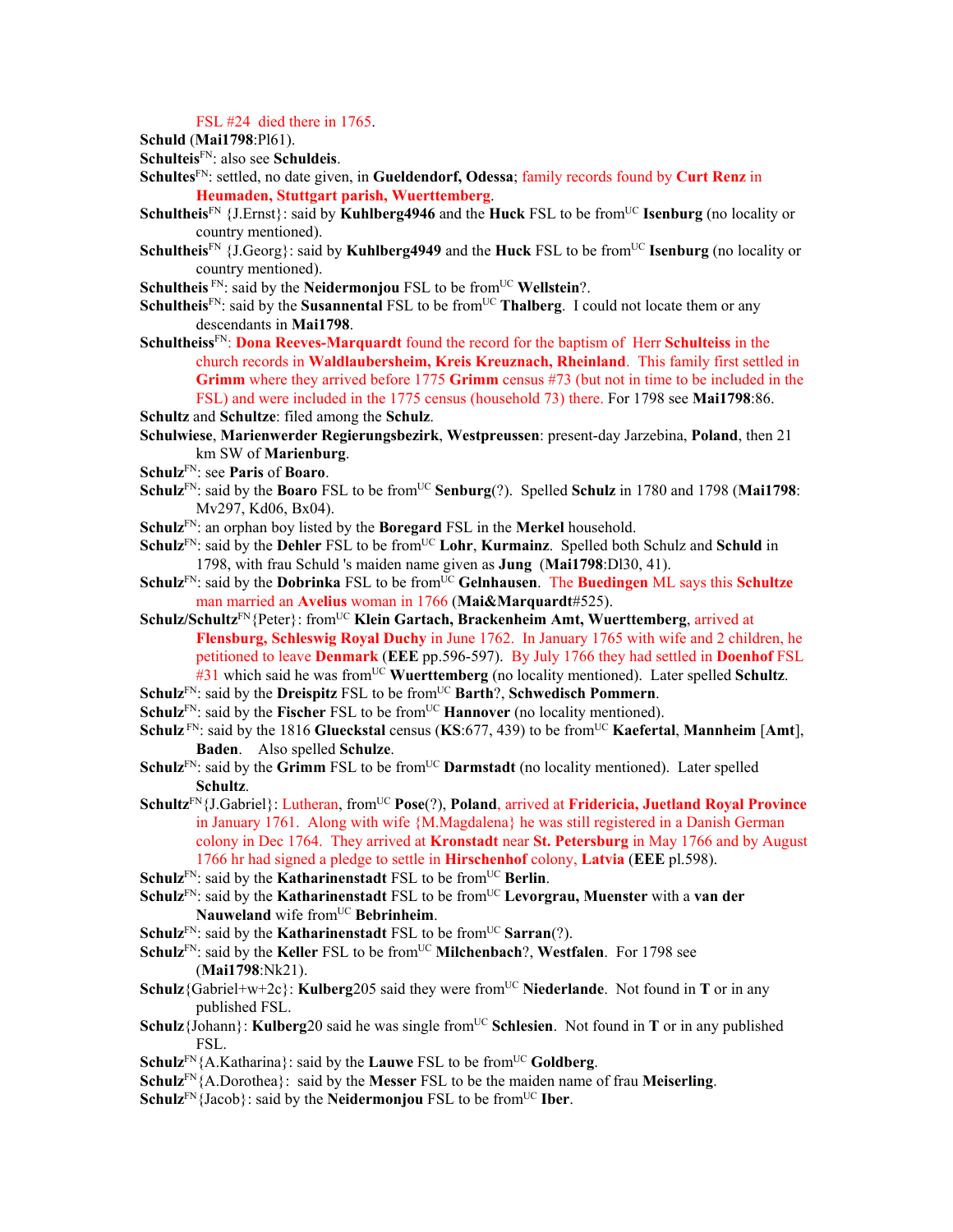- **Schulz**FN{Johanna Sophia}: said by the **Orlovskaya** FSL to be a step-daughter living with the **Gerlinger** family which would indicate that frau **Gerlinger** was previously frau **Schulz**.
- **Schulz/Schultz**{Jacob/J.Jacob}: according to **Luebeck** ML married **Lopes**{Catharina} 26 May 1766 (**Mai&Marquardt**#66). By 7 June 1766 **Schulz**{Jacob}, wife {Katharina} and one **Lobes** stepschild {Jacob} 15 had settled at **Paulskaya** FSL #78 & 78a, **Schulz** said to be from **Zerbst**. By 1798 he had died and she was head of household. (**Mai1798**:Pl32).
- **Schulz**<sup>FN</sup>{H.Nikolaus}: said by the **Paulskaya** FSL to be from<sup>UC</sup> **Hamburg** (no locality mentioned).
- $Schulz<sup>FN</sup>$ {Johann}: said by the **Paulskaya** FSL to be from<sup>UC</sup> Saubach.
- **Schulz**<sup>FN</sup>{Jacob}: said by the **Paulskaya** FSL to be from<sup>UC</sup> **Zerbst** (no locality indicated) with a **Lobes** stepson in the household. According to a **Luebeck** ML this **Schultz** man married in 1766 a **Lobuse** woman (**Mai&Marquardt**#66).
- **Schulz**FN{Margarethe and Elisabeth}: daughters of {Peter} said by the **Reinwald** FSL to be step-daughters in the **Ruppel**{Philipp} household. I could not find these women in **Mai1798**.
- **Schulz**FN: said by the **Rosenheim** FSL to be the mother-in-law in the **Pilz** household.
- **Schulz**<sup>FN</sup>{Johannes}: said by the **Schaefer** FSL to be from<sup>UC</sup> **Salzwedel**, [**Kur-]Brandenburg** with a **Krisnitz** stepson in the household. For 1798 see **Mai1798**: Rw34,Nb20 and Rh3.
- **Schulz**FN: the wife was said (no locality mentioned) by the **Schaefer** FSL to be from<sup>UC</sup> Mecklenburg-**Schwerin** [**Duchy**]. She apparently had been a **Krisnitz** widow.
- **Schulz**{J.Gottfried}<sup>FN</sup>: said by the **Schulz** FSL to be from<sup>UC</sup> **Insterburg**, **Preussen** [**Kingdom**]. For 1790 and 1798 see **Mai1798**:Mv2667,Sz23(where the wife's maiden name is given as **Herzog**), and  $Ur2$ .
- Schulz<sup>{J.Jacob}FN:</sup> said by the Schulz FSL to be from<sup>UC</sup> Luebeck. The surely had died prior to the 1798 Volga censuses.
- **Schulz**<sup>FN</sup>{Johannes}: said by the **Schwed** FSL to be from<sup>UC</sup> **Schweidnitz**, **Schlesien**. For 1798 perhaps see **Mai1798**:Sw5?
- **Schulz**<sup>FN</sup>{Elisabeth}: his wife was said by the **Schwed** FSL to be from<sup>UC</sup> **Eger**. For 1798 possibly see **Mai1798**:Sw5??
- **Schultze**FN: this woman married a **Holtzmann** man in 1766 in **Rosslau** [thence to **Stahl-am-Tarlyk**] (**Mai&Marquardt**#1027).
- **Schulz**{ChristianF.}<sup>FN</sup>: said by the **Urbach** FSL to be from<sup>UC</sup> **Sohlen**, [**Kur-**]**Brandenburg**. For 1785, 1786, and 1798 see **Mai1798**:Mv2897,2514, Rh22(where the wife's maiden name is given as **Drezin**) and Ka115.
- **Schulz**{A.Maria}FN: wife of Christian F. and was said (no locality mentioned) by the **Urbach** FSL to be fromUC **Kurpfalz**.
- **Schultz**{A.Friederica}: married **Fischer**{Christian} in **Luebeck** 22 July 1766 (**Mai&Marquardt**#119). Not found in **KS**. He and wife {Anna} arrived in **Russia** 12 Sept 1766, he said to be from<sup>UC</sup> **Sachsen** (**Kulberg**4739). Not found in **T** or in any published FSL.
- **Schultz**{Christian}: in **Luebeck** 4 June 1766 married **Dieder**{A.Sophia} (**Mai&Marquardt**#73). **KS**157 has **Dieter.** Not found in any later source.
- **Schultz**{Dorothy}: a widow who married 4 March 1765 in the local **St. Petersburg** Catholic church **Nirrenheim/Nerheim**{Michal/J.Michael} (**Fond 283, file 42**, p.16). I have found no further record of these people.
- **Schultz**{Hans Juergen}: married **Holterdorffs**{Wiebke} 15 April 1766 in **Luebeck (Mai&Marquardt**#51 & **KS**157). No additional information.
- **Schulz**{Jacob} : **Kulberg**20 said he was single from<sup>UC</sup> Schlesien (no locality mentioned). I did not recognize him in any published FSL.
- **Schulz**{Joh.}: son of {Daniel} in **Frankenstein**, **Silesia**, on 2 June 1766 in **Woehrd** married **Duemler**{Eva Cath.} (**Mai&Marquart**#820). Not in **KS**. Note identified in any later source.
- **Schultz**FN: this family name was found recorded in **Herborn** marriage records 1762-1767; see **Flegel** trip.
- **Schultz**RN, Dr. Ruth: has proven origins for several **Norka** families including: .**Feuerstein**, **Stoerckel**, **Weigandt**, and **Weitzel**.
- $Schulz<sup>GL</sup>$ , **Elsass**: an unidentified place said by the **Hoelzel** FSL to be home<sup>UC</sup> to a **Honecker** family.
- **Schulz**VV (aka **Ludgovaya Grasnukha**, **Ludgowaja Graesnucha**, and **Lugovaja Grjaznucha**) is a Lutheran village founded in 1766 on the eastern side of the Volga River. Its FSL is published in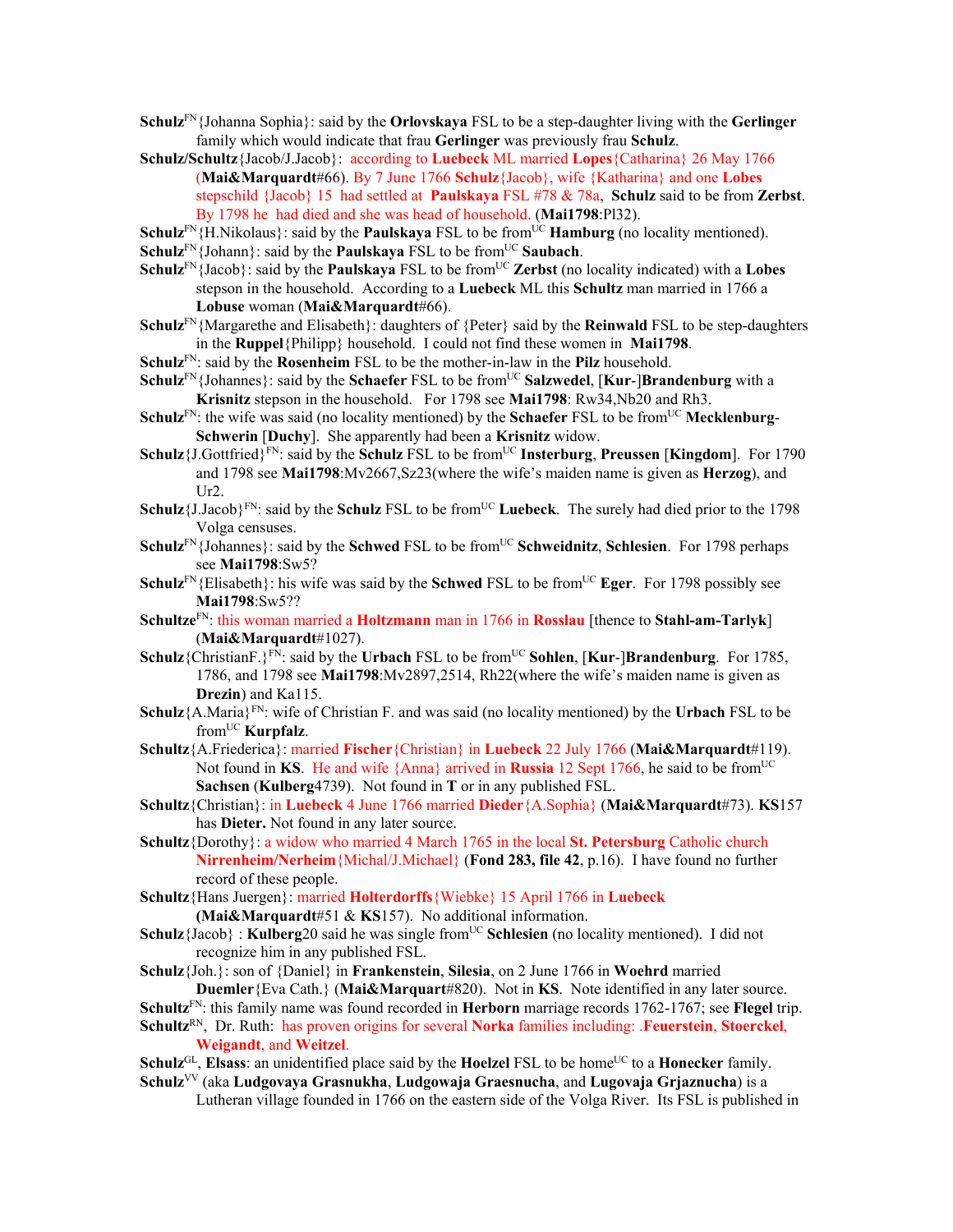Pleve, Einwanderung …, vol.IV, pp. 119-126. According to this, the first settlers were from the following places with the family names shown here in parens. Verified information is in red. The number with the name is their household number in the FSL:

- from **Altenau**, **Daenemark** [**Kingdom**]: (frau **Wittheft1**5);
- from **Amsterdam**, **Holland**: (frau **Heimel**5);
- from **Barby**, [**Kur**-]**Sachsen**: (**Geise**?17);
- from **Berlin**, **Preussen** [**Kingdom**]: (**Schroeder**16, **Wittheft**15);

from **Birkheim**, **Leiningen** [**County**][sic?]: (**Mueller**3 and perhaps **Frei** orphans3a);

from **Bischoff**: (frau **Gabel**9);

from **Boern**, **Daenemark** [**Kingdom**]: (frau **Markus**2);

from **Danzig** [**Free City**]: (frau **Woewot**?14);

- from **Goellnitz**?, **Sachsen**[-**Altenburg Duchy**]: (frau **Eckhardt**18);
- from **Hessen-Kassel** [**Landgraviate**]: (**Bartazeie**?19 and **Eckhardt**18);
- from **Insterburg**, **Preussen** [**Kingdom**]: (**Login**?/**Gegin**13, **Schulz**{J.Gottfried}8);
- from **Kindelbrueck**?, [**Kur**-]**Sachsen**: (**Herzog**6);
- from **Kurpfalz**: ([**Maier**] aka frau **Kostianiz**12, frau **Brenner**10);
- from [**Solms**-]**Laubach** [**County**]: (**Zitzer**27);

from **Lindenberg**? [sic], **Stolberg**: (**Fleischer**26, **Gross**{Jacob}23, {Johannes}22,

- **Lerg**{J.Henirich}/**Lerch**25, {Johannes}/**Lerch**24);
- from **Luebeck**: (**Schulz**{J.Jacob}1);
- from **Memel**, **Preussen** [**Kingdom**]: (frau **Mattern**4);
- from **Metzenhausen**?, **Kurpfalz**[sic?]: (**Gabel**/**Abel**/**Ebel**9);
- from **Osterode**, [**Magdeburg Duchy**], **Preussen** [**Kingdom**]: (**Woewot**?14);
- from **Petersburg**, **Russland**: (**Mattern**4);
- from **Recklingen**, **Hannover** [**Electorate** aka **Kurbraunschweig**]: (**Pitsch**/**Pietsch**11, and possibly a **Fries** orphan11a);
- from **Reval**, [**Estonia**, **Russia**]: (**Brenner**10);
- from **Stettin**, **Preussen** [**Kingdom**]: (**Weber**{J.Jacob}7);
- from **Stettin**, **Preussisch Pommern**: (**Markus**2);

from **Stolberg**: (**Lehning**21, **Weber**{A.Maria}28);

- from **Strakonitz**, **Oesterreich**: (**Kostianiz**/**Kosnitz**12);
- from **Tornitz**?, [**Kur**-]**Sachsen**: (**Lindacher**28);
- from **Sachsen-Weimar** [**Duchy**]: (**Heimel**5).
- **Schulze** FN: said by the **Susannental** FSL to be from<sup>UC</sup> Leipzig, [Kursachsen]. I could not locate them or any descendants in **Mai1798**.
- **Schulze**FN: also see **Schulz**.
- **Schulzen**<sup>FN</sup>: said by the **Urbach** FSL to be from<sup>UC</sup> Siebenlehn?, [Kur-]Sachsen. They surely had died prior to the 1798 Volga censuses.
- **Schulzen**<sup>FN</sup>: his wife said by the **Urbach** FSL to be from<sup>UC</sup> **Ziegesee**?, [**Kur-**]Brandenburg.
- **Schulzen**, **Posen**: an unidentified Amt or Kreis; see **Gruneich**.
- **Schulzendorf**?<sup>GL</sup>, **Renberun**?: an unidentified place said by the **Dreispitz** FSL to be home<sup>UC</sup> to a **Hefele** family. There were at least 3 Schulzendorfs in **Kurbrandenburg**.
- **Schumacher**{M.Eva}: was born in **Ittlingen** and married **Stoll**{Friedrich} there in 1758. She died in 1763 in **Ahnebylund** where and when her mother also died (**EEE** p.618).
- **Schumacher**{Heinrich}: this family including children said by the Recruiter Beauregard list to have come fromUC **Frankenhausen** (**Lk**6). He was {J.Heinrich} in 1767 (**T**2191-2193). There was a **Schumacher**{Johann} who with wife moved from **Basel** to **Zuerich** in 1790 with no earlier colony indicated (**Mai1798**:Mv130, Zr44); so they may have been among **Basel** first settlers.
- **Schumacher**FN{Jakob}: said by the 1816 **Glueckstal** census (**KS**:675) to be from **Steinfurt**, **Sinsheim** [**Amt**], **Baden**. Surely this is **Steinsfurt**.
- **Schumacher** FN{J.Adam}: **KS**:439 and the **GCRA** say he left **Groembach**, **Freudenstadt** [**Amt**], **Wuerttemberg** going to **Glueckstal**; the **GCRA** verified this origin using **FHL** 1,201,985; see their book for detail.
- **Schumacher**FN{A.Margaretha}: **Dorothy Brandner**,reports she was born 2 Feb 1800 in **Entringen,**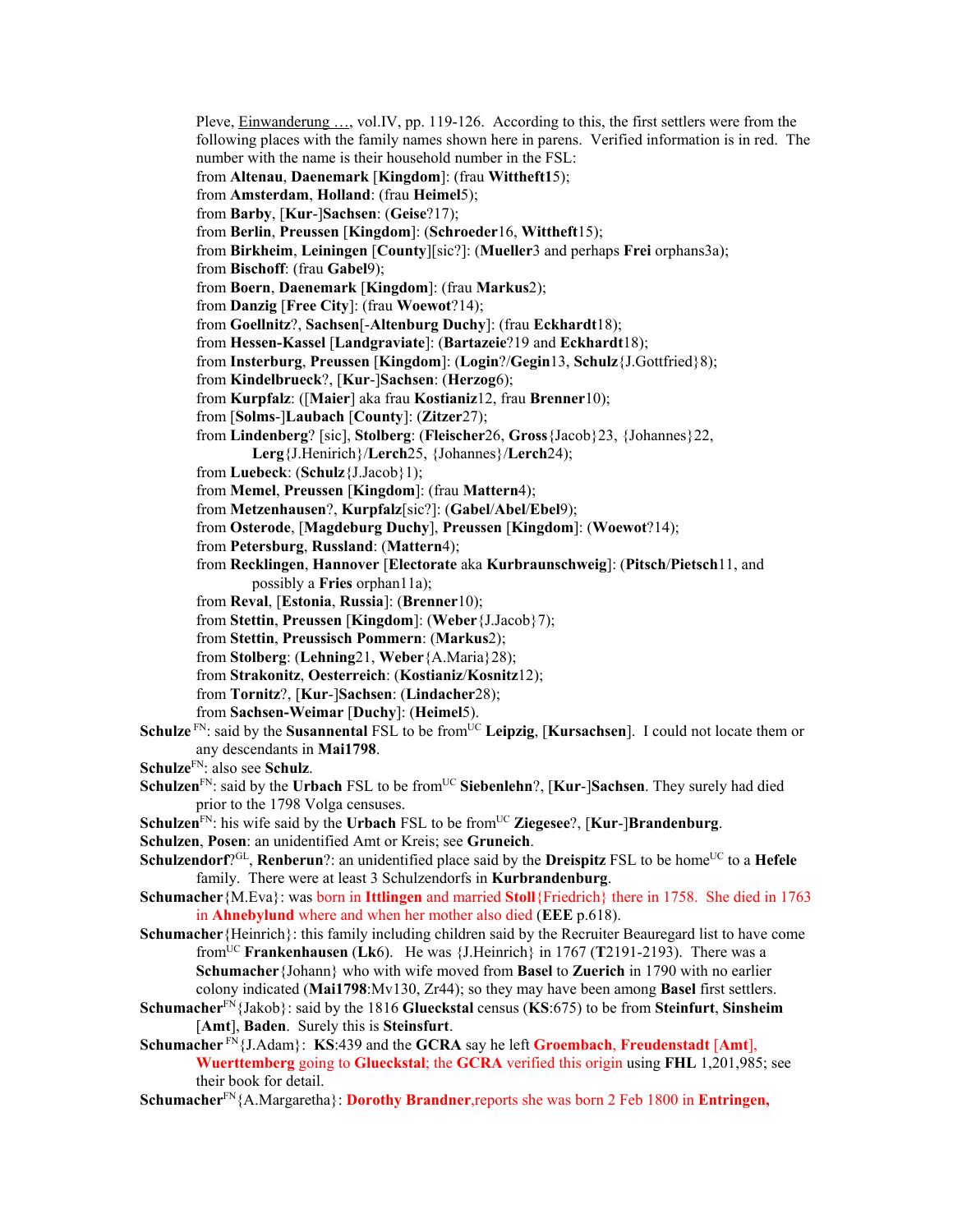**Tuebingen** [**Amt**], **Wuerttemberg** and was the unwed mother of **Schumacher**{J.Adam}, later known as **Jung**{Adam} (**FHL** 1475170/3-5, 1883193-2-302-91, and the 1858 Glueckstal Colony Census).

- **Schumacher**FN{J.Adam}: **Dorothy Brandner**, the **GCRA** and **KS**439 report that he was born 6 Mar 1767 in **Entringen, Tuebingen** [**Amt**], **Wuerttemberg** and left for **Glueckstal** in 1821; having previously married **Kayser{A. Margaretha}** (**FHL** 1475170/3-5). See the **GCRA** book for more detail.
- Schumacher<sup>FN</sup>: said by the Kromm version of the **Jagodnaja Poljana** FSL to be from<sup>UC</sup> Langensalz, **Tomsk,** near **Hamburg** later than the first settlers (p.35).
- **Schumacher**FN: said by a **Luebeck** birth record to be the maiden name of frau **Hinckelmann** (**Mai&Marquardt**#1354).
- **Schumacher**<sup>FN</sup>: said by the **Mariental** FSL to be from<sup>UC</sup> Linne.

**Schumacher**<sup>FN</sup>: said by the **Merkel** FSL to be from<sup>UC</sup> **Hamburg**.

- **Schumacher** {J.Kaspar}<sup>FN</sup>: listed with his **Schukart** wife in the 1772 **Pobochnaya** first settlers' list (pb9) with no origin mentioned ; I could not identify any family member in **Mai1798**.
- **Schumacher**{Peter}FN: even though old enough he is not listed in the 1772 **Pobochnaya** first settlers' list but moved with his wife and 3 chilldren from there to **Yagodnaya Polynaya** in 1789 (**Mai1798**:Mv2324(89),Mt29).
- **Schumacher**<sup>FN</sup>: said by the **Stahl-am-Tarlyk** FSL to be from<sup>UC</sup> Atip?, Holstein [Duchy]. For 1798 see **Mai1798**:St40.
- **Schumacher**<sup>FN</sup>: said by the **Warenburg** FSL to be from<sup>UC</sup> **Dawizler**?. The wife's maiden name was given as **Berkheimer** in 1798 (**Mai1798**:Wr111).
- **Schumacher**{J.Christian}: married in **Rosslau** in Sept. 1765 the widow **Hahn**{A.Elisabeth}
- (**Mai&Marquardt**#879). I did not find this couple in any published FSL nor in **Kulberg**. **Schumacher**{M.Barbara}: wife of **Hinkelmann**{Johann} at the baptism of their son {Peter Noa} in
	- **Luebeck** 6 June 1766 (**Mai&Marquardt**#1354).
- **Schumacher** {Michael}: **Kulberg**15 said he was from<sup>UC</sup> **Danzig** with wife and 3 children. I did not find them in any published FSL.
- **Schumacher**FN: this family name was found recorded in **Kroppach** marriage records 1762-1767; see **Flegel** trip.
- **Schumann**FN: according to the 1798 census this was the maiden name of frau **Lauchner** of **Hoelzel** (**Mai1798**:Hz7). A 2nd or 3rd wife?
- **Schumann**<sup>FN</sup> said by the **Kautz** FSL to be from<sup>UC</sup> **Hasslock/Hassloch**, **Kurpfalz**.
- **Schumann**<sup>FN</sup>: said by the **Laub** FSL to be from<sup>UC</sup> **Nassau-Idstein**. In the wife's maiden name was given as **Weller** (**Mai1798**:Lb13).
- **Schumann**<sup>FN</sup>: said by the **Paulskaya** FSL to be from<sup>UC</sup> **Thueringen** (no locality indicated).
- **Schumann**{Heinrich}: the Recruiter Beauregard list (Lk77) said he was from<sup>UC</sup> **Bassenheim** and went to **Wittmann** in 1768. They may have been **Wittmann** first settlers, but I did not find them in **Mai1798**.
- **Schumann**FN: this family name was found recorded both in **Herborn** and in **Kirburg** marriage records 1762-1767; see **Flegel** trip.
- **Schumm**<sup>FN</sup>: said by the **Boaro** FSL to be from<sup>UC</sup> [**Hessen**-]**Kassel** (no locality given). They were in **Luzern** colony in 1798 (**Mai1798**: Lz10).
- **Schumm**<sup>FN</sup>: said by the **Hildman** FSL to be from<sup>UC</sup> **Fulda** [Bishopric] with his **Engelhard** wife in the household. For 1798 see **Mai1798**:Hd28, 11.
- **Schunck**FN: said by the **Straub** FSL to be a step-son in the **Krotz** household. For a possible 1798 see **Mai1798**:Mt45.
- **Schunk**<sup>FN</sup>: said by the **Kratzke** FSL to be from<sup>UC</sup> **Elsass**.
- **Schunk**<sup>FN</sup>: said by the **Mariental** FSL to be from<sup>UC</sup> **Kissingen**, **Wuerzburg**. The 1798 **Mariental** census gives his wife's maiden name as **Schuler** (**Mai1798**:Mt34).
- **Schupman**FN: Sharon McGinness has found the following spellings of this ancestral name: **Schuckmann**, **Shupeman**, **Scheepman**, **Shupman**, **Schuppman**, and **Schulman**.
- **Schuchmann**{Peter}: **KS**157 says he left **Wallernhausen** nerar **Buedingen** with wife and 3 children. **Schuppe**FN: not found in an FSL but was in the 1775 **Grimm** census #65. Spelled **Schoppe** in 1798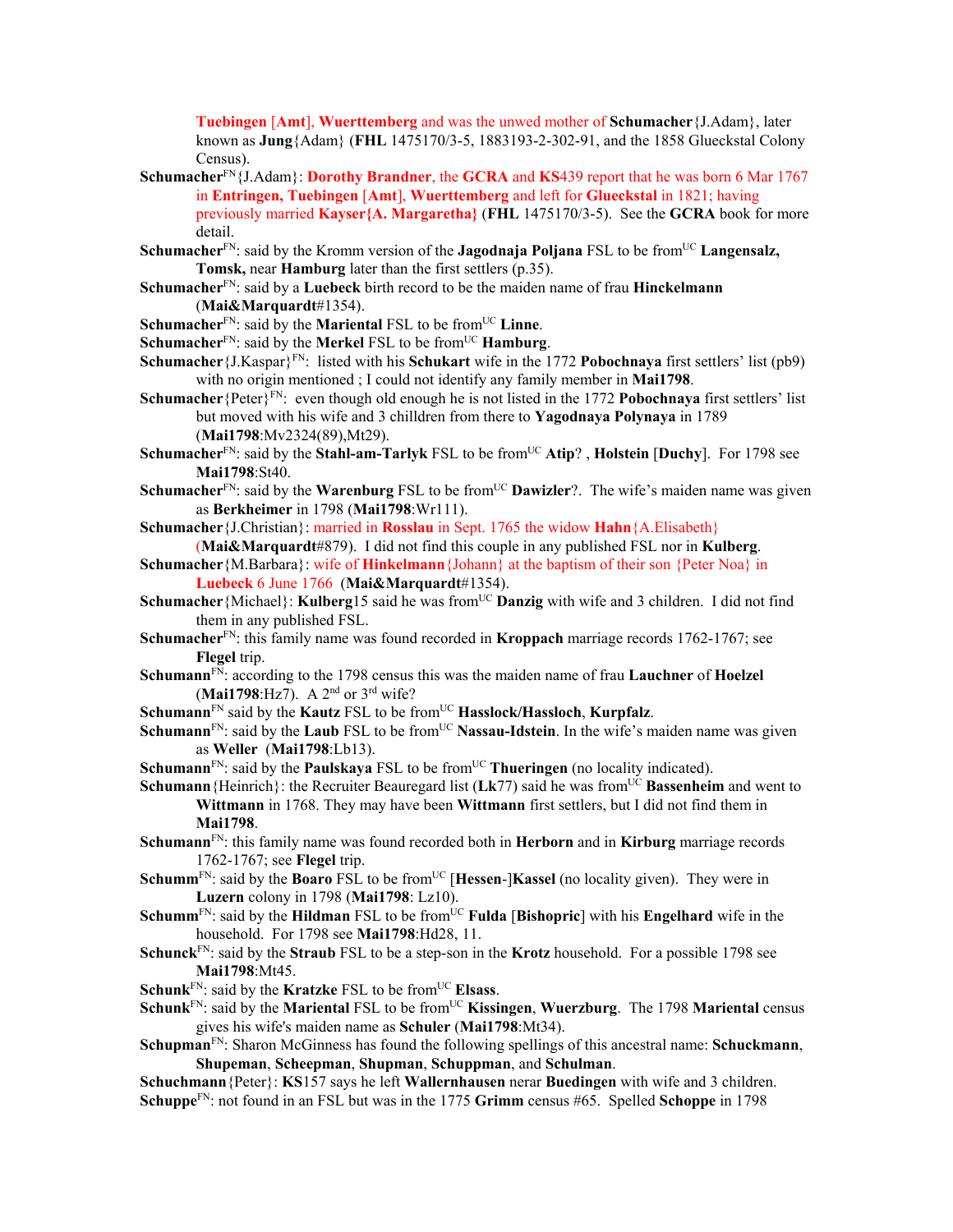(**Mai1798**:Gm69).

- **Schupphard/Schuberd**{J.Michael}: married **Schiesdetzkin**{Veronica} in **Rosslau** 29 May 1766 (**Mai&Marquardt**#992). **KS**154 has **Schiestetz**{Veronika} and the wrong year: 1765. **KS**157 has **Schuberd**. Not found in any later source.
- **Schuppman**FN: see **Schupman**.
- **Schuster**<sup>FN</sup>: said by the **Kano** FSL to be from<sup>UC</sup> Westerburg. I could not find this family in the 1798 Volga censuses.
- **Schuster**<sup>FN</sup>: said by the **Lauwe** FSL to be from<sup>UC</sup> **Goburgon**?, **Nuernberg**. I could not find this family in the 1798 censuses.
- **Schuster**{Adam}<sup>FN</sup>: said by the **Leitsinger** FSL to be from<sup>UC</sup> **Reuth**, **Bamberg** [Bishopric]. ]. I could not find this family in the 1798 Volga censuses.
- **Schuster**{Georg}FN: said by the **Leitsinger** FSL to be an orphan in the **Hammerschmidt** household.
- **Schuster**{Michael} FN: said by the **Leitsinger** FSL to be an orphan living with his brother-in-law **Fritzmann** which probably means either that the current or previous wife of **Fritzmann** was a Schuster. Kuhlberg said Schuster{Michael} was from **Bamberg** [**Bishopric**]. For 1798 see **Mai1798**:Nk06.
- **Schuster**<sup>FN</sup>{Christian Friedrich}: said by the **Orlovskaya** FSL to be from<sup>UC</sup> **Allendorf**. The wife's maiden name was given as **Gedek**? in 1798 (**Mai1798**:Or2). According to a **Rosslau** ML this man married a **Hedicke** woman in 1766 (**Mai&Marquardt**#907 & **KS**157).

**Schuster**FN: this family name was found recorded in **Kirburg** marriage records 1762-1767; see **Flegel** trip.

- **Schutz**<sup>FN</sup>{Eva Margaretha}: according to the **Goebel** FSL this was the maiden name of **Kuhn** (from<sup>UC</sup>) **Seligenstadt, Kurmainz**)'s wife.
- **Schutz** {Wilhelm}: a likely **Schilling** first settler found at #71 in the **Schilling** 1775 census. **Kulberg1628** says he was fromUC **Isenburg** (no indication which one, and no locality mentioned). Also spelled **Schuetz**.

**Schutz**<sup>FN</sup>: said by the **Simon** family (**Warenburg** colony) chart to be from<sup>UC</sup> Niederanspach, **Hanau**. **Schutz**FN: this family name was found recorded in **Kirburg** marriage records 1762-1767; see **Flegel** trip.

- **Schuvie**FN: see **Schuj**.
- **Schwab**<sup>FN</sup>: said by the **Doenhof** FSL to be from<sup>UC</sup> **Koethen, Stollberg** (no locality mentioned).
- **Schwab**<sup>FN</sup>: said by the **Kraft** FSL to be from<sup>UC</sup> **Fauerbach, Darmstadt**.
- **Schwab**<sup>FN</sup>: said by the **Kraft** FSL to be from<sup>UC</sup> **Villbach**(?), **Darmstadt**.
- **Schwab**{Margaretha}: {Margaretha} (no origin given) married **Bott**{Michael} in **Luebeck** 2 July 1766 (**Mai&Marquardt**#1196). **KS**123 mistakenly gave the year of the marriage as 1765. They arrived in **Russia** on 9 Aug 1766, her name as {A.Margaretha} (**Kulberg**4078). Not found in **T**. By August 1767 they had settled in **Kraft** FSL #38.
- **Schwab**<sup>FN</sup>: said by the **Kukkus** FSL to be from<sup>UC</sup> **Biskirchen, Braunfels**.
- **Schwab**<sup>FN</sup>: said by the **Moor** FSL to be from<sup>UC</sup> **Isenburg** (no locality mentioned).
- **Schwab**FN{Kaspar Mathias}: said by the **Roethling/Semenowka** FSL & **KS**157 to be fromUC **Ehrstaedt**, **Sinsheim, Baden** or **Eschstedt**(?)**, Kurmainz**.
- **Schwab**<sup>FN</sup>{J.Peter}: said by the **Roethling/Semenowka** FSL to be from<sup>UC</sup> **Stadt Eis**? in or near **Fulda**. **KS**157 says he was from **Ranstadt** near **Buedingen**.
- **Schwab** {J.Georg}<sup>FN</sup>: said by the **Schwab** FSL #1 to be from<sup>UC</sup> **Rohnstadt** he married **Wolff**{M.Catharina} in **Buedingen** 26 March 1766 (**Mai&Marquardt**#792). His wife's name is given as {E.Margarethe} age 24 and his age as 35 (**Schwab** FSL #1) For 1792 and 1798 see **Mai1798**:Mv2679, Kf28, Sb11 and possibly 2 and 13? **KS**:157 gives the maiden name of his wife as **Jung**.
- **Schwab**{J.Peter}FN: married **Wolff**{.Catharina} in **Buedingen** 22 March1766 (**Mai&Marquardt**#461). **KS**157 says he was from **Ranstadt** near **Buedingen**. Said by the **Schwab** FSL #4 to be from<sup>UC</sup> **Rohnstadt**. For 1798 see **Mai1798**:Sb12 and possibly 2 and 13?
- **Schwab**<sup>FN</sup>: said by the **Seewald** FSL to be from<sup>UC</sup> **Hofheim**, **Worms**.
- **Schwab**<sup>FN</sup>: said by the **Straub** FSL to be from<sup>UC</sup> Bischoffsheim, Kurmainz with Baecker step-children in the household. The Schwabs surely died prior to the 1798 Volga censuses. A **Friedberg** ML reports that this man from<sup>UC</sup> Bischofsheim married in 1766 a Schuhmann woman from<sup>UC</sup> **Muentzfelden** (**Mai&Marquardt**#333).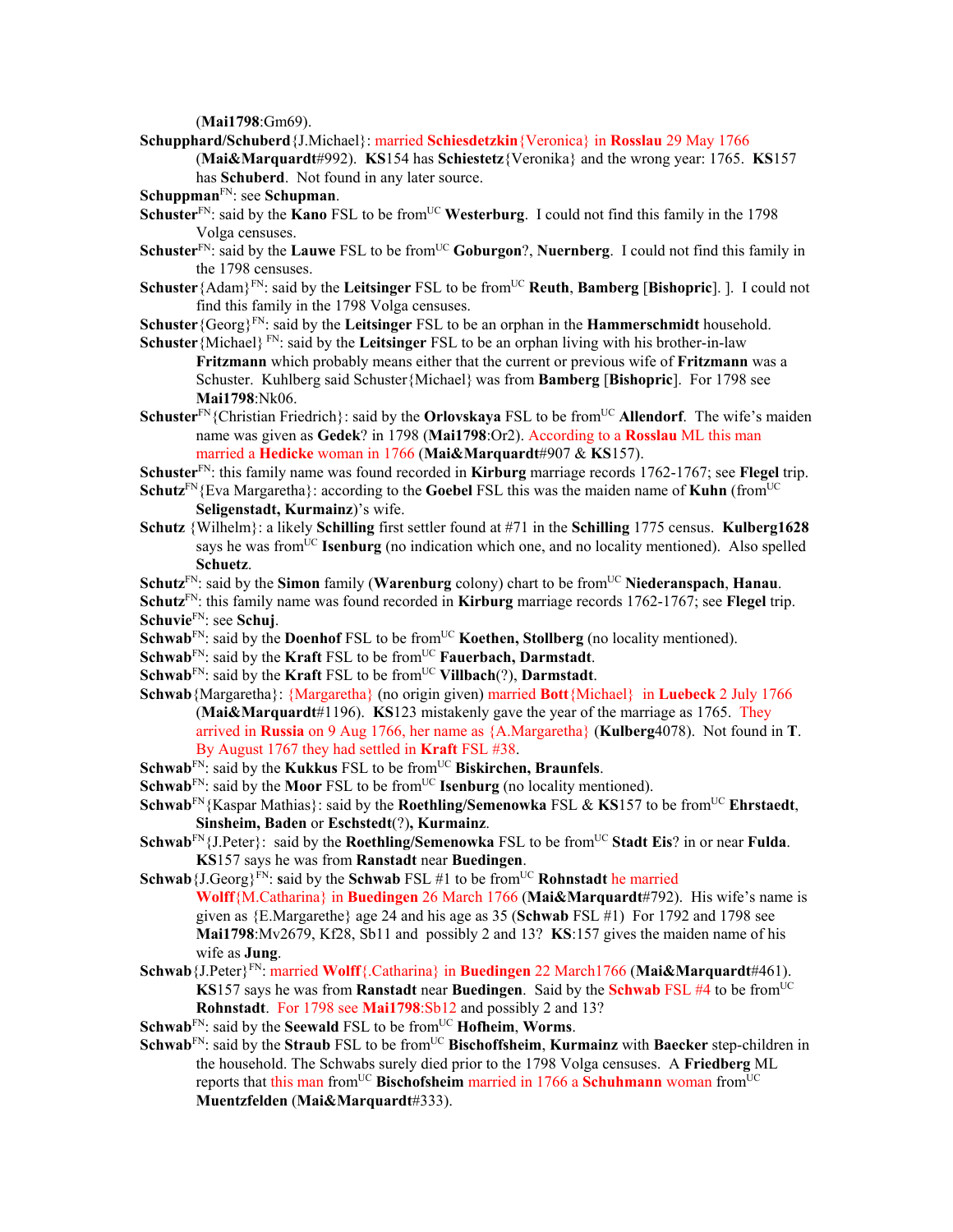**Schwab**{A.Maria}: **KS**130 says she was the wife of **Germann**{Heinrich}, the son of {Richard}, with whom she (born 1729) left accompanied by sons {Johannes} born 1757 and {J.Georg} born 1762. I did not find this couple in any published FSL.

**Schwab**{Katharina}: she was said by Recruiter Beauregard's list to have been a step-daughter in the **Wasen**{**Christoph**} household (**Lk**5a). She may have been listed in 1767 (**T**3133)?? Not found in any FSL and I could not find them or any likely descendant associated with any **Volga** colony.

**Schwab**<sup>FN</sup>: this family name was found recorded in **Schotten** parish records for many generations prior to 1767; see **Flegel** trip.

**Schwab**FN: also see **Schwabe**.

**Schwab**VV: (aka **Bujdakow**, **Bujdakow Buerak**, **Bujdakow Bujerak**, **Stepnaya**, **Bujdakowyj Bujerak**, **Kulaly**, **Bijdakov Buyerak**, **Butkovka** and **Schwabskij**) is a Lutheran German village founded in 1767 on the western side of the Volga River. Its FSL is now published in Pleve, Einwanderung …, vol.IV, pp. 127-137. According to this, the first settlers were from the following places with the family names shown here in parens. Verified corrections are in red. The number with the name is their household number in the FSL: from **Aldenburg**?: (**Engwald**29); from **Anburg**?, **Nassau**: (**Herr**45); from **Angersbach**? **Riedesel** [**Barony**]: (**Lehning**8); from **Beuna**?, [**Kur**-]**Sachsen**: (**Beig**31); from **Bobenhausen**: (**Arndt**{Johannes}21, {J.Heinrich}22); from **Breitenburg**[sic], **Erbach** [**County**]: (**Eichmann**35, **Drosch/Dorsch**36); from **Brendenbach-bei-Steinau**: (**Guenter**/**Guenther**5); from **Daurgen**?, [**Hessen**-]**Darmstadt** [**Landgraviate**]: (**Reich**44); from **Elsbach**: (**Bernhardt**26); from **Eschau**: (**Voelker**/**Felker**39, **Mueller**42); from **Gelnhausen** [**Imperial City**]: (**Zisch**11, **Elsasser**25); from **Habach**: (**Gruenwald**34); from **Hamburg** [**Imperial City**]: (**Riel**24); from **Hoexster**/**Hoechst**, [**Hanau County**]: (**Will**{J.Peter}32); from **Kahl-am-Main**, **Hanau** [**County**]: (**Leonhard**/**Leonhardt**43); from **Klausen**?: (**Herber**{Johann}20); from **Krumbach**: (**Schneider**{J.Michael}27); from **Linden**: (**Reinhardt**38); from **Lipsa**, [**Hessen-Darmstadt Landgraviate**??]: (**Herber**{Johann}2); from **Neubronn**: (**Reis**37); from **Raibach**: (**Fischer**{J.Georg}40, **Ruppel**41, **Urich**33, and possibly **Will**33a); from **Rodenbach**: (**Diel/Thiel**16, **Frank**15, **Peter**14, **Streck**23, **Wiesner/Wiesmer**19); from **Rohnstadt** [**Ranstadt**, **Stolberg-Gedern County**]: (**Biel** {J.Georg}12, {J.Wilhelm}13, **Jung**3, **Schwab**{J.Georg}1,{J.Peter}4); from **Stockhausen**: (**Schneider**{Johannes}17); from **Teschow**: (**Ermann/Erdmann**10, **Friedenberger**/**Friendenberg**9, **Knorr**28); from unknown: (**Weirauch**30); from **Wehrshausen**: (**Herber**{A.Katharina}/**Gerber**8, {Johann}/**Gerber**7); from **Weihenzell**?: (**Feil**18). **Schwab's Kuhtor**<sup>VV</sup>: see **Josefstal. Schwabach**GL, [**Ansbach Margraviate**]: is some 8 miles SSW of **Nuernberg** city, and said by a **Woehrd** ML to be homeUC to a **Held** man, son of a **Nuernberg** merchant; aka **Geld** of **Paulskaya** (**Mai&Marquardt**#807). Note that Stumpp misidentified this place … this is not Schwalbach in Hessen.

- **Schwabach**GL, **Wuerzburg**: an unidentified place said by the **Preuss** FSL to be home to a **Wacker** family. This is very likely a mistake for the previous entry.
- **Schwabacher**?<sup>FN</sup>: said by the **Ernestinendorf** FSL to be from<sup>UC</sup> Griedelbach, with a Diel step-son in the household. Spelled **Schweichert** (**Mai1798**:Or30) in 1798 and **Schwabecher** in 1769 (Mv566) and in 1798 (Nb33).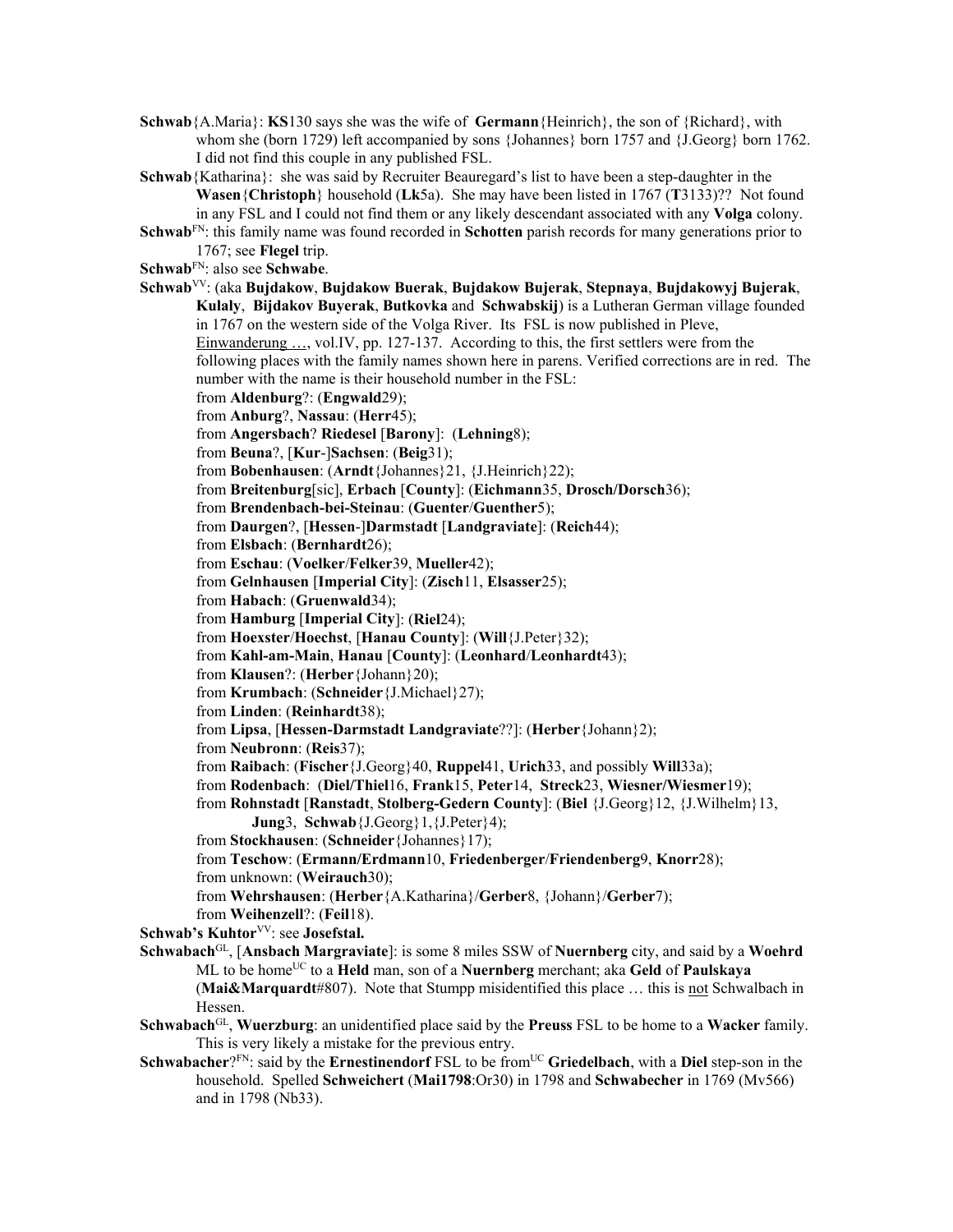**Schwabauer**<sup>FN</sup> {Christoph}: said by**Kuhlberg4982** and the **Huck** FSL to be from<sup>UC</sup> **Kurpfalz** (no locality mentioned). **Peter Woddow** says he has found this origin in **Hassloch** .

- **Schwabauer**<sup>FN</sup> {Johann}: said by**Kuhlberg4980** and the **Huck** FSL to be from<sup>UC</sup> **Kurpfalz** (no locality mentioned). **Peter Woddow** says he has found this origin in **Hassloch** .
- Schwabauer<sup>FN</sup>{Philipp Jacob}: said by the **Krasnoyar** FSL to be from<sup>UC</sup> Neustadt, *[Kur]Pfalz*. Said by **Kuhlberg4980** to be from<sup>UC</sup> **Pfalz** (no locality mentioned). **Peter Woddow** says he has found this origin in **Hassloch** .

**Schwabe**<sup>FN</sup>: early settlers of **Zuerich** said to be from<sup>UC</sup> **Spiegelhof**? (**Lk**154). Spelled **Schwab** in 1798 (**Mai1798**:Zr3) and probably in 1767 (**T**2447?).

**Schwabecher**FN: see **Schwabacher**.

**Schwaben**<sup>GS</sup>: German for **Swabia**. By the 1760's this was no longer a state but was the georgraphical name for the mostly Alpine region of S **Baden**-**Wuerttemberg** and SW **Bavaria**. This appelation seems often to have been used in 1765-67 in some of the FSLs to indicate ownership by the Hapsburg family. Said (no locality mentioned) by the **Belowescher Kolonien** FSL to be home<sup>UC</sup> to **Braeuner/Breuner**, **Hering/Gehring/ Goering**?, **Metzel**, and **Ums** families. Said by **Kulberg**131 to be home<sup>UC</sup> to **Heil**{Leonhard+w+2c} Catholic. Said (no locality mentioned) by the **Leitsinger** FSL to be home<sup>UC</sup> to a **Blumentahl** family. Said (no locality mentioned) by the Louis FSL to be home<sup>UC</sup> to a **Kessler** family.

**Schwabenheim**GL: see **Schabenheim**.

- **Schwabenland**<sup>FN</sup>: said by the **Straub** FSL to be from<sup>UC</sup> Wintersheim, [Kur-]Pfalz. For 1798 see **Mai1798**:Sr46.
- **Schwabskij**<sup>VV</sup>: a variant of the Russian name for **Schwab**<sup>VV</sup>.
- **Schwach**{Bernhard}: from<sup>UC</sup> Stadtgeis married the widow Grauls{Susanna M.} on 18 May 1766 in **Buedingen** (**Mai&Marquardt**#671 and **KS**157). No further information.

**Schwachewer**?FN: said by the **Laub** FSL to be an orphan living in the **Hort** household.

**Schwaebischen Reichkreis**<sup>GS</sup>: aka the **Swabian Imperial Circle** which was one of the most active of the ten Circles of the Holy Roman Empire. It fit into a rough square with a line just north of **Heilbronn** on the N, the **Rhein** on the W, a line through **Lake Constance** on the S and the Lech River on the E, so it included the **Baden**s, the **Wuerttemberg Duchy** and many other countries. At times it even maintained its own standing army.

**Schwaebisch Hall**GL: see **Hall Imperial City**.

**Schwaebischer Ritterkreis**GS: see **Kocher**.

- **Schwaertzel**{M.Elisabeth}: and husband **Mitz**{J.Wilhelm} had a son baptized in **Luebeck** 24 April 1766n of {J.Wilhelm} (**Mai&Marquardt**#1287). Not found in any later source.
- **Schwager**FN{M. Catharina}: the **Buedingen** ML says she married **Breitenstein**{Anton} on 10 March 1766; by 1767 this he was in **Goebel** FSL #29 with a new younger wife {Margaretha} (**Mai&Marquartdt**#397). **KS**123 (date unknown) has the wife's name as **Schwager**{Katharina Maria}. **Kuhlberg** in 1766 has it as  ${A.Catharina} (Lists #4984)$ .
- **Schwagerus**FN: not found in an FSL but was in the 1775 **Grimm** census #28. For 1798 see **Mai1798**:Gm173.
- **Schwagheimer/Schweckheimer**{Marz/Marks}: Lutheran, from Wuerttemberg arrived at Fridericia, Juetland Royal Province in May 1760. In March 1764 with wife {A,Barbara} and 4 children he last reregistered in a Danish colony. They arrive at Kronstadt in May 1766 and in August he signed the pledge to settle in Hirschenhof colony, Latvia 9EEE p.598).
- **Schwaigern**GL, **Brackenheim Oberamt**, **Wuerttemberg**: is some 5 miles N of **Brackenheim, Baden-Wuerttemberg**, and was home to a **Kurr** family that settled in **Gueldendorf, Odessa**. In the 1760s, this was the following entry.
- **Schwaigern**GL**, Heilbronn**: is some 6 miles Wof **Heilbronn** city and said by the **Dobrinka** FSL to be home to **Baumgaertner**{Andreas}. He was in fact baptized, married and had children there.
- **Schwaikheim**GL, **Waiblingen** [**Amt**], **Wuerttemberg**: is 4 miles NNE of **Waiblingen** city, and said by the 1816 Glueckstal census to be home<sup>UC</sup> to the Bauer family.
- **Schwalb**<sup>FN</sup>: this family name was found recorded in **Schotten** parish records for many years prior to 1767; see **Flegel** trip.
- **Schwalbach**<sup>GL</sup>: said by a **Friedberg** ML to have been home<sup>UC</sup> to a **Ketter** woman who in 1766 married a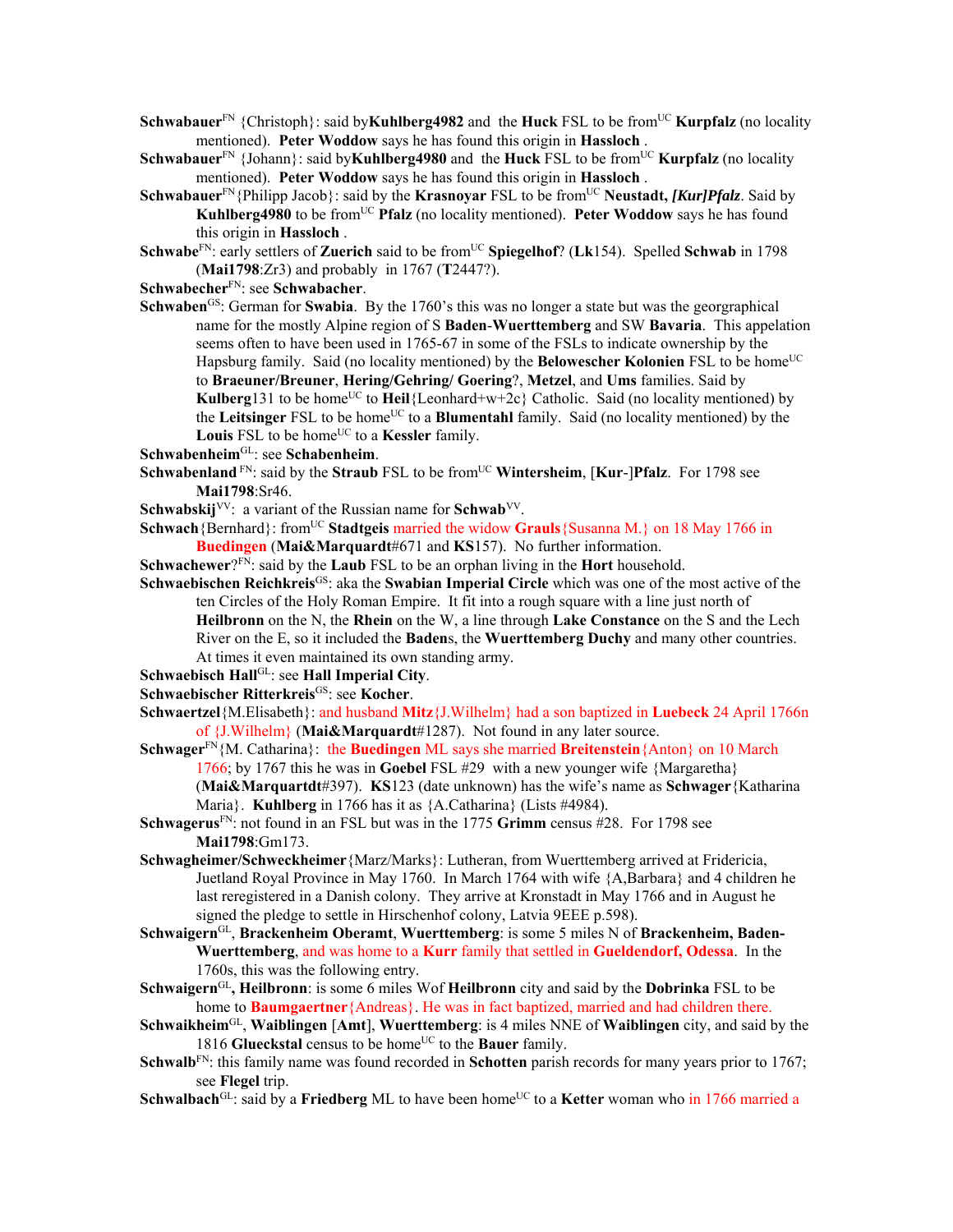**Rothhermel** man (**Mai&Marsquardt**#315). There were three **Schwalbachs** in the Germanies: one in the **Saar**, one in **Kurmainz** 11 km NW of **Frankfurt-m-Main** city centre, and one in either **Solms-Braunfels Principality** or **Nassau-Weilburg Principality** 5 km SE of **Braunfels** city.

- **Schwalbach**<sup>GL</sup>, **Nassau**: said by the **Seewald** FSL to be home<sup>UC</sup> to a **Kraemer** family and maybe to a **Hergenraeder** family. For location see previous entry.
- Schwalmtal(?)<sup>GL</sup>, **Romrot Amt, Hessen-Darmstadt**: some 5 miles SW of Alsfeld, Hessen, and said by the Pleve version of the **Jagodnaja Polyjana** FSL to be home<sup>UC</sup> to a **Schleibor**? family. The Kromm version gives the place-name as **Schmalkaden** and the family name variously as **Schleiber/Schreiber/Maibeer** (p.29).
- **Schwamheim**: is now a neighborhood in **Frankfurt-am-Main** at the big bend in the river on the south side and was said to be home to **Kaentzel**{Barbara} who married **Grimm**{Conrad} 22 May 1766 in **Luebeck** (**Mai&Marquardt**#227). Or was this a misprint for **Schwanheim**?? See below.

**Schwan**<sup>FN</sup>: said by the **Katharinenstadt** FSL to be from<sup>UC</sup> **Amsterdam, Holland**.

- Schwan/Svan<sup>FN</sup>{Wendel}: Reformed, from<sup>UC</sup> Schriesheim, Heidelberg Oberamt, Kurpfalz. With wife and 2 sons last reregistered in a Danish German colony in April 1763 (**EEE** p.598). By July 1766 they had settled in **Messer** FSL  $\#23$  which said he was from<sup>UC</sup> **Kurpfalz** (no locality mentioned).
- **Schwanheim**GL, **Darmstadt**: is some 12 miles SSW of Darmstardt city said by the **Laub** FSL to be home<sup>UC</sup> to an **Eberlein** family.
- **Schwartz**FN: **Bonner** proved this woman from **Duedelsheim** married a **Weisheim** man in 1764 before the couple moved to **Balzer**.
- **Schwartz**FN: **Bonner** proved that **Eyring**, later **Eurich** of **Balzer**, married and buried this wife in **Duedelsheim**.

**Schwartz**<sup>FN</sup>: said by the **Preuss** FSL to be from<sup>UC</sup> **Attendorn, Kelheim.** 

- Schwartz<sup>FN</sup>: said by the **Volmer** FSL to be from<sup>UC</sup> **Kromburg**. For 1798 see Mai1798:Ur5 where his wife is shown to be the wife [surely that should be sister] of **Landmann**{Gottfried} of **Urbach**.
- **Schwartz**<sup>FN</sup>: she married in 1766 **Mauer**{J.Peter} and was said by a **Friedburg** ML to be from<sup>UC</sup> **Muntzfelden** (**Mai&Marquardt**#323); by 1768 they were in **Warenburg**.
- **Schwartz**FN: this family name was found recorded both in **Herborn** and in **Schlitz** marriage records 1762- 1767; see **Flegel** trip.
- **Schwartz**FN: also see **Schwarz**.
- **Schwartzbach**GL: see **Schwarzbach**.
- **Schwartzburg**GL, see **Schwarzburg**.
- **Schwartzerden**GL**, Baden**[surely this was **Kurpfalz**, not **Baden**]: is some 4 miles NE of **Kirn, Rhineland-Palantinate**, said by the **Buedingen** ML to be home<sup>UC</sup> to a **Soether** man who in 1766 married a **Paul** woman; by 1767 this [**Soeder**] couple was in **Norka**; Stumpp [**KS**158] says **Schwartzerden** was near **Kirn**, **Pfalz** (**Mai&Marquardt**#681).
- Schwartzkopf<sup>FN</sup>{Balthasar}: Lutheran, from<sup>UC</sup> **Kuernbach**(?), Wuerttemberg, arrived at **Flensburg**, **Schleswig Royal Duchy** in June 1762. In April 1765 with wife {Salome} and 4 children he requested permission to leave **Denmark** (EEE p.599). By July 1766 they had settled in **Doenhof** FSL  $#41$  which said he was from<sup>UC</sup> **Wuerttemberg** (no locality mentioned).
- **Schwarz**{Ehrdman}: said by **Kolberg**0006 and the **Belowescher** FSL to be a servant in the **Melchior** household whose members were said to be from UC **Polen** (no locality indicated).
- **Schwarz**<sup>FN</sup>: said by the **Grimm** FSL to be from<sup>UC</sup> **Lauterbach** (no locality mentioned). Later spelled **Schwartz**.
- **Schwarz/Schwartz**<sup>FN</sup>: said by the **Kamenka** FSL to be from<sup>UC</sup> Alzey.
- **Schwarz**<sup>FN</sup>: said by the **Keller** FSL to be a widower from<sup>UC</sup> **Welshofen**?, **Kurpfalz**.
- **Schwarz**{Johann & Anna}: **Kulberg**0012 said that with 2 children they were from<sup>UC</sup> Preussen wanting to settle in **Saratov**.
- **Schwarz**FN: said by the **Leitsinger** FSL to be fromUC **Fraunseck**?, **Pfalz-Neuburg** [**Duchy**].
- **Schwarz**<sup>FN</sup>: said by the **Norka** FSL to be from<sup>UC</sup> Sachsen (no locality mentioned). Later spelled **Schwartz** (**Mai1798**:Nr105 and 14).
- **Schwarz**<sup>FN</sup>: said by the **Orlovskaya** FSL to be from<sup>UC</sup> **Koenigsberg**. The family name was spelled **Schwartz** in 1798 (**Mai1798**:Or74).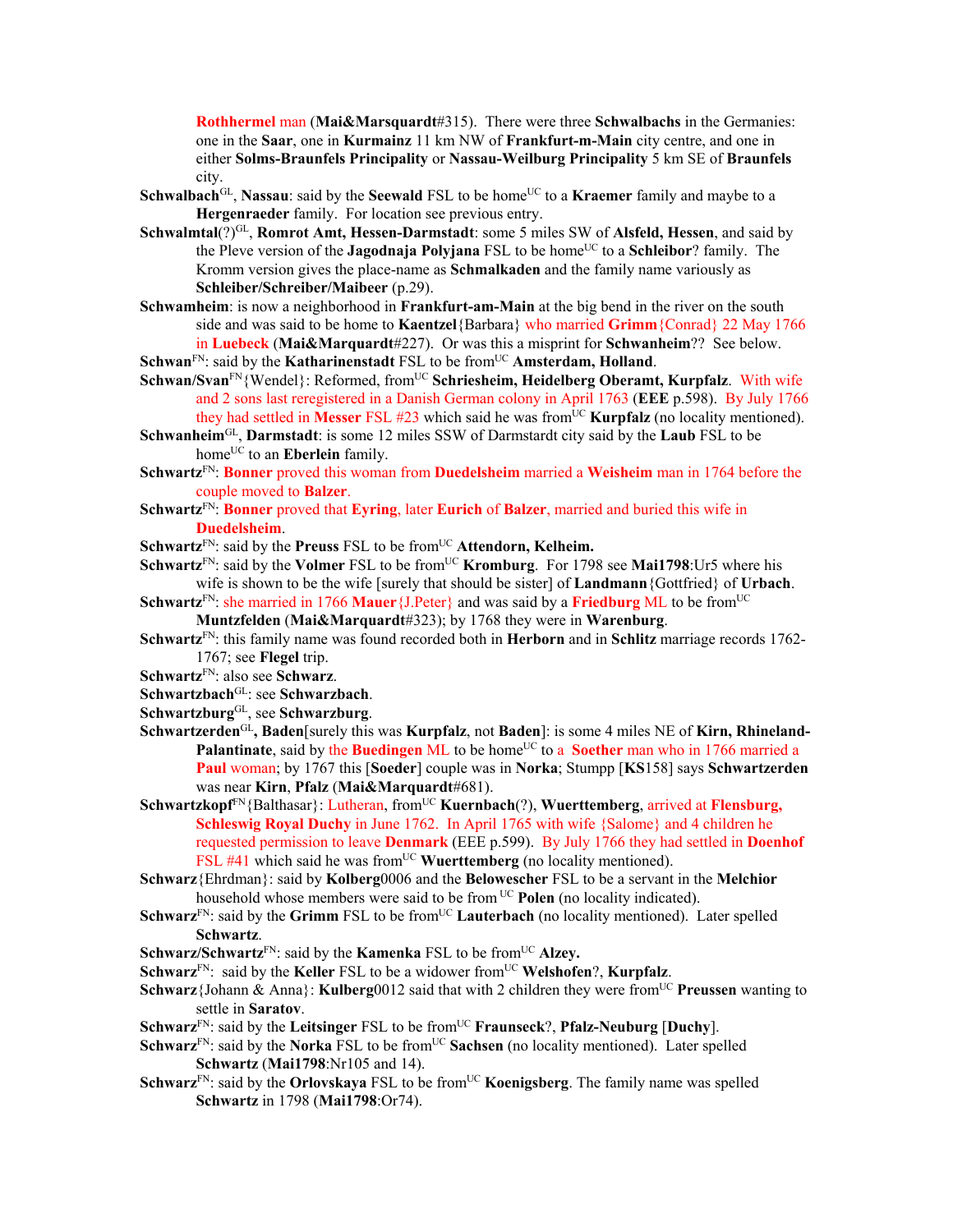**Schwarz**FN: said by the **Paulskaya** FSL to be an orphan boy in the **Lochmann** household.

- **Schwarz**FN: this family name was found recorded in **Schlitz** and in **Tann** marriage records 1762-1767; see **Flegel** trip.
- **Schwarz**FN: also see **Schwartz**.
- **Schwarz**<sup>GL</sup>: an unidentified place said by the **Boregard** FSL to be home<sup>UC</sup> to a **Noll** family, and said by the **Ernestinendorf** FSL to be home<sup>UC</sup> to an **Enflender**? family. Kuhlberg twice said this was in **Darmstadt** so it must be the following entry.
- **Schwarz**GL **bei Alsfeld**, [**Hessen**-]**Darmstadt** [**Landgraviate**]: is some 6 miles SW of **Alsfeld** and said by the **Mueller** FSL to be home<sup>UC</sup> to a **Rupple/Ruppel** family. This man may have married a **Seiff** widown in **Buedingen** in 1766 (**Mai&Marquardt**:419).
- Schwarz<sup>GS</sup>: an unidentified country; see **Daenesch**.
- **Schwarzach**<sup>GL</sup>, Franken: an unidentified place said by the Goebel FSL to be home<sup>UC</sup> to a Goebel and perhaps a **Hein** family.
- **Schwarzbach**<sup>GL</sup>: an unidentified place said by the **Paulskaya** FSL to be home<sup>UC</sup> to an **Urich**? family. Kuhlberg said this was in **Elsass**. There is a **Schwartzbach** in the **Alsace** some 22 miles WSW of **Strausbourg** city.
- **Schwarzburg/Schwartzburg**<sup>GL</sup>: an unidentified place said by the **Kamenka** FSL to be home<sup>UC</sup> to a **Thoma**/**Toma** family. May have been in one of the two **Schwarzburg-** counties?
- **Schwarzburg**<sup>GL</sup>, **Hessen**[??]:an unidentified place said by the **Rosenheim** FSL to be home<sup>UC</sup> to frau **Planz**. The only Schwarzburg I can find in the Germanies was not in any Hessen, but is 11 km W of **Saalfeld** city and was then in **Schwarzburg-Rudolstadt County**. But, more likely, this is the same place as the next entry.
- **Schwarzburg bei Frankenhausen**GL, **Melsungen, Hessen**: an unidentified locality said by the **Roethling** FSL to be home<sup>UC</sup> to a **Roeberlein** family. This probably is **Schwarzenberg** which is 1 mile NE of **Melsungen** and 15 miles WSW of **Frankershausen**, **Hesse**.
- **Schwarzburg-Rudolstadt County**GS: held some 5 scattered enclaves, some to the SE of **Nordhausen** city, but most to the SW of **Rudolstadt** city, totaling 363 square miles in **Thuringia** and **Saxony**; its seat was **Rudolstadt** city.
- **Schwarzburg**[-**Sondershausen County**]<sup>GS</sup>: its territory lay mostly in the Harz Mountains from some 5 miles S to 15 miles S of **Nordhausen** city, and from N of **Muhlhausen** city to about 3 miles E of **Sonderhausen** town. There were at least 4 pockets of territory W of **Nordhausen** city. And it had some territory to the NW and SW of **Rudolstadt** city.
- **Schwarzenbach**<sup>GL</sup>: an unidentified place said by the **Ernestinendorf** FSL to be home<sup>UC</sup> to a **Schmidt**{Paul} family. Kuhlberg said this was in **Darmstadt**. There were many Schwarzenbachs in **Austria** and **Germany** but I can find none that were in the lands of **Hessen-Darmstadt**.
- **Schwarzenberg**GL: see **Schwarzburg bein Frankenhausen.**
- Schwarzenberg County<sup>GS</sup>: most of the territory of this county were in scattered islands of lands within a triangle, centered on Schwarzenberg town, with the angles formed by **Wuerzburg**, **Bamberg**, and **Windsheim** cities, now in **Bavaria**. A second large chunk lay S of Illertissen town, 93 miles SSW of Schwarzenberg town.
- **Schwarzenfeld**: an unidentified place said by **Kulberg**144 to be home<sup>UC</sup> to **Kaiser**{Catharina+1c) Reformed .
- **Schwarzenfels**, [**Hanau County**], **Hessen**[-**Kassel Landgraviate**]: is 7 miles SE of **Schluechtern** and some 22 miles ENE of **Gelnhausen**, **Hessen**. It was said by the **Norka** FSL to be home<sup>UC</sup> to an Alt family and by the Buedingen ML to be home<sup>UC</sup> to boththe Alt-Vogel groom&bride who married in 1766; by 1767 this couple was in **Norka** (**Mai&Marquardt**#567).
- S**chwarzkopf** FN: said by the **Orlovskaya** FSL to be a step-daughter living with the **Schneider** family which would indicate that frau **Schneider** may earlier have been frau S**chwarzkopf**.
- **Schwarzwaelder**FN: listed by both the 1816 **Neudorf** census (#61, 62) and **KS**:441 with no origin. Using **FHL**#1,187,177, the **GCRA** proved their origin in **Erdmannhausen**, **Ludwigsburg** [**Amt**], **Wuerttemberg**. See the **GCRA** book for more.
- **Schwassing bei Muehle, Bohemia**: an unknown place said by a **Woehrd** ML to be home to **Schindler**{August} who married **Bloneck**{Anna} on 2 June 1766 (**Mai&Marquardt**#822).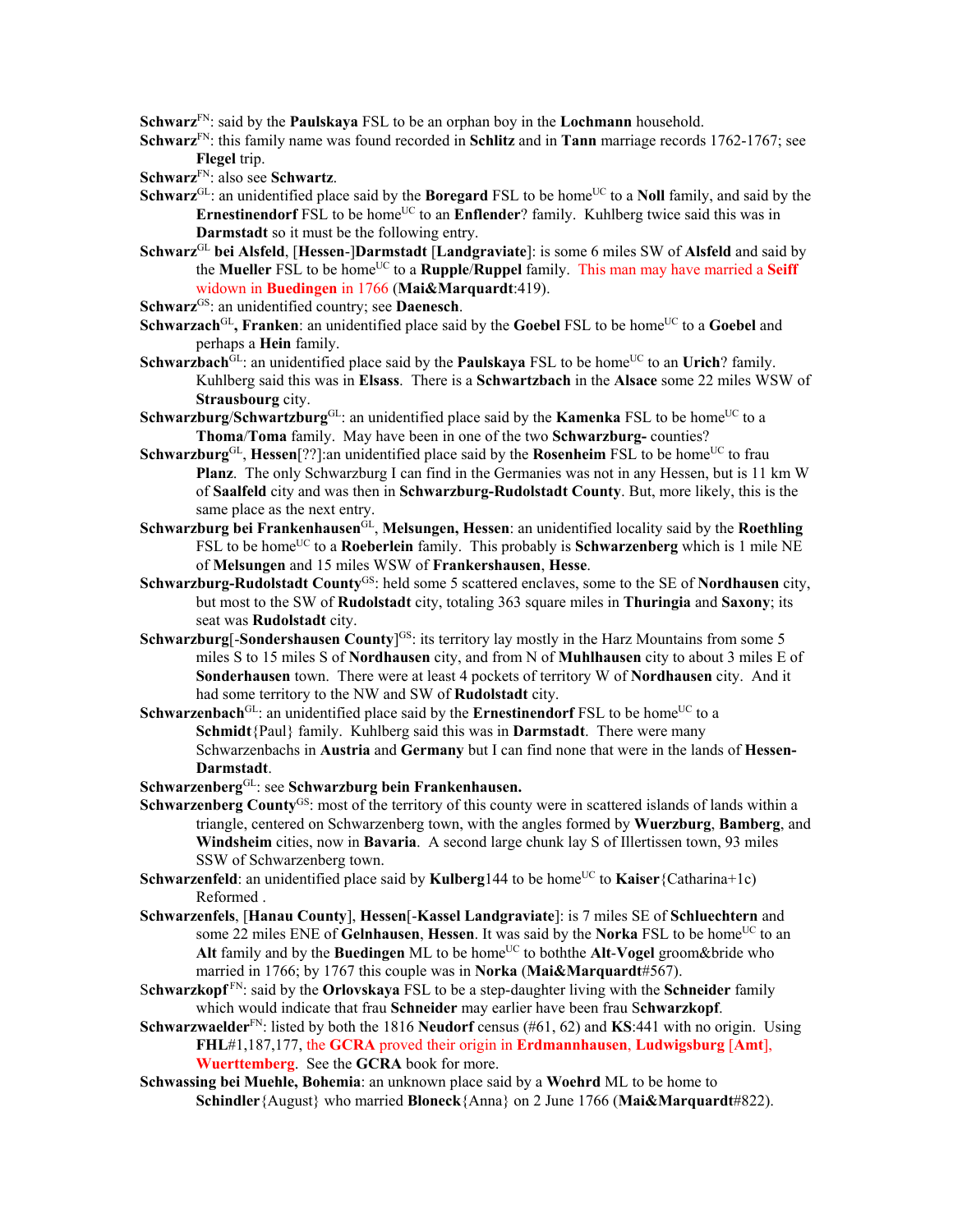**KS**154 has it as **Schwasinger**.

**Schwebel**<sup>FN</sup>: said by the **Reinwald** FSL to be from<sup>UC</sup> **Mannheim**, **Kurpfalz**. For 1798 see **Mai1798**:Rw22.

**Schwebheim**GL**, Bavaria**: see **Schwellheim.**

Schwechat<sup>GL</sup>:7.5 miles SE of the center of **Vienna**, Austria, said by the first transcription of the Stahl $am-Karaman FSL$  (#30) to be home<sup>UC</sup> to  $Out{John}$ .

**Schwed**<sup>FN</sup>: said by the **Pfeiffer** FSL to be from<sup>UC</sup> **Bonn**.

**Schwed**VV (aka **Svonarevka, Swonarewka, Zvonarevka**) is a Lutheran German village on the eastern side of the Volga River. Its FSL is now published in Pleve, Einwanderung …, vol.IV, pp. 139- 147. In addition, Carolyn Gorr, the AHSGR Schwed village coordinator has collected and shared FSL information which Prof. Pleve has appended to family charts he has prepared for **Schwed** descendants. According to those sources, **Schwed** first settlers were from the following places with the family names followed by the relevant FSL number both shown in parens: from **Baden-Durlach** [**Principality**]: (**Zoller**18); from **Bergen**?, **Schwedisch Vorpommern**: (**Nummerstein**/**Numerstein**6);

from **Berlin**, **Preussen**: (**Fruehwald**15, **Wittmann**16)

from **Biedenov**[sic for **Buedingen**] **Darmstadt**: (**Kraemer**);

from **Breslau**?, **Holstein**: (frau **Lauer**11);

from **Breslow**?, **Schweden**: (**Lauer**11);

from **Bruen**, [**Westphalia Duchy**?]: (**Meitner**12);

from **Buedingen**, **Darmstadt**[sic]: (**Kraemer**19);

from **Eckert**?, **Isenburg**: (**Herdt**26);

from **Eger**: (frau **Schulz**1);

from **Freigomn**?, **Schweden**: (**Dotz**/**Duspe**??9a);

from **Himburg**, [**Sayn-Hachenburg County**?]: (**Wiechert**23);

from **Koenigsberg**, **Preussen**: (**Gross**3, **Huehn**13, frau **Rosinski**);

from **Kopenhagen**, **Daenemark**: (**Neumann**8);

from **Krakow**, **Polen**: (**Rosinski**20 and perhaps **Feldening**20a);

from **Lauterbach**, [**Fulda Bishopric**/**Riedesel Barony**]: (**Eirich**5, **Jaeger**2,

**Mueller**{A.Margaretha}17, **Pfeifer**29, and perhaps **Kater**?20a);

from **Lauterbach, Austria**[sic?]: (**Eurich**);

from **Lauterbach**, **Rietesel**(?): (**Pfeifer**);

from **Lugano**?, [**Switzerland**?]: (**Mueller**{J.Heinrich}28 and {J.Jacob}27;

from [**Kur**-]**Mainz**: (**Mueller**{Jacob}14);

from **Malchin**, **Mecklenburg**[-**Schwerin Duchy**]: (**Lippert**17);

from **Malmo**, **Schweden**: (**Schmidt**7);

from **Neulomnit**?, **Schweden**: (**Malin**/**Mahling**10);

from **Saint-Omer**?, **Frankreich**: (**Christiansen**25);

from **Schweidnitz**, **Schlesien**: (**Schulz**1);

from **Simbirsk**, **Russland**: (frau **Malin**10);

from **Stockholm**, [**Schweden**?]: (frau **Kraemer**19);

from **Stockholm**, **Schweden**: (**Luedander**?9);

from **Stolp**, **Preussen**: (**Kapp**4);

from **Ulm**: (**Raspen**21);

from unknown: (**Petersen**8a);

from **Vozy**?, **Schweden**: (**Nikolin**22);

from [**Pfalz**-]**Zweibruecken**: (frau **Meitner**12).

**Schweden** is German for Sweden**.** 

**Schwedisch** [**Vor**]**Pommern**GS: lay along the Baltic Sea and from Damgarten up the Recknitz River to Demmin, NE to Loitz and down the Peene River to the Sea; plus a small area around Wismar and the island N of it, plus a somewhat larger area just east of the Wismar outpost. This Swedish Dominion, although not a completely independent country was not a constituent part of the Swedish Kingdom and had considerable self-rule until 1814 when it was taken from Sweden.

**Schwedzig**{Juergen}: was the father of {Catharina Magdalena} who was baptised 4 June 1764 in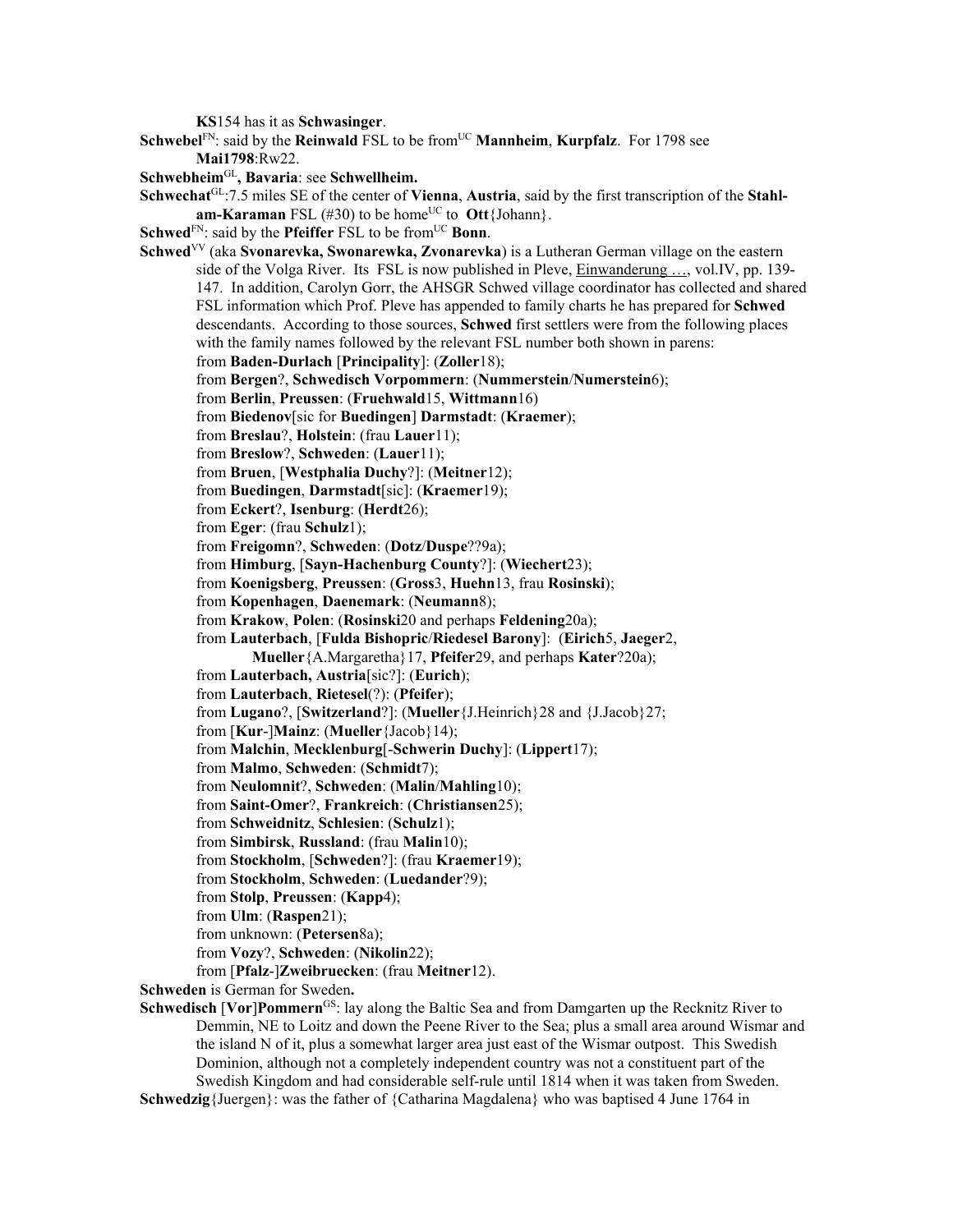**Luebeck**. His wife, **Spriesler**{Francisca}, was her mother [**Mai&Marquardt**#1334). Not found in **Kulberg**, **T**, any published FSL, or in **Mai1798**.

- **Schwedzig**{Catharina Magdalena}: who was baptised 4 June 1764 in **Luebeck** was the daughter of {Juergen} and his wife **Spriesler**{Francisca} [**Mai&Marquardt**#1334). Not found in **Kulberg**, **T**, any published FSL, or in **Mai1798**.
- **Schwegert/Schweigert**{Leonhard}: said by **Kulberg**145 to be from<sup>UC</sup> **Bayreuth** (no locality identified). Not found in **T**. Said by the **Orlovskaya** FSL (#67) to be from<sup>UC</sup> **Neustadt**, **Bayreuth**. The family name was spelled **Schweichert** in 1798 (**Mai1798**:Mv2184).
- **Schwehing**(?), **Kurpfalz**: an unidentified place which **EEE** p.582 said might have been home<sup>UC</sup> to **Schinckel**{Johannes}.
- **Schweichert**FN: said by the **Reinhard** FSL to be fromUC **Haase**?, **Kurpfalz**. For 1788 and 1798 see **Mai1798**:Mv2382, Sw11, Rh25).
- **Schweichert**FN: also see **Schwabacher**, **Schweigart** and **Schwegert**.
- **Schweickhard**{Jakob}: Lutheran son of {Christian} fromUC **Niederstotzingen** near **Giengen** married **Bruckner**{M.Barb.} Catholic in **Woehrd** 7 May 1766 (**Mai&Marquardt**#798 & **KS**157). Not found in **Kulberg**, **T**, any published FSL, or in **Mai1798**.
- **Schweidnitz**, **Schlesien**: nka Swidnica, Poland, 49 km SW of **Wroclaw**, and was said by the **Schwed** FSL to be home<sup>UC</sup> to a **Schulz** family.
- **Schweigart**<sup>FN</sup>: said by the **Preuss** FSL to be from<sup>UC</sup> **Niederstzingen**(?), **Wuerzburg.** Later spelled **Schweichert**.
- **Schweigen**GL, **Bergzabern** [**Amt**], **Rheinpfalz**: is 4 miles SW of **Bad Bergzabern**, and was proven by the **GCRA** to be home to the **Burgard**/**Burckhardt**/**Burkhard/Burkart** family that settled in **Kassel**.
- **Schweigert**<sup>FN</sup>: arrived in South Russia in 1819; later settled in **Gueldendorf, Odessa**; family records found by **Curt Renz** in **Erpfingen, Reutlingen Oberamt, Wuerttemberg**.
- **Schweigert**FN: **Curt Renz** has found the church records for this **Hoffnungstal, Bessarabia**, family in **Grossaspach, Backnang Oberamt, Wuerttemberg**. Stumpp, p.524, says they arrived in Russia in 1825.
- **Schweiheimer**{Johann+wife+4 kids}: **Kulberg**171said they were fromUC [**Kur-**]**Pfalz** andwent to **Livonia**.
- **Schweiker**<sup>FN</sup>: said by the **Warenburg** FSL to be from<sup>UC</sup> **Neustadt**, **Holstein** [Condo]. I could not find them in **Mai1798**.
- **Schweinly/Schwemmly/Schwemmler/Schwemler**{Johannes}: married **Meyer**{M.Catharina} in **Luebeck**  19 June 1766 (**Mai&Marquardt**#106). **KS**157 has **Schwemmly**. Not found in **Kulberg**. Later in 1766, having been widowed, **Schwemler**{Johannes} with 2 children in **Oranienbaum** took transport for **Russia** (**T**321-323). By 1798 **Schwemmler{**Maria}widowed had remarried to and was living with **Mus**{Marx} in **Dinkel** (**Mai1798**:Dn09).
- **Schweinfurt Amt**GL, **Bavaria**: was an administrative center 22 miles NE of **Wuerzburg** city.
- **Schweinfurth:** said by a **Woehrd** marriage list to be home<sup>UC</sup> to **Arnold**{A.Margaretha} who married **Wattenbach**{Carl Gottlob} (**Mai&Marquardt**#816).
- **Schweinsberg**<sup>GL</sup>: an unidentified place said by the **Pfeiffer** FSL to be home<sup>UC</sup> to a **Deible** family. Kuhlburg says the state was **Fulda**. There is a place of this name some 34 miles NW of **Fulda** city.
- **Schweitzer**<sup>FN</sup>: said by the **Koehler** FSL to be from<sup>UC</sup> **Fulda** (no locality given).
- **Schweitzer**<sup>FN</sup>: said by the **Paulskaya** FSL to be from<sup>UC</sup> **Falkenstein**.
- **Schweiz**GS is German for **Switzerland**; said (no locality mentioned) by the Stumpp version of the **Balzer** FSL to be homeUC to the **Moehser** family. Said by the Pleve version of the **Balzer** FSL to be home<sup>UC</sup>, with no locality mentioned, to **Meier**, **Merkel** and **Scheck** families. Arliss has found some evidence that the **Clauser** family which settled in **Dobrinka** may have originally come from **Switzerland** before going to Germany. Said (no locality mentioned) by the **Moor** FSL to be home<sup>UC</sup> to a **Scharton** family.
- **Schweizer**FN: said by the Kromm version of the **Jagodnaja Poljana** FSL to be fromUC **Aaran** [probably **Aargau**]**Canton, Switzerland** ; sent here as a prisoner of war in 1812 (p.35).

**Schweizer**<sup>FN</sup>: said by the **Kukkus** FSL to be from<sup>UC</sup> Biskirchen, Braunfels.

**Schwellbrunn**?, **Oesterreich**: is 32 miles E of **Zuerich** city, and said by the **Galka** FSL to be home<sup>UC</sup> to a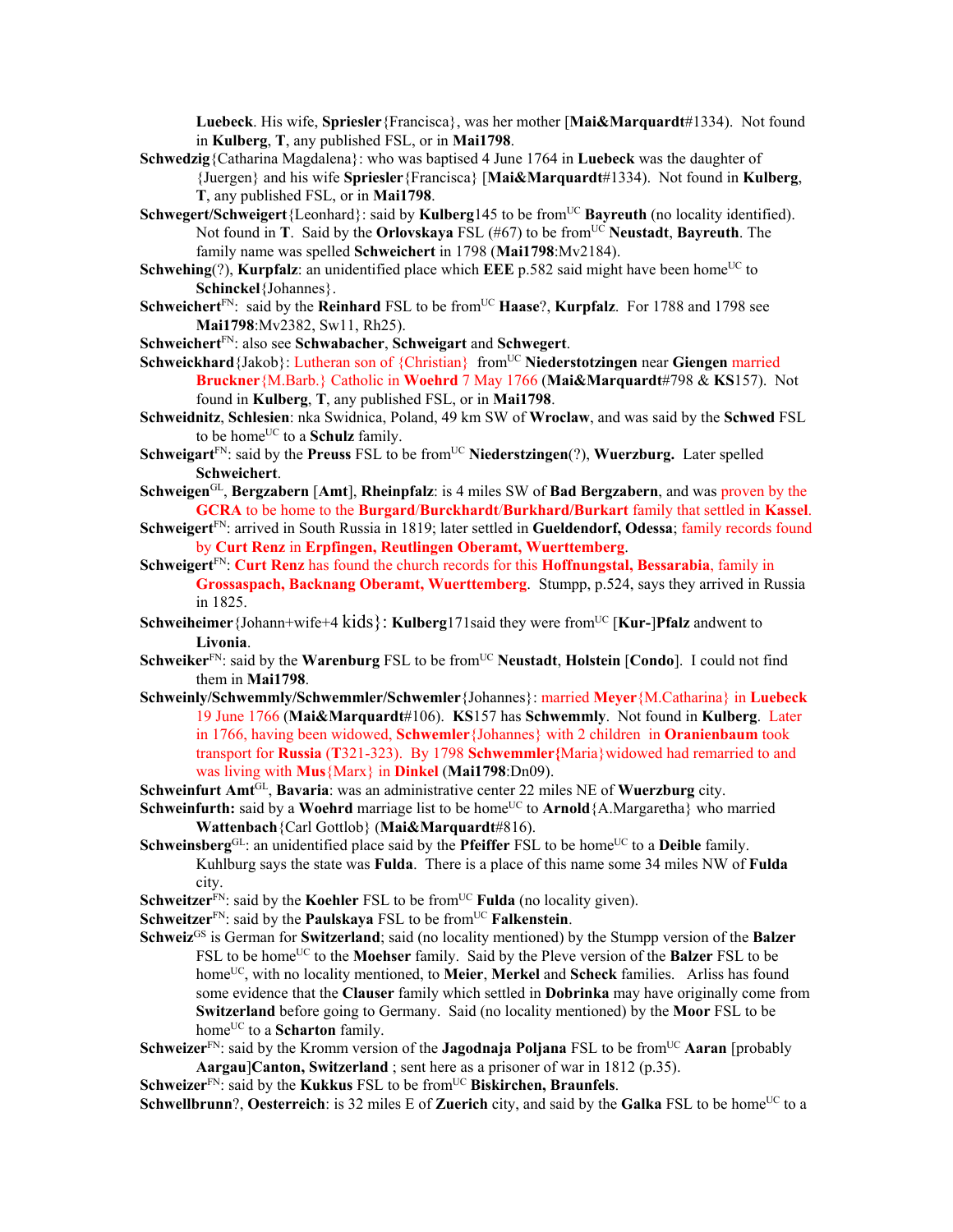**Denner**/**Diener**/**Tiner** family.

- **Schwellheim**GL, **Wuerzburg**: an unidentified place said by the **Preuss** FSL to be home to a **Weber** family. This may be **Schwebheim, Bavaria**, some 28 miles SW of the city of **Wuerzburg**.
- **Schwelm**?: said by the **Boregard** FSL to be home<sup>UC</sup> to a **Hans**? family. This probably is Schwelm, **Westfalen**.
- **Schwelm**<sup>GL</sup>, **Brandenburg**: said by the **Boregard** FSL to be home<sup>UC</sup> to a **Duxberg** family. I do not find a Schwelm in Brandenburg lands.
- **Schwelm**GL, **Westfalen**: is some 21 miles ENE of **Duesseldorf** city, and was said by the **Boregard** FSL to be homeUC to **Kalstadt** and **Kinzenbach**? families, and probably **Duxberg** and **Hans** familes as well.
- **Schwemlingen**, **Kurtrier**: is 5 km NW of **Merzig** town.
- Schwemmer<sup>FN</sup>{David}:Lutheran, from<sup>UC</sup> **Baden-Durlach Margraviate**, arrived at **Schleswig city, Schleswig Royal Duchy** in July 1761. In April 1765 with his wife (Catharina) he applied for permission to leave **Denmark**. Before 1775 they had settled in **Grimm** (1775 census #71) (**EEE** p.600). For 1798 see **Mai1798**:Gm160.
- **Schwemmler**<sup>FN</sup>: said by the **Preuss** FSL to be from<sup>UC</sup> **Ausbach.**
- **Schwemmling**<sup>FN</sup>: said by the **Mariental** FSL to be from<sup>UC</sup> Steinbach, Zweibruecken.
- **Schwemling**<sup>FN</sup>: said by the **Louis** FSL to be from<sup>UC</sup> **Zweibruecken** (no locality mentioned). ). In 1798 the wife's maiden name was given as **Dening** (**Mai1798**:Ls2).
- **Schwenck/Shwenk**{J.Matthias}; husband of **Laut**{M.Margaretha}; their daughter, {A.Elisabeth}was baptised 24 June 1766 in **Luebeck** (**Mai&Marquardt**#1305). He, with no mention of a wife, arrived in **Russia** on 12 Sept. 1766, recording him as from<sup>UC</sup> **Nassau** (**Kulberg**5394). Not found in **KS**. By August 1767 he, with a new wife {Anna}, had settled in **Kano** FSL #144 which said he was fromUC **Nassau**-**Usingen** [**Principality**] (no locality mentioned). Frau Schwenk's maiden name was given as **Eichhorn** in 1798 [**Mai1798**:Nb03].
- **Schwend**/**Schwent/Schwert**FN{J.H.David}: Lutheran, from **Wuerttemberg** arrived at **Schlsewig city, Schleswig Royal Duchy** in May 1761. In May 1763 with wife{A.Maria} and 2 daughters he was released by **Denmark** (**EEE** p.601). By April 1765 they had settled at **Dobrinka** FSL # 48 which said he was fromUC **Wimpfen**(?), **Oesterreich**.
- **Schwengel**FN: said by the **Warenburg** FSL to be an orphan young man in the **Oesterreich** household. For 1798 see **Mai1798**:Wr87.
- **Schwenk**FN: see **Schwenck**.
- **Schwenkert**FN: this family name was found recorded in **Winterhausen** marriage records 1760-1769; see **Flegel** trip.
- **Schwenningen**GL, **Wuerttemberg**: was a twin city with **Villingen, Baden**, but nevertheless was In **Wuerttemberg**. It is some 8 miles SW of **Rottweil** city, and apparently was sometimes considered under the jurisdiction of **Tuttlingen Amt**, and sometimes of **Rottweil Amt**. It was proven by the **GCRA** to be home to the **Meier** family which went to **Bergdorf**; see their book for more details.
- **Schwenningen**, **Tuttlingen** [**Amt**], **Wuerttemberg**: named by both the 1816 **Neudorf** census (#37) and  $\mathbf{K}$ S:264 as a possible origin<sup>UC</sup> of the **Flaig** family. This is the same place as the preceding entry. **Schwent**: see **Schwend**.
- **Schwerdt**FN, see **Schwert**.
- **Schwerika**, **Batschka**, **Hungary**: aka **Tscherwenka**.
- **Schwerin**<sup>FN</sup>: said by the **Katharinenstadt** FSL to be from<sup>UC</sup> **Darmstadt**, **Hessen**.
- **Schwerin**<sup>GL</sup>: probably short for **Mecklenburg-Schwerin**, which see.
- **[Mecklenburg-]Schwerin [Duchy**<sup>]GS</sup>: said (no locality mentioned) by the **Neidermonjou** FSL to be home<sup>UC</sup> to a **Stor** man. Said (no locality mentioned) by the **Paulskaya** FSL to be home<sup>UC</sup> to **Balart**? and S**charlot**? families.
- **Schwerin**GL , **Neiberg/Neumark**? **County**: probably was a village 27 miles SE of **Berlin** or a village now in Poland and was said by the **Stahl-am-Karaman** FSL to home<sup>UC</sup> to **Valter**{Johann}.
- **Schweringhausen**, [**Kurbraunschweig**]: is 57 km SE of **Oldenburg** city and was said by Recruiter Beauregard's list to have been home<sup>UC</sup> to  $\text{Fink}$ {Georg} (Lk157).
- **Schwerlup**FN: said by the **Leitsinger** FSL to be a stepson in the **Limbach** household. I could not find him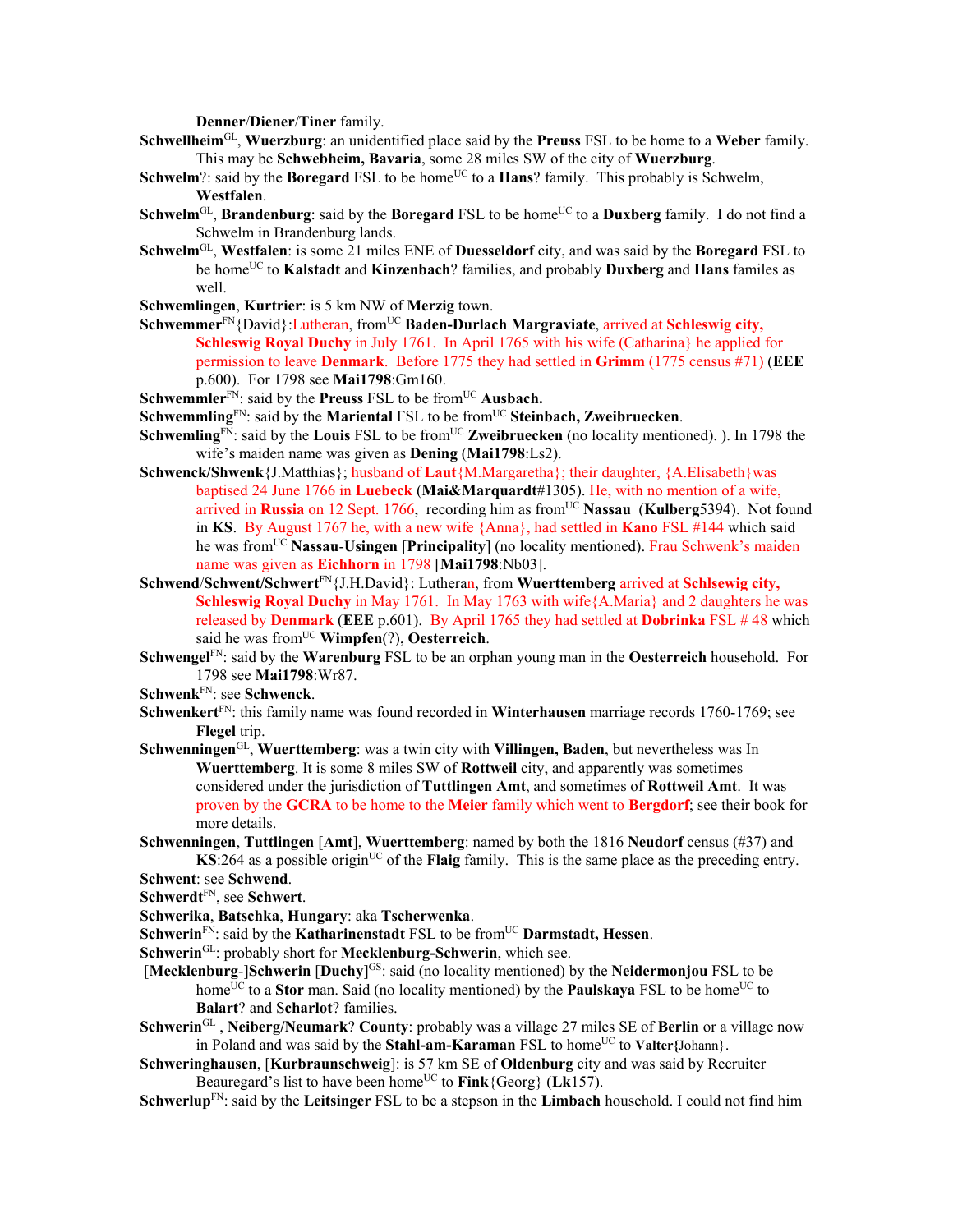in the 1798 Volga censuses.

**Schwert/Schwerdt<sup>FN</sup>: said by the <b>Kamenka** FSL to be from<sup>UC</sup> **Frankfurt-am-Main.** 

- **Schwert**<sup>FN</sup>: said by the **Paulskaya** FSL to be from<sup>UC</sup> **Koenigsberg**.
- **Schwert**FN: also see **Schwend**.

**Schwertz**<sup>FN</sup>: his wife was said by the **Katharinenstadt** FSL to be from<sup>UC</sup> Berlin, Mittelmark.

- **Schwertz**<sup>FN</sup>: said by the **Katharinenstadt** FSL to be from<sup>UC</sup> **Mitau, Kurland**.
- **Schwetzingen**GL**, Mannheim parish, Wuerttemberg**: is some 9 miles SE of **Mannheim** city, **Baden-Wuerttemberg**, and was home to a **Werner** family that settled in **Gueldendorf, Odessa**. This is the same place as the following two entries but some 50 years later.
- **Schwetzingen**GL, **Baden** [this surely should be **Kurpfalz**]: is some 9 miles SE of **Mannheim** city, and said by the Kromm version of the **Jagodnaja Poljana** FSL to be home<sup>UC</sup> to a **Kreibel** man who came here later than the first settlers (p.137).
- **Schwetzingen, Oberamt Heidelberg, Kurpfalz**: said by Danish records to be home<sup>UC</sup> to **Brum(m)/Bruhn/Brun(n)**{J.Andreas} who later settled in **Schilling**.
- **Schwetzingen, Heidelberg Oberamt, Kurpfalz**: **EEE** p.651 said **Zeiseler**{Carl}, who settled in **Denmark** and then at **Kamenka** FSL  $#28$ , may have come from<sup>UC</sup> here; p.364 said **Brum** ${J.Andreas}$  who settled in **Denmark** and then at **Schilling**, may have come from<sup>UC</sup> here..

**Schwezig**: see **Zwatzig** .

- **Schwickertshausen**GL, [**Hessen-Darmstadt Landgraviate**]: is 12 km NNW of **Buedingen** and 2 km NW of **Lissberg** town. The **Buedingen** ML said this was home<sup>UC</sup> to the **Ros** widow who in 1766 married **Will**{Peter} (Mai&Marquardt#611). Same place as the next entry.
- **Schwickartshausen**GL**, Lissberg Amt, Hessen-Darmstadt**, near **Nidda**: Said by the Kromm version of the **Jagodnaja Poljana** FSL to be home<sup>UC</sup> to several **Mueller** families (pp.28, 30, 31, 32, 34) as well as to **Schneider**s, while the Pleve version variously indicates they were from **Nidda** or **Lissberg** or **Darmstadt**.

**Schwickershausen**GL: see **Zwickershausen**.

- **Schwieberdingen**GL, **Ludwigsburg** [**Amt**], **Wuerttemberg**: is some 5 miles WSW of **Ludwigsburg** city, and proven by the **GCRA** to be home to the **Wikeler**/**Wichsler** family that went to **Bergdorf**; see their book for more details. The **GCRA** proved this origin for the **Klett**, **Mann**, and **Unrat**  families that went to **Glueckstal**; and the **Viet** family may have been from here as well. Said incorrectly by the 1816 **Glueckstal** census to be home<sup>UC</sup> to the **Koelle** and **Weiss** families that went to **Glueckstal**. See their book for more detail.
- **Schwien**FN: see **Schwin**.
- **Schwiening**FN: see **Schwing**.
- **Schwiening/Schwinning**{A.Eliesabetha}: married **Habar**{J.Henrich} in **Buedingen** 25 April 1766 (**Mai&Marquardt**#587). **KS**132, 157, & 158 all have her name as **Schwinning**.
- **Schwier** { Assmus }: **KS**:82 say this man from<sup>UC</sup> **Bitil**(spelling?) in 1764 was sent on to the **Saratov** area as part of the group of colonists transported under the command of Captain Paykul and Cornet Rehbinder. I have not found them in any published FSL.
- **Schwiger**<sup>FN</sup>: said by the **Boregard** FSL to be from<sup>UC</sup> **Bectolegaden**?. I could not find this family in the 1798 Volga censuses.
- **Schwimbach**, [Eichstaatt Bishopric]: said by Recruiter Beauregard's list to have been home<sup>UC</sup> to the **Menge**{J.Martin} family (**Lk**163).
- **Schwimle**<sup>FN</sup>: said by the **Laub** FSL to be from<sup>UC</sup> **Erschten Hellbrunn**?, **Holstein**.
- **Schwimming**FN: see **Schwing**.
- **Schwin/Schwien**<sup>FN</sup>{Asmus}: Lutheran, from<sup>UC</sup> **Wuerttemberg** arrived at **Schleswig city, Schleswig Royal Duchy** in May 1761. He last reregistered in Denmark in Nov 1764 (EEE p.601). By May 1765 they were settled in **Holstein** FSL #24 which said he was fromUC **Memelsdorf**(?), **Holstein**. **Gerhard Lang** and **Dona Reeves Marquardt** proved that Memelsdorf was really **Meggerdorf** and that **Schwin**/**Schwien** was there at least as early as 1763.
- **Schwind**FN: said by the 1816 **Glueckstal** census (**KS**:674, 443) to be from **Hoerdt**, **Germersheim** [**Amt**], **Pfalz**. Using **FHL**(493,279), the **GCRA** proved this couple married in **Pferdsfeld**, **Kreuznach** [**Amt**], **Rheinland-Pfalz**. See the **GCRA** book for more detail.
- **Schwind**<sup>FN</sup>: said by the **Kraft** FSL to be from<sup>UC</sup> **Bitersan**(?), **Friedberg**. Later spelled **Schwindt**.